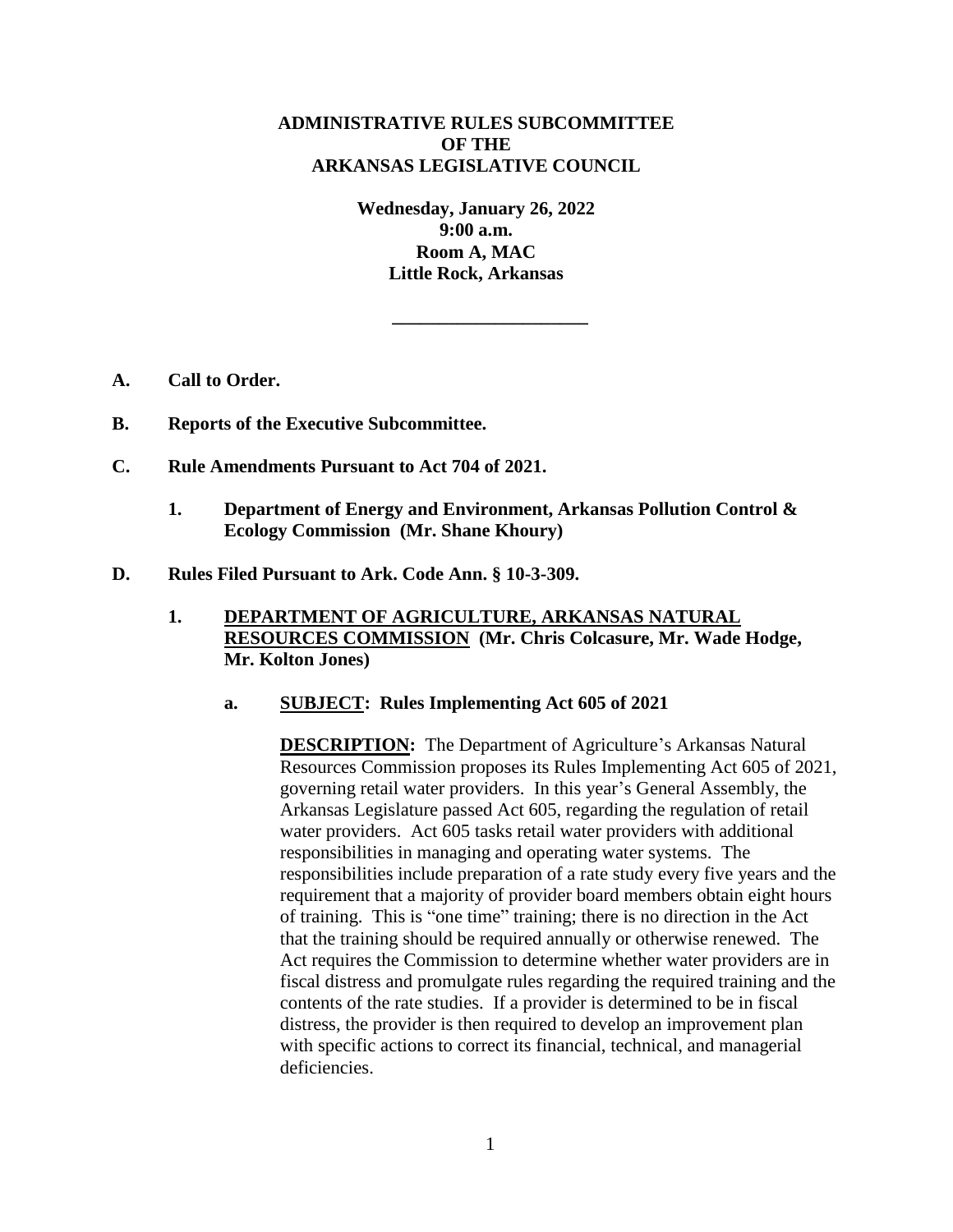Act 605 requires the Commission to file the final rules implementing the Act with the Secretary of State on or before January 1, 2022, or "as soon as practicable after (legislative) approval." The Commission approved the proposed rules at a special called meeting on October 20, 2021. Act 605 requires:

- Commission rules to outline training for water providers' board members and contents of rate studies
- The Commission to determine providers' boards in fiscal distress and monitor those boards
- The Commission to consult with an advisory board for development of training
- Provider boards to conduct a rate study every five years
- The Commission to promulgate rules by January 1, 2022, or as soon as practicable after legislative approval

The proposed rules for rate studies are based on the guidelines of the American Water Works Association and the Water Environment Federation, as Act 605 requires. The proposed rules require water providers to obtain the required training and to prepare rate studies designed to determine whether the provider's current rates are adequate to cover the provider's costs of operations and maintenance.

The rules for rate studies require the use of a ratio known as a debt service coverage ratio ("DSCR") as a benchmarking tool to determine the provider's fiscal status. The DSCR compares the provider's operating income to its debt service, which provides a measure of whether the provider can produce enough cash to cover its debt obligations. A DSCR of 1.0 means an entity has exactly enough money from operating revenues to pay off its annual debt service once it has paid all operating expenses. The rules require that a provider maintain at least a 1.05 DSCR to provide a small but necessary margin between income and debt service. Providers that fail to maintain a 1.05 DSCR are found to be in fiscal distress.

The DSCR provides an efficient and proven way to analyze the fiscal health of water providers. That benefits the Department of Agriculture because it creates uniformity in the information required of providers, which allows the Department to more effectively review the fiscal status of water providers, no matter their varying sizes or location throughout the state. In the meantime, staff will organize meetings with the advisory training board and develop contents of the required training. Information regarding the training can be placed on the Department website.

**PUBLIC COMMENT:** A public hearing was held on December 15, 2021. The public comment period expired on December 9, 2021. The Commission provided the following summary of the comments that it received and its responses thereto: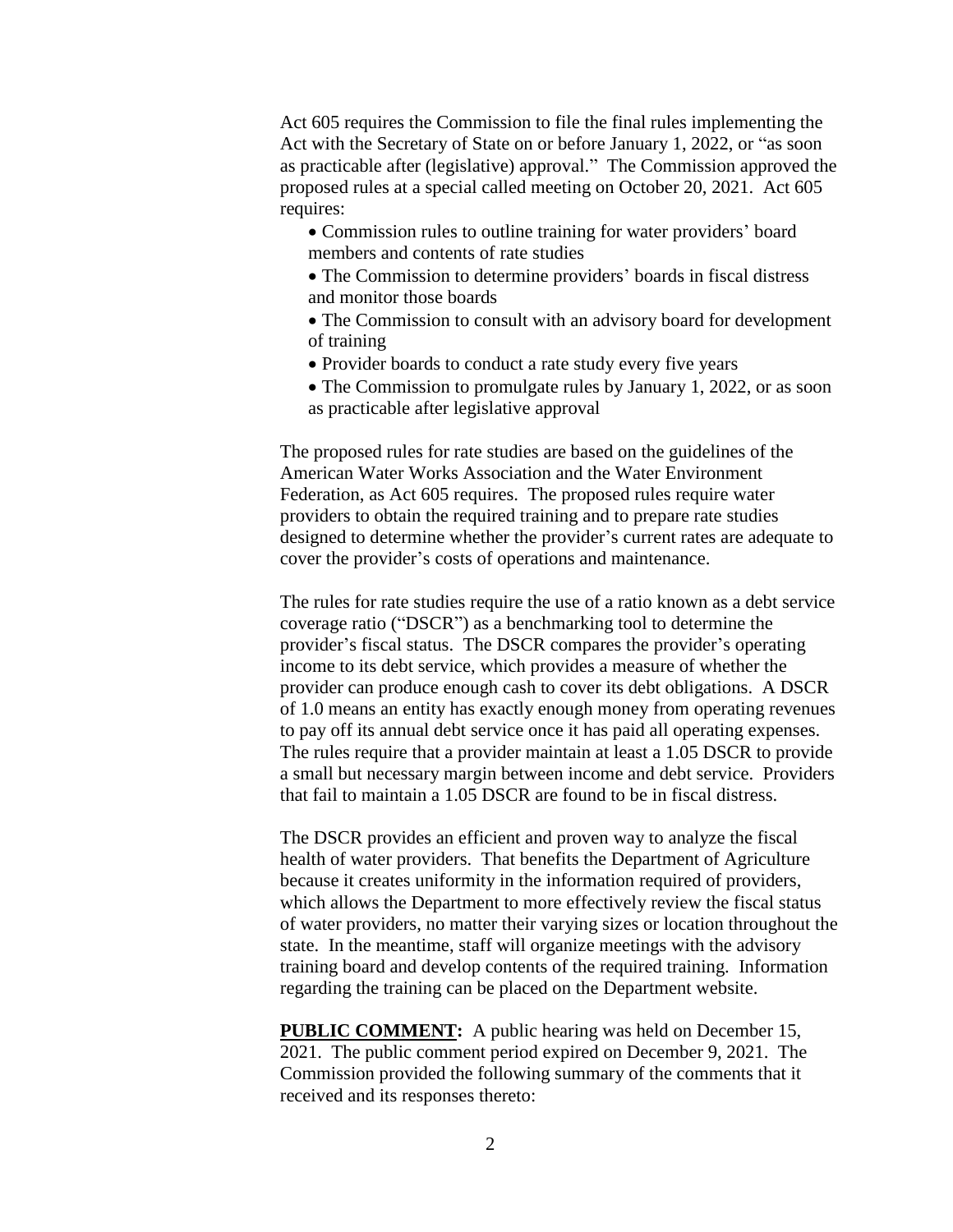## **Andy Anderson on behalf of Ozark Mountain Public Water Authority:**

The commenter asked specific questions about whether Act 605 applies to Ozark Mountain Public Water Authority, and if it does, how specific practices of Ozark Mountain Public Water Authority might satisfy the requirements of Act 605 and the proposed rules.

**Response:** Act 605 applies only to providers of retail water service. Our understanding of the operation of Ozark Mountain Public Water Authority is that it produces and sells treated water to other water providers that then sell the water for consumption. If this is correct, then the Act would not be applicable to Ozark Mountain PWA.

#### **Friday, Eldredge & Clark, LLP, provided the following comments:**

1. Proposed changes to clarify, amend, and add to the contents of Section II, specifically the definitions of "Major Development Project," "Revenues," "Total Debt Service," and "System."

#### **Response:**

 The proposed change to the definition of "Major Development Project" exceeds the scope of the Act's definition of "Major Development Project," and as such, the proposed change was not included in the Commission's proposed rule.

 The proposed changes to the definitions of "revenues" and "total debt service" were not considered to be necessary, and as such, were not included in the Commission's proposed rule.

 The proposed addition of a definition of "System" was considered to be a helpful clarification of the Commission's proposed rule. The definition was included in the proposed rule.

2. Proposed changes to clarify the contents of Section III of the proposed rule. The commenter's proposed clarification replaces the words "water system" with "System," which is necessary to reference the added definition of the term "System," as also proposed by the commenter and discussed above.

**Response:** The proposed clarification was included in the proposed rule.

3. Proposed clarification in Section III that the Refurbishment and Replacement Account required by Ark. Code Ann. § 14-234-802(e) could be satisfied by an existing depreciation or replacement account and does not have to be a newly created account, and the commenter proposed to clarify that the amount required in the Refurbishment and Replacement Account shall be based on gross operating revenues of a System. **Response:** The proposed clarifications were included in the proposed rule.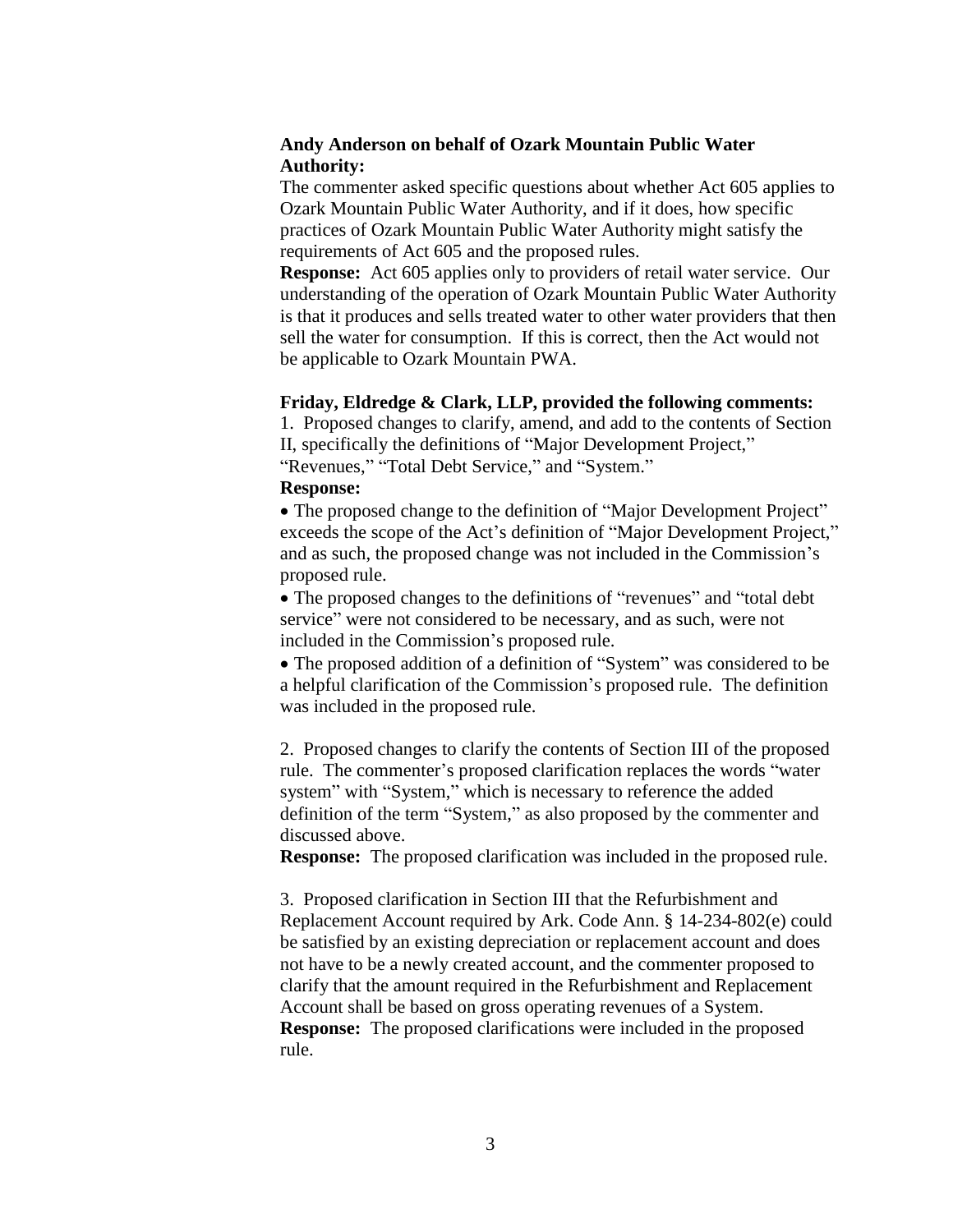4. Proposed changes to the contents of Section IV(2) of the proposed rule, proposing to limit the definition of "Major Development Project" to the definition in the rule as opposed to the definition in Act 605. **Response:** The commenter's proposed definition of Major Development Project was not included in the rule, and therefore this proposed change was not included either.

5. Proposed addition to the contents of Section  $IV(3)(a)$  of the proposed rule, requiring a certification from providers of rate studies that the rate study complies with Ark. Code Ann. § 14-234-801 et seq. and the proposed rules.

**Response:** The proposed addition was included in the proposed rule.

6. Proposed addition to the contents of Section  $IV(4)$  of the proposed rule, clarifying that rate studies for combined water and sewer systems shall analyze the total system as a joint and integrated undertaking and not as separate facilities.

**Response:** The proposed change clarifies when rate studies are required to analyze the total combined system as opposed to just the water system. As such, the proposed change was included in the proposed rule.

7. Proposed addition to the contents of Section  $V(2)(f)$  of the proposed rule, proposing the change to match the commenter's proposed change to the definition of "Total Debt Service."

**Response:** The commenter's proposed change to the definition of "Total Debt Service" was not included in the Commission's proposed rule, and as such, this change is unnecessary.

#### **Dennis Sternberg on behalf of Arkansas Rural Water Association provided the following comments:**

1. Disagreeing with the proposed rule requiring an Asset Management Plan.

**Response:** Act 605, codified in Ark. Code Ann. § 14-234-801(d)(1), requires the Commission to "determine by rule the requirements of the rate study, including without limitation a review of the provider's refurbishment and replacement account and *asset management plan*."

2. Disagreeing with the proposed rule's requirement that rate studies analyze the provider's total combined system for entities that operate with a combined water and sewer system. Mr. Sternberg argues that the Act only applies to water providers and not sewer providers.

**Response:** Act 605 requires the Commission to determine whether water providers are in fiscal distress. To do so, the Commission needs to evaluate the providers' revenue compared to debt service. However, many water providers operate joint and inseparable water and wastewater systems. It is likely not possible to accurately determine whether costs or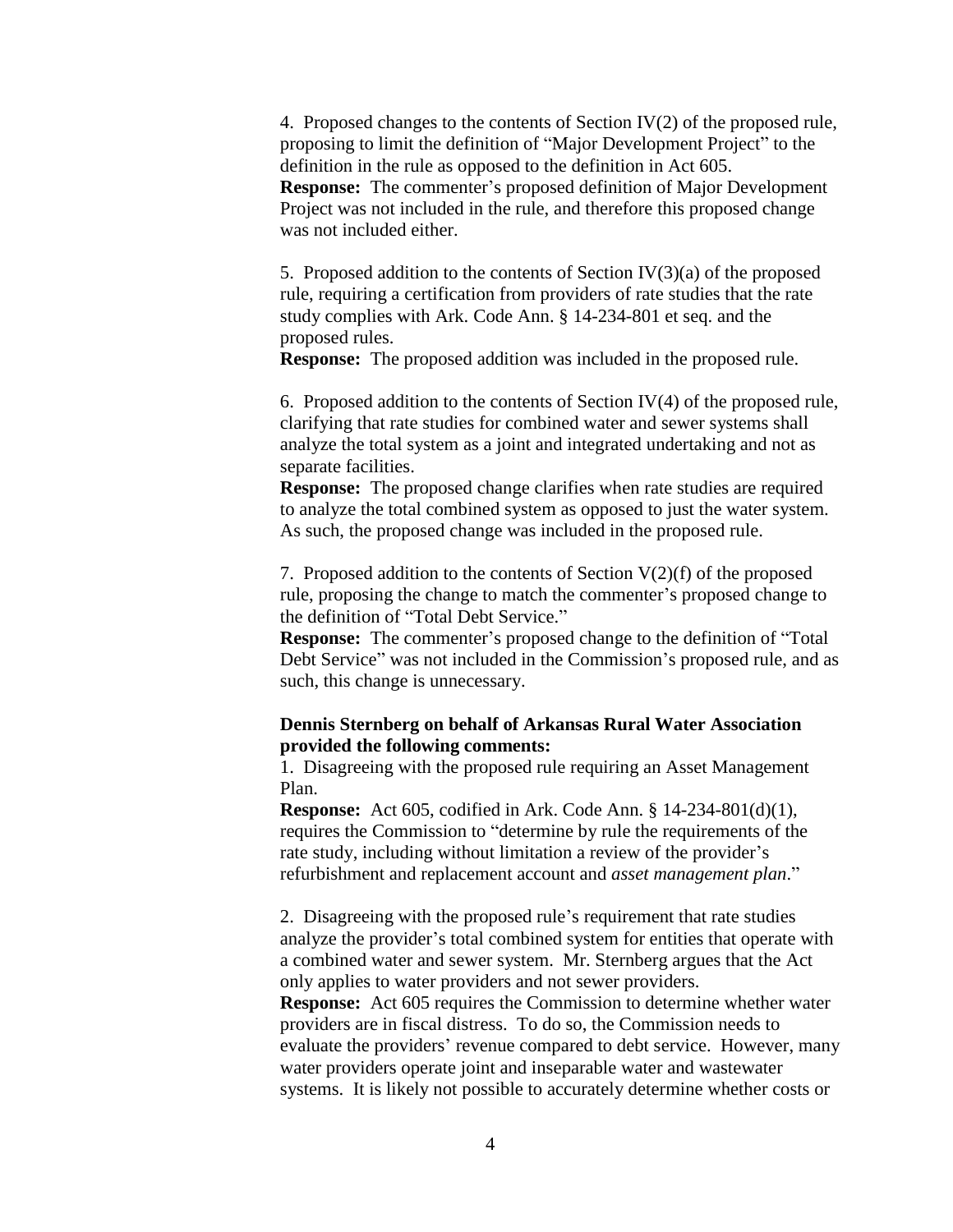revenue have been appropriately assigned to the correct system in a rate study unless the Commission can review the rate study as it applies to the total system.

3. Expressed his belief that the intent of Act 605 as it pertains to training for provider board members was not to set the guidelines of the American Water Works Association and the Water Environment Federation as the guidelines for training.

**Response:** The proposed rule does not limit the training to the guidelines of the American Water Works Association and the Water Environment Federation. However, based on this comment, a change was included in the proposed rule to clarify that the advisory committee set protocol for the training and include in the protocol training for board members of providers obtaining rate studies under these proposed rules and Act 605.

4. Asked if there would be a list of approved Board Training organizations posted and commented that Arkansas Rural Water Association is requesting to be considered for providing training. **Response:** While we anticipate Arkansas Rural Water to be a significant resource for training, we do not see the necessity of having trainers listed in the rule. This information can be provided on the Department website.

5. Mr. Sternberg commented on Ark. Code Ann. § 14-234-804(c)(1), which requires the creation of a nonvoting advisory committee to a municipal board if the municipal board services customers outside the municipal boundaries of the municipal provider and the number of those customers outside the municipal boundaries exceeds 20% of the total customer base. Mr. Sternberg asked who selects the two advisory board members.

**Response:** This section is self-executing and does not require Commission rules. Selection of the board member would be by the Municipal Provider.

Rebecca Miller-Rice, an attorney with the Bureau of Legislative Research, asked the following question:

In Section V.1.b. of the rules, is the citation to "ACA 14-234-  $802(c)(1)(C)(iii)(C)''$  correct? I do not see that subsection in the codified sections of Act 605. Is this perhaps a reference to § 14-234- 802(c)(2)(B)(ii)–(iii)? **RESPONSE:** You are correct. We have made the adjustments in the attached documents. We also noticed that the word "within" had been inadvertently omitted so the referenced sentence now reads "Fails to implement the rates contained in the completed rate study required within one (1) or two (2) years as provided under Ark. Code Ann.  $§ 14-234-802(c)(2)(B)(ii)-(iii); or."$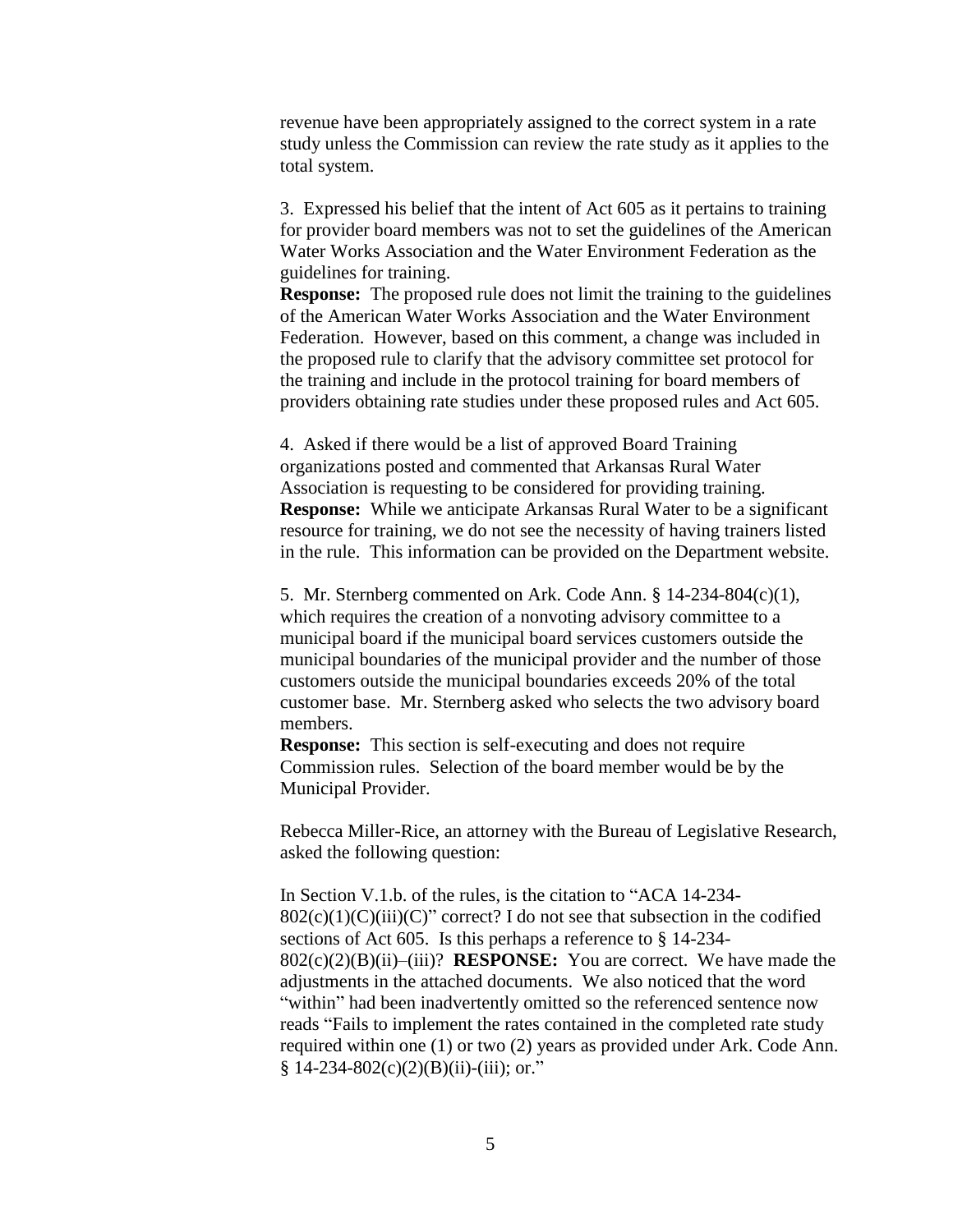The proposed effective date is pending legislative review and approval.

**FINANCIAL IMPACT:** The agency states that the proposed rules have a financial impact that will be the cost of rate studies, implementation of rate studies, and cost of required training. With respect to the total estimated cost by fiscal year to any private individual, entity, and business subject to the proposed rules, as well as to state, county, and municipal government to implement the rules, the Commission states that any financial impact is unknown at this time and will depend on the costs of rate studies. It avers that some rate studies can be obtained at no cost or covered by grant funds and that, since the law just became effective in July 2021, there is not enough historical data upon which to base an estimate.

**LEGAL AUTHORIZATION:** Pursuant to Arkansas Code Annotated § 14-234-806, as amended by Act 605 of 2021, the Arkansas Natural Resources Commission shall promulgate rules necessary to implement Title 14, Chapter 234, Subchapter 8 of the Arkansas Code, concerning oversight of retail water providers. The proposed rules implement Act 605, sponsored by Senator Alan Clark, which amended the law concerning retail water providers and related service.

## **2. DEPARTMENT OF AGRICULTURE, STATE PLANT BOARD (Mr. Wade Hodge, Ms. Brandi Reynolds)**

### **a. SUBJECT: Abandoned Pesticide Disposal Fee**

**DESCRIPTION:** The Department of Agriculture's State Plant Board proposes amendments to its Abandoned Pesticide Disposal Fee, as provided for in its Rules Under the Arkansas Pesticide Control Act. The Arkansas Pesticide Control Act requires pesticide manufacturers to register all pesticide products annually with the Arkansas Department of Agriculture ("Department"). That Act required pesticide manufacturers to pay an annual \$50 pesticide disposal fee for each registered pesticide. The Act was amended by Act 364 of 2021, which provided that the State Plant Board would, by rule, establish the amount of the annual disposal fee, not to exceed \$100 per product. The proposed rule amendment sets the annual disposal fee at \$70 per product beginning July 1, 2022. Therefore, this is not a new fee, but the amount of the fee is now established in rule instead of in statute.

The rule amendment was drafted based upon the recommendation of the Abandoned Pesticide Advisory Board, which is comprised of members from the Arkansas Department of Agriculture, the Arkansas Department of Energy and Environment, Arkansas Farm Bureau, the University of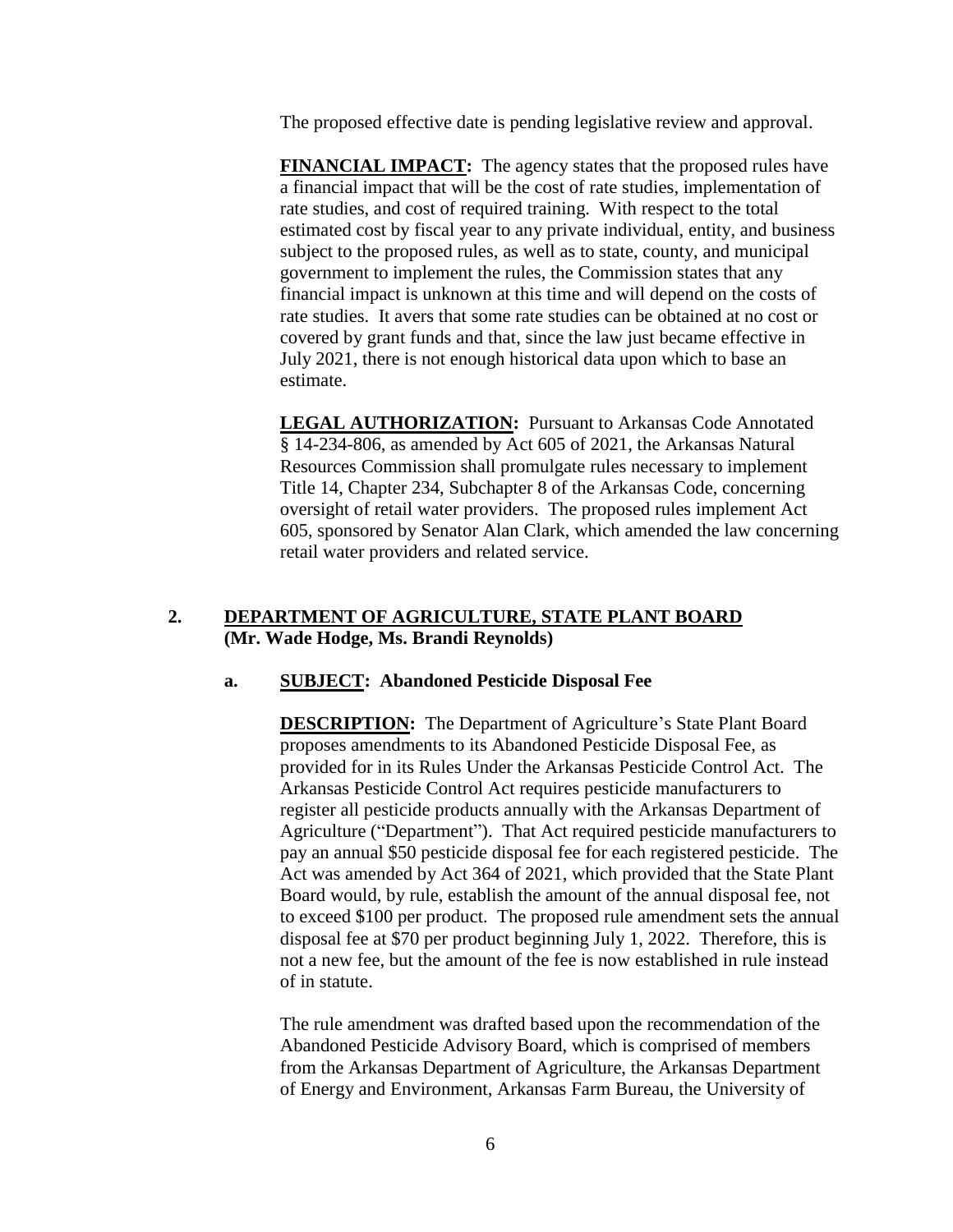Arkansas Cooperative Extension Service, and the United States Natural Resources Conservation Service. The Abandoned Pesticide Advisory Board also solicited input from pesticide manufacturers, all of whom were supportive of the fee change.

Current law requires all pesticide manufacturers to register their products annually with the Department and pay a pesticide disposal fee for each product registered. The fees are used to collect, transport, and dispose of unwanted pesticides in Arkansas. Act 364 of 2021 provided that the State Plant Board shall establish by rule the amount of the annual pesticide disposal fee not to exceed \$100 per product. The proposed rule amendment sets the annual pesticide disposal fee at \$70. A fee increase is needed to keep pace with the rising costs of pesticide disposal.

Revenues from the fee are used for the collection, transportation, and disposal of unwanted pesticides through a third-party contractor. Average Department annual revenue from the fee is approximately \$400,000 per year. The Department has disposed of over 5.2 million pounds of unwanted pesticides since 2005.

The Department has historically performed an average of fifteen abandoned pesticide collection events per year. However, due to increased third-party disposal costs, the Department has reduced the number of collections to ten per year. Increasing the annual pesticide disposal fee to \$70 per product will enable the Department to return to fifteen collection events per-year.

**PUBLIC COMMENT:** No public hearing was held. The public comment period expired on December 13, 2021. The Board received no comments.

The proposed effective date is pending legislative review and approval.

**FINANCIAL IMPACT:** The agency states that the amended rule has a financial impact that will be the increased collection of fees. It estimates that the total cost by fiscal year to any private individual, entity, and business subject to the amended rule will be \$70.00 per pesticide for the current fiscal year and \$70.00 per pesticide for the next fiscal year, explaining:

Approximately 8,000 products requiring the fee are registered annually. Under the proposed rule, pesticide manufacturers will pay a \$70 disposal fee for each product registered with the Department. Currently, there are approximately 653 companies registering one (1) or more products, thirty six (36) of which register fifty (50) or more products. The fee is currently \$50, so a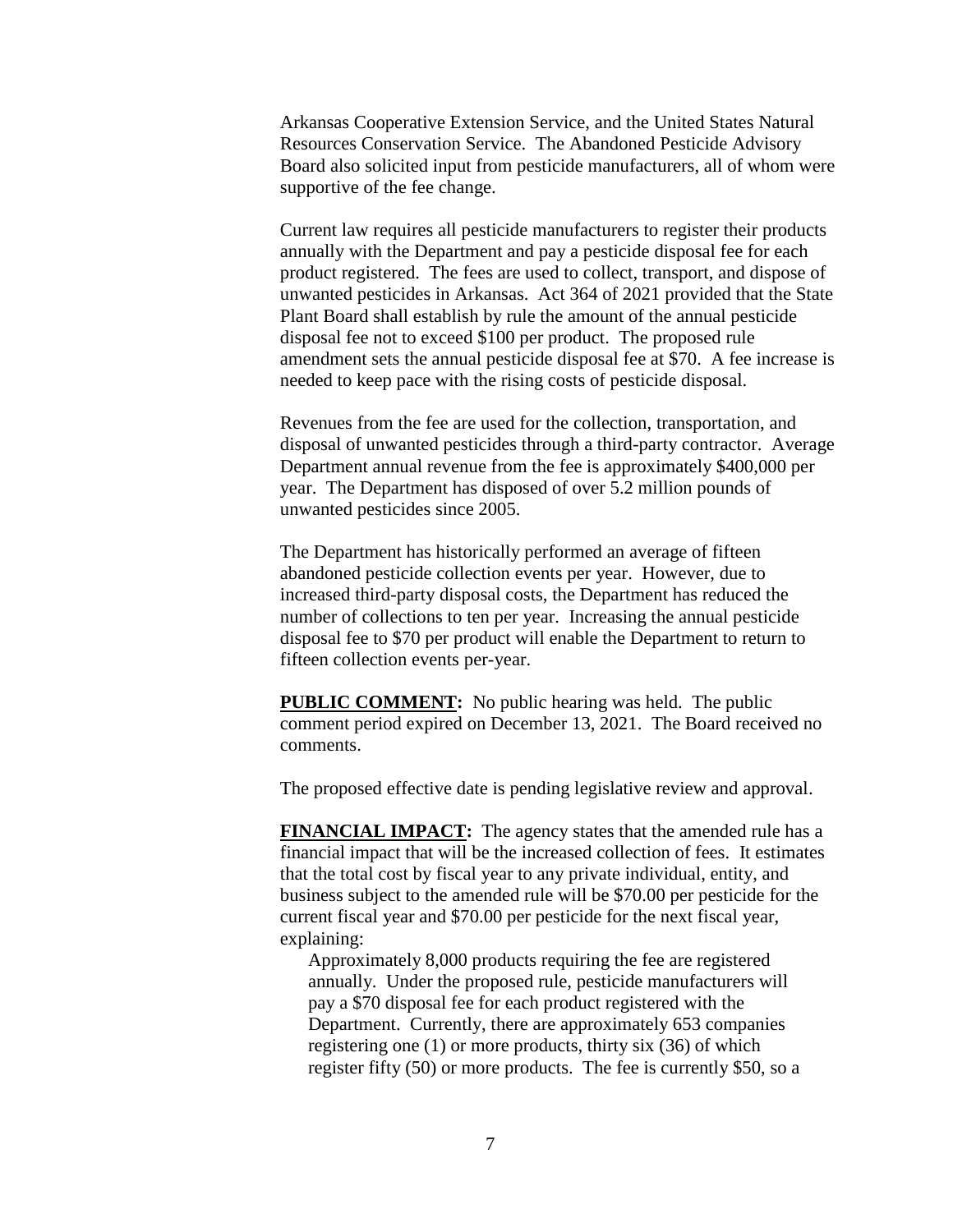company registering fifty (50) products pays \$2,500. With the fee increasing to \$70, that same company would pay \$3,500 yearly.

**LEGAL AUTHORIZATION:** The proposed changes include those made in light of Act 364 of 2021, sponsored by Representative David Hillman, which amended the Abandoned Agricultural Pesticide Disposal Act; clarified the responsibilities of the Department of Agriculture and the State Plant Board; and amended the amount of the abandoned pesticide disposal fee. Pursuant to Arkansas Code Annotated § 8-7-1206(a)(1), as amended by Act 364, § 1, moneys received into the Abandoned Agricultural Pesticide and Plant Regulator Disposal Trust Fund shall be from gifts, grants, or funds from entities other than the State Plant Board and from a fee not to exceed one hundred dollars (\$100) established by rule by the State Plant Board per registered pesticide per registrant per year for the specific purpose of funding the disposal of abandoned pesticides.

# **3. DEPARTMENT OF COMMERCE, STATE INSURANCE DEPARTMENT (Ms. Amanda Rose, Mr. Mel Anderson)**

## **a. SUBJECT: Proposed Rule 31: Pre-License Education for Insurance Producers and Adjusters**

**DESCRIPTION:** The purpose of the proposed rule is to add pre-license education requirements for insurance producers and adjusters, in compliance with Act 397.

Applicants for Arkansas resident insurance producer licenses have been required to complete pre-license education before taking the Arkansas insurance examination for over a decade. License applicants may choose from several approved education providers to complete the course requirements. This proposed rule requires new applicants for an Arkansas resident adjuster license to complete pre-license education courses similar to those courses required for insurance producers. Current licensed adjusters will not be required to take the pre-licensing courses. The required courses will include hours covering general adjusting principles, state laws, and ethics.

The proposed rule:

- Requires adjuster applicants to complete a minimum of 20 hours of pre-licensing education before taking their Arkansas adjuster examination.
- Identifies subject matter and length of time that must be included in pre-license education courses offered by providers.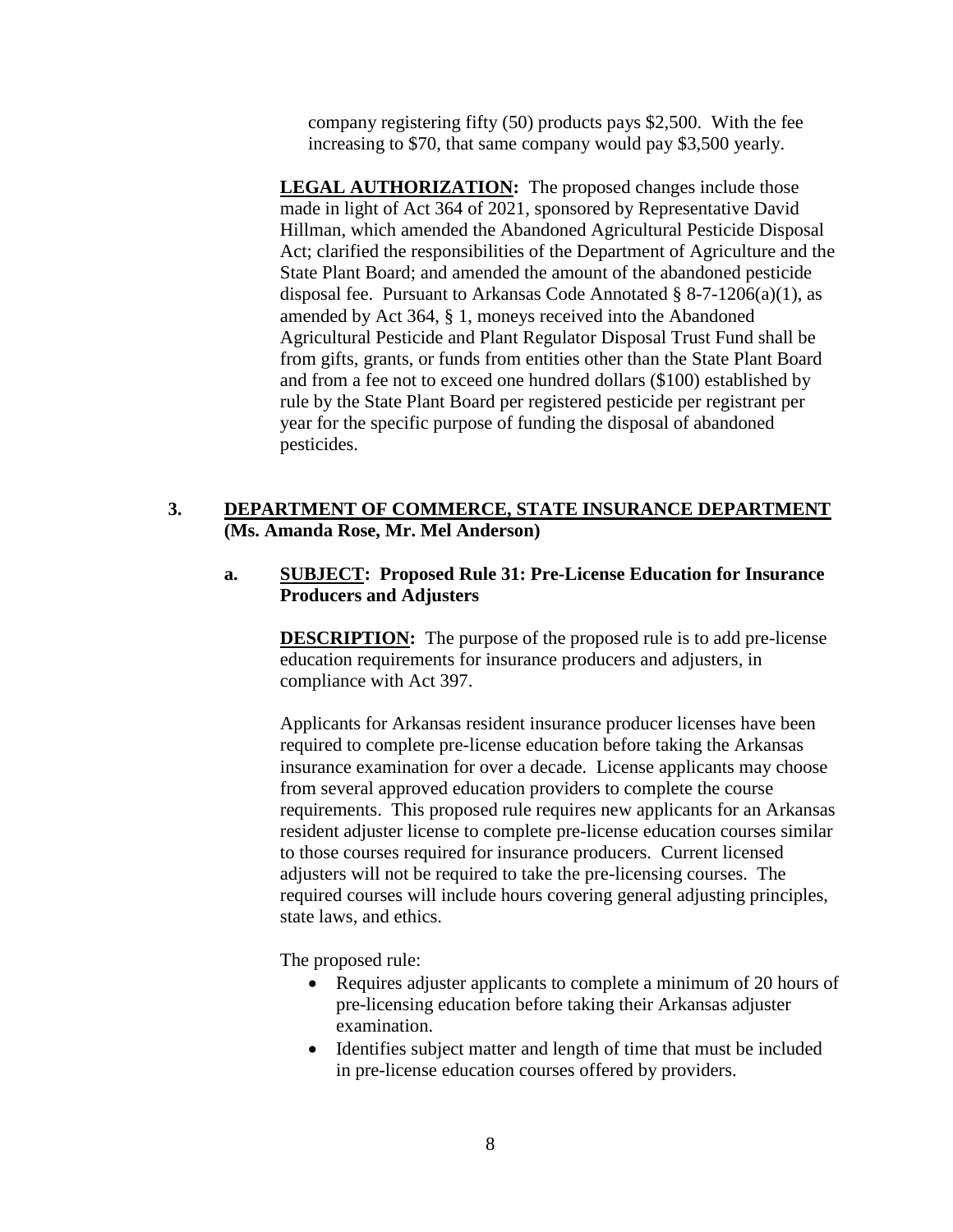Clarifies that electronic signatures may be used for all prelicensing education forms that must be submitted to the Department.

**PUBLIC COMMENT:** A public hearing was held on this rule on November 18, 2021. The public comment period expired on November 18, 2021. The agency indicated that it received no public comments.

The proposed effective date is pending legislative review and approval.

**FINANCIAL IMPACT:** The agency indicated that this rule has a financial impact.

Per the agency, the total estimated cost by fiscal year to any private individual, entity and business subject to the proposed rule is \$250 per new applicant for the current fiscal year and \$250 per new applicant for the next fiscal year. The agency indicated that applicants for an adjuster license will be required to complete a minimum of 20 hours of approved pre-license education courses from an approved provider.

**LEGAL AUTHORIZATION:** The Insurance Commissioner may "promulgate rules necessary for the effective regulation of the business of insurance" and "make reasonable rules necessary for or as an aid to the effectuation of any provision of the Arkansas Insurance Code." Ark. Code Ann. § 23-61-108(a)(1), (b)(1). This rule implements Act 397 of 2021. The Act, sponsored by Representative Mark Lowery, removed the prelicensure educational requirements exemption for an insurance adjuster and required a nonresident insurance producer, adjuster, or consultant to maintain a license in good standing in the licensee's home state.

#### **b. SUBJECT: Rule 65: Credit for Reinsurance**

**DESCRIPTION:** In the 2021 legislative session, Arkansas's General Assembly passed an update to the Arkansas Credit for Reinsurance Law, specifically Ark. Code Ann. §§ 23-62-305 to -309 (Act 672 of 2021). This law is based on a model issued by the National Association of Insurance Commissioners ("NAIC") and an accreditation standard for all states.

This proposed amendment to the Insurance Department's Rule 65 is authorized by Ark. Code Ann. § 23-62-308 and is intended to implement the new law and will also be a national accreditation standard in 2022.

**PUBLIC COMMENT:** A public hearing was held on this rule on December 10, 2021. The public comment period expired on December 10, 2021. The agency provided the following public comment summary: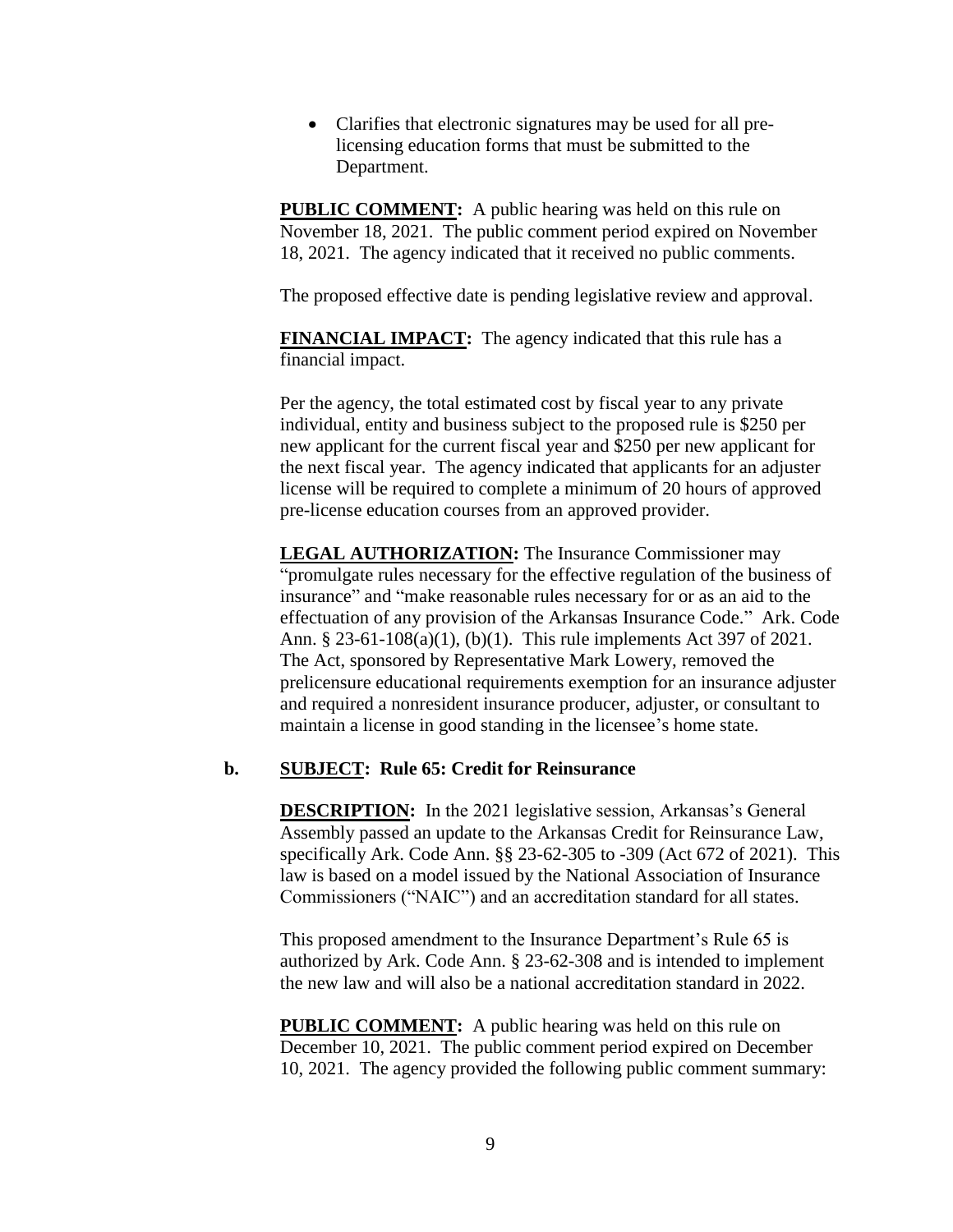The hearing on this Proposed Amended Rule ("Credit for Reinsurance") was held on Friday, December 10. We received two public comments – one from the Reinsurance Association of America and one from Lloyd's America, Inc. Both entities support the amendment. [The public comment letters can be found as an attachment on the paperclip for the January 26, 2022 meeting of the Administrative Rules Subcommittee.]

Lacey Johnson, an attorney with the Bureau of Legislative Research, asked the following questions and received the following responses:

**1.** Section 9(C)(4)(e) contains a definition of "solvent scheme of arrangement." Is there a statutory basis for this definition or does it come from somewhere else? **RESPONSE:** The phrase "solvent scheme of arrangement" is the NAIC model language. It is also found in Ark. Code Ann. § 23-62-305. I did not find a definition of the phrase.

**2.** Section 9(D)(2) states, "Upon removal of a Reciprocal Jurisdiction from this list credit for reinsurance ceded to an assuming insurer domiciled in that jurisdiction shall be allowed . . . ." However, Ark. Code Ann. § 23-  $62-305(f)(2)(C)(ii)$  states that "credit for reinsurance ceded to an assuming insurer that has its home office or is domiciled in that jurisdiction shall be allowed . . . ." Is there a reason this language was not included in the proposed rule? **RESPONSE:** This Rule is a national accreditation standard, so we stick to the model language as much as we can. A Rule does not trump a statute, so our practices are not likely to change.

**3.** Section 9(G) addresses the Commissioner's responsibilities before denying statement credit, imposing a requirement to post security, or adopting any similar requirement that will have substantially the same regulatory effect as security. Are these provisions required by statute, or is the Department relying on discretionary rulemaking authority for this subsection? **RESPONSE:** This is also model language, but we do have statutes that give the Commissioner broad authority and implied powers. See Ark. Code Ann. § 23-61-103.

The proposed effective date is pending legislative review and approval.

**FINANCIAL IMPACT:** The agency indicated that this rule has no financial impact.

**LEGAL AUTHORIZATION:** The State Insurance Commissioner has specific authority to "adopt rules implementing" the Arkansas Credit for Reinsurance Law. Ark. Code Ann. § 23-62-308(a). These rules implement Act 672 of 2021, sponsored by Representative Mark Lowery, which modified the Arkansas Credit for Reinsurance Law. The Act contains the following language regarding rulemaking: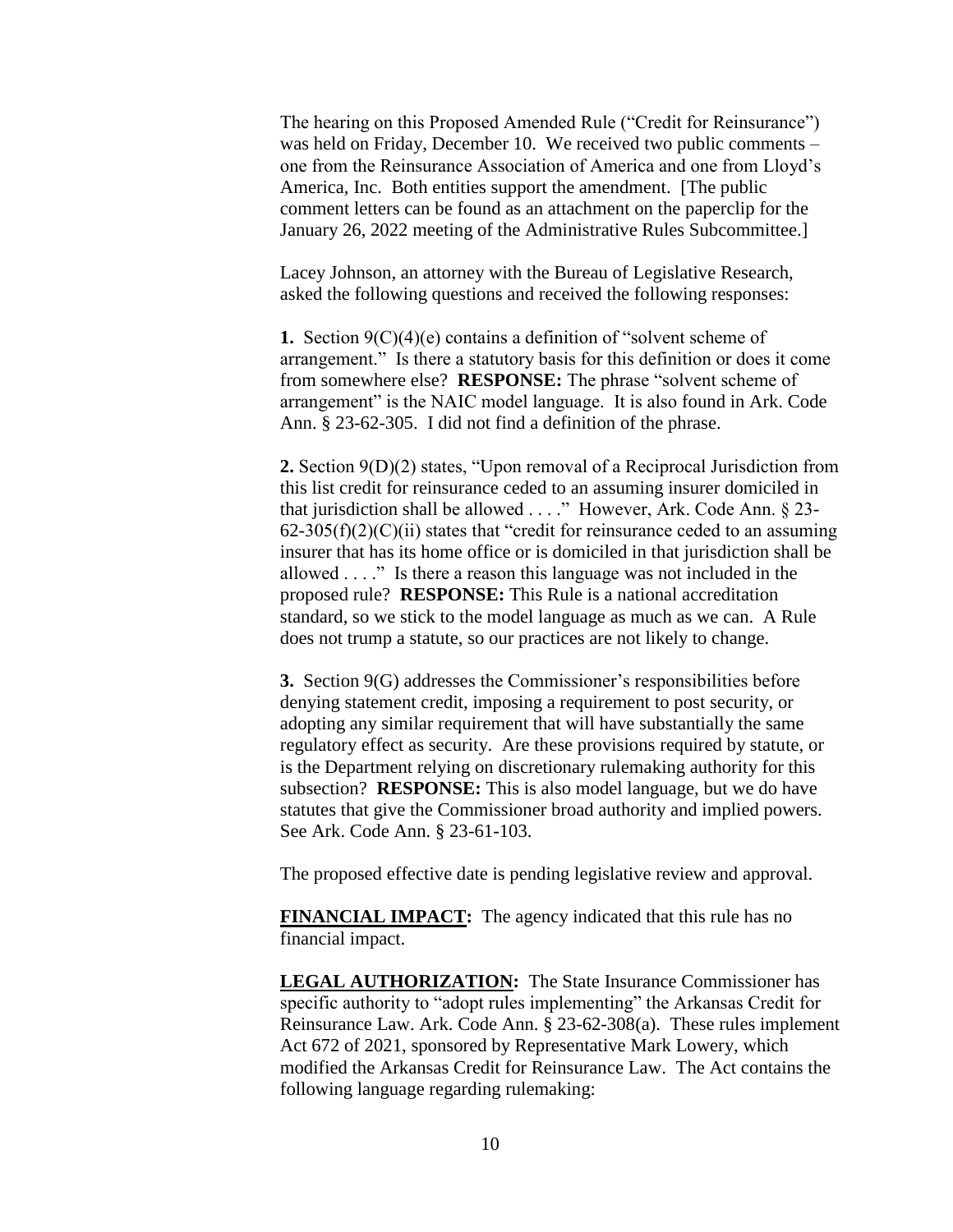The Insurance Commissioner may adopt rules under § 23-62- 308(b) to implement [Ark. Code Ann. § 23-62-305, regarding credit allowed a domestic ceding insurer] and specify additional requirements relating to: (i) The valuation of assets or reserve credits; (ii) The amount and forms of security supporting reinsurance arrangements as described in § 23-62- 308(b); and (iii) The circumstances in which credit of a noncomplying assuming insurer shall be reduced or eliminated.

Act 672, § 1(a)(1)(B), *codified at* Ark. Code Ann. § 23-62-305(a)(1)(B).

### **4. DEPARTMENT OF COMMERCE, DIVISION OF WORKFORCE SERVICES (Mr. Derwin Taylor, Ms. Tammy Richardson)**

#### **a. SUBJECT: Amendment to Transitional Employment Assistance (TEA)/Work Pays Policy**

**DESCRIPTION:** The Department of Commerce's Division of Workforce Services proposes amendments to its Arkansas Work Pays rules and its Work Pays Application. The Work Pays section of the Transitional Employment Assistance ("TEA") Policy is being revised in order to incorporate eligibility policy and the language related to Electronic Benefits Transfer ("EBT") restrictions on the Work Pays Application.

Specific revisions to the policy include:

Policy 10000

• Incorporated former Policy 10220 (Time Limits)

Policy 10100

• Incorporated former Policy 10102.1 (Prior TEA Receipt)

Policy 10101

• Added language regarding Act 1205 of 2015, drug testing of applicants and recipients

Policy 10102.1

- Former Policy 10102.1 (Prior TEA Receipt) incorporated into Policy 10100
- Section revised to discuss employment eligibility requirement

Policy 10102.2

- Prior 10102.2 (Income) moved to  $10102.3$
- Section revised to add language regarding automated system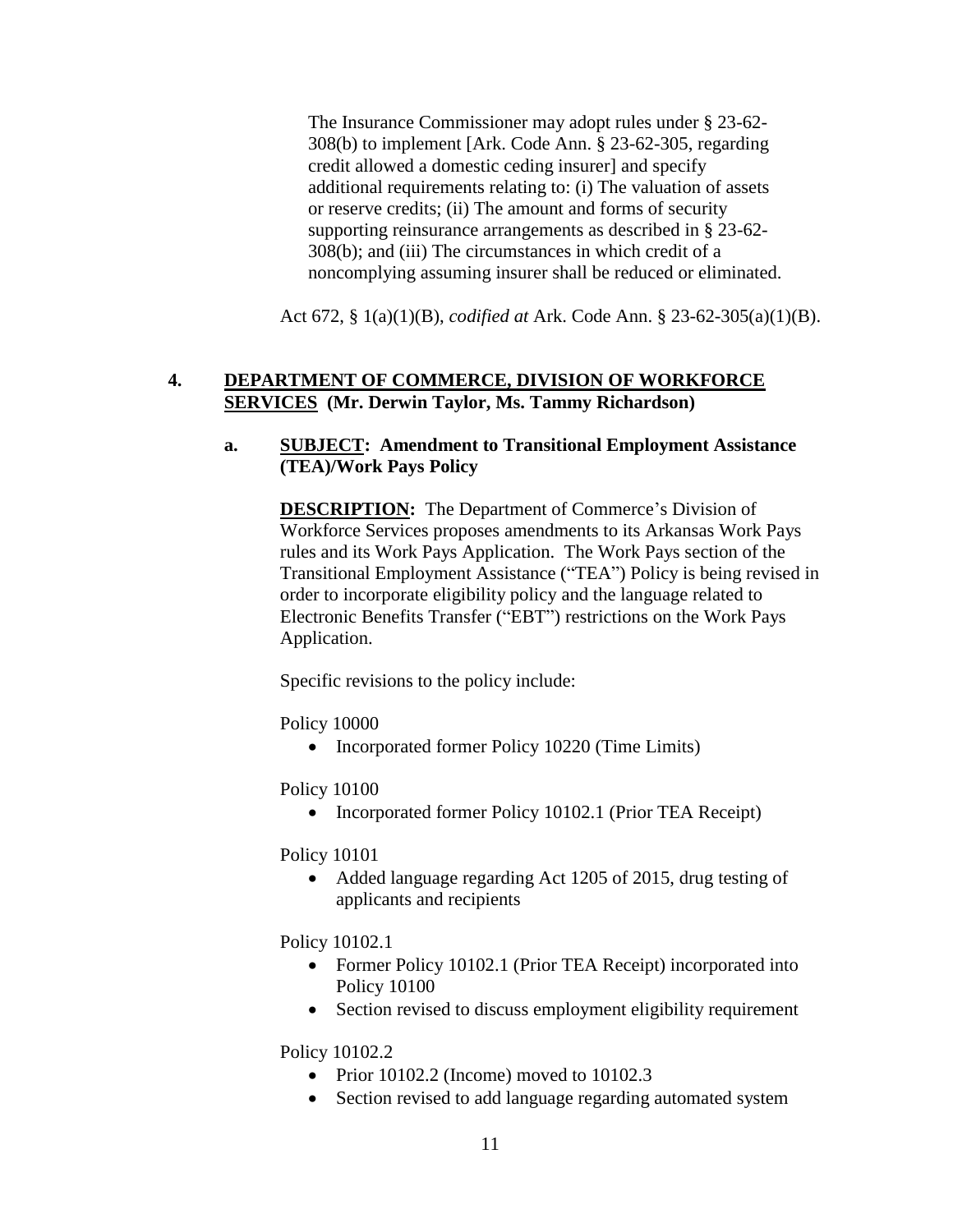Policy 10102.3

 Language revised to combine income (previously 10102.2) and work hours requirement

Policy 10102.4

- Prior 10102.4 (Resources) moved to new 10102.3
- Language added regarding Drug Screening Questionnaire requirement

### Policy 10102.5

Language added regarding scheduling the initial interview

## Policy 10102.6

Language added regarding re-scheduling the initial interview

## Policy 10103

 Language added to require adequate notice of denial during initial eligibility determination

## Policy 10104

- Deleted former Policy 10104, defunct procedure
- Added new language on drug testing requirements

### Policy 10104.1

• Added language regarding exemptions from drug screenings and testing

# Policy 10104.2

• Added language regarding cooperation with drug testing

### Policy 10104.3

• Added language regarding substance abuse evaluation/drug treatment referral

### Policy 10104.4

 Added language regarding compliance with drug abuse treatment plan of action

# Policy 10104.5

 Added language regarding good cause for noncompliance with drug treatment/recovery support

### Policy 10105

• Formerly Policy 10104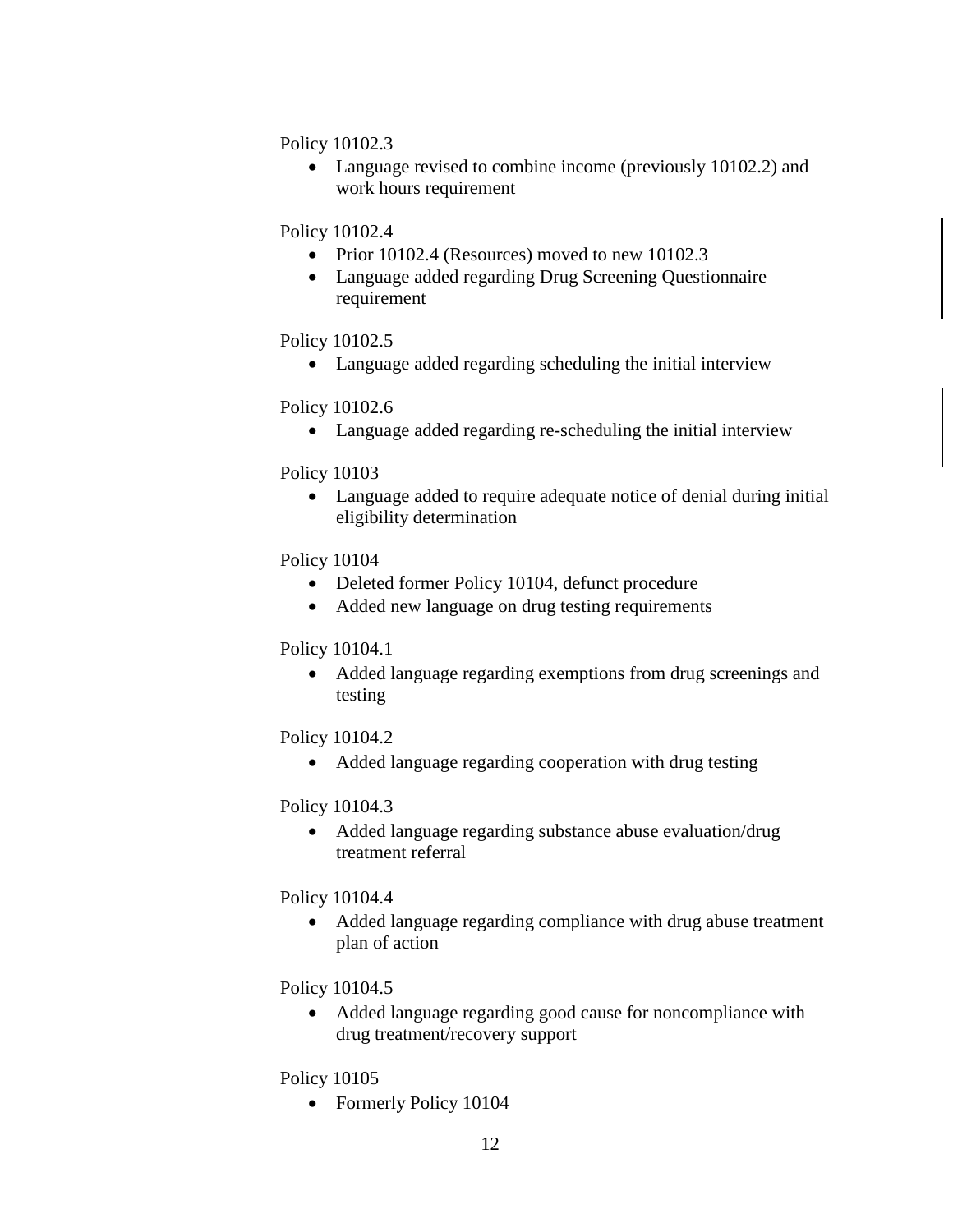- Incorporated former Policy 10310
- Language added regarding biweekly contact

### Policy 10106

- Formerly Policy 10105
- Added procedure for Drug Assessment Questionnaire

## Policy 10200

- Incorporated language from Policy 10400
- Language added outlining requirements for 6 month and yearly reevaluations

## Policy 10220

• Moved language to Policy 10000

## Policy 10230

• Deleted defunct procedure

# Policy 10230.1

Deleted defunct procedure

# Policy 10300

- Hourly work requirement information moved to 10102.3
- Career Advancement Plan information moved to 10102.5
- Examples and FPL calculations added
- Language added to clarify significant change to budget

### Policy 10310

• Moved to Policy 10105

# Policy 10320

Additional policy reference included

# Policy 10320.1

Work activities identified as core

# Policy 10320.2

Listed work activities re-grouped as core and non-core

### Policy 10400

• Moved to Policy 10200

# Policy 10430

• Policy references added for each supportive service listed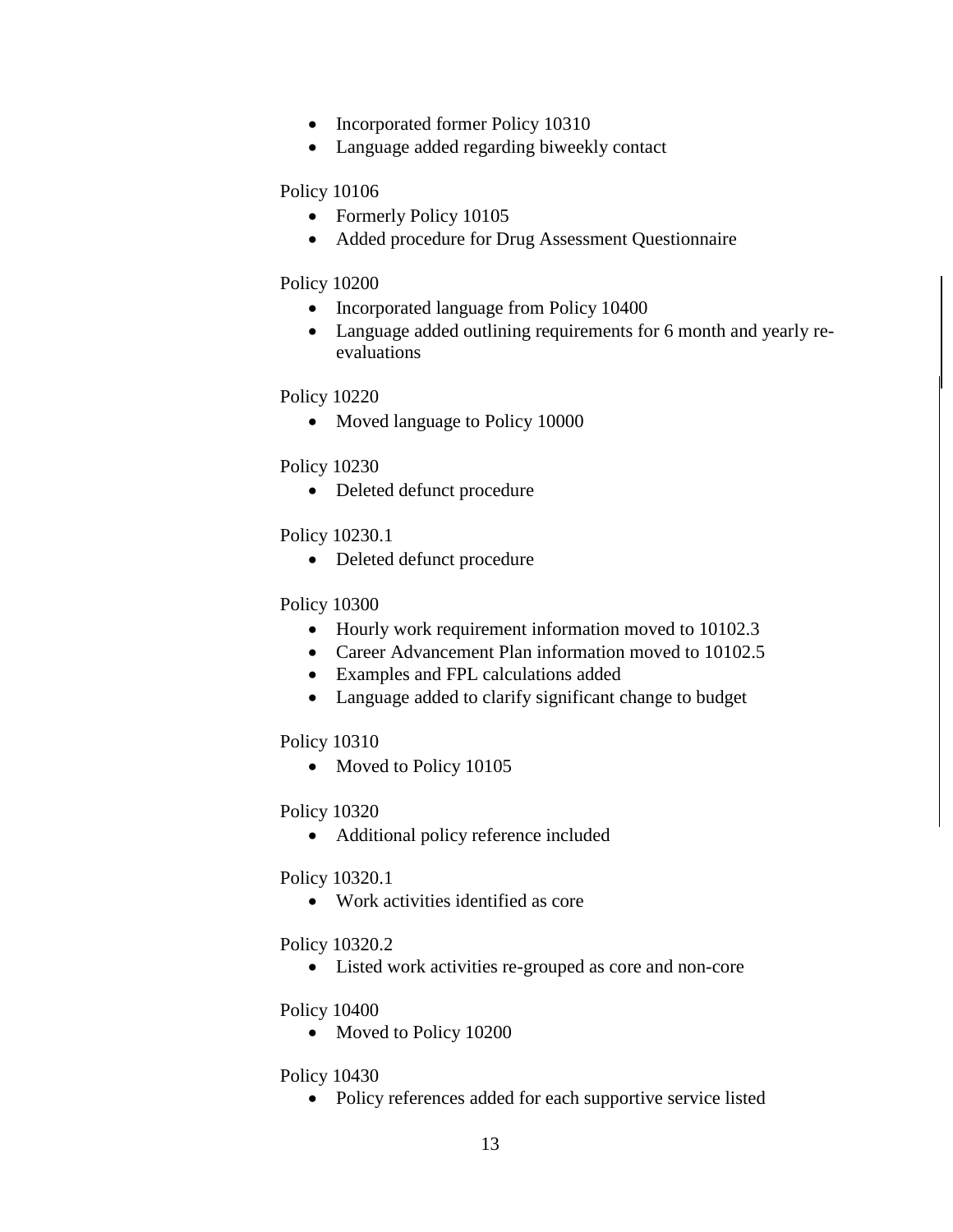Policy 10501

• Reference to ANSWER system replaced with generic term

Policy 10502

- Language added to list types of acceptable verification
- Language added to describe the three different payment types that may be authorized

### Policy 10503

• Deleted section on extracts due to automated system changes

#### Policy 10504

Language revised to correct grammar and improve flow of text

#### Policy 10600

- Language added to remove name of automated system
- Language added to clarify eligibility for bonuses

#### Policy 10600.3

• Header revised to reflect correct description of bonus

### Policy 10600.4

- Language added to require advance notice before closure
- Language added that temporary fluctuations in salary are not part of income calculations

#### Policy 10700

Revision made in order to update two reasons for noncompliance

### Policy 10720

- Typo corrected
- Language added to clarify that good cause months are considered noncompliance

### Policy 10730

- Language added to clarify procedure for sending an advance notice and scheduling a home visit
- Language added to clarify payment may be reduced or cancelled

### Policy 10740

- Language added to clarify the procedure on sending sanction notices
- Language added to explain sanction levels and home visit requirement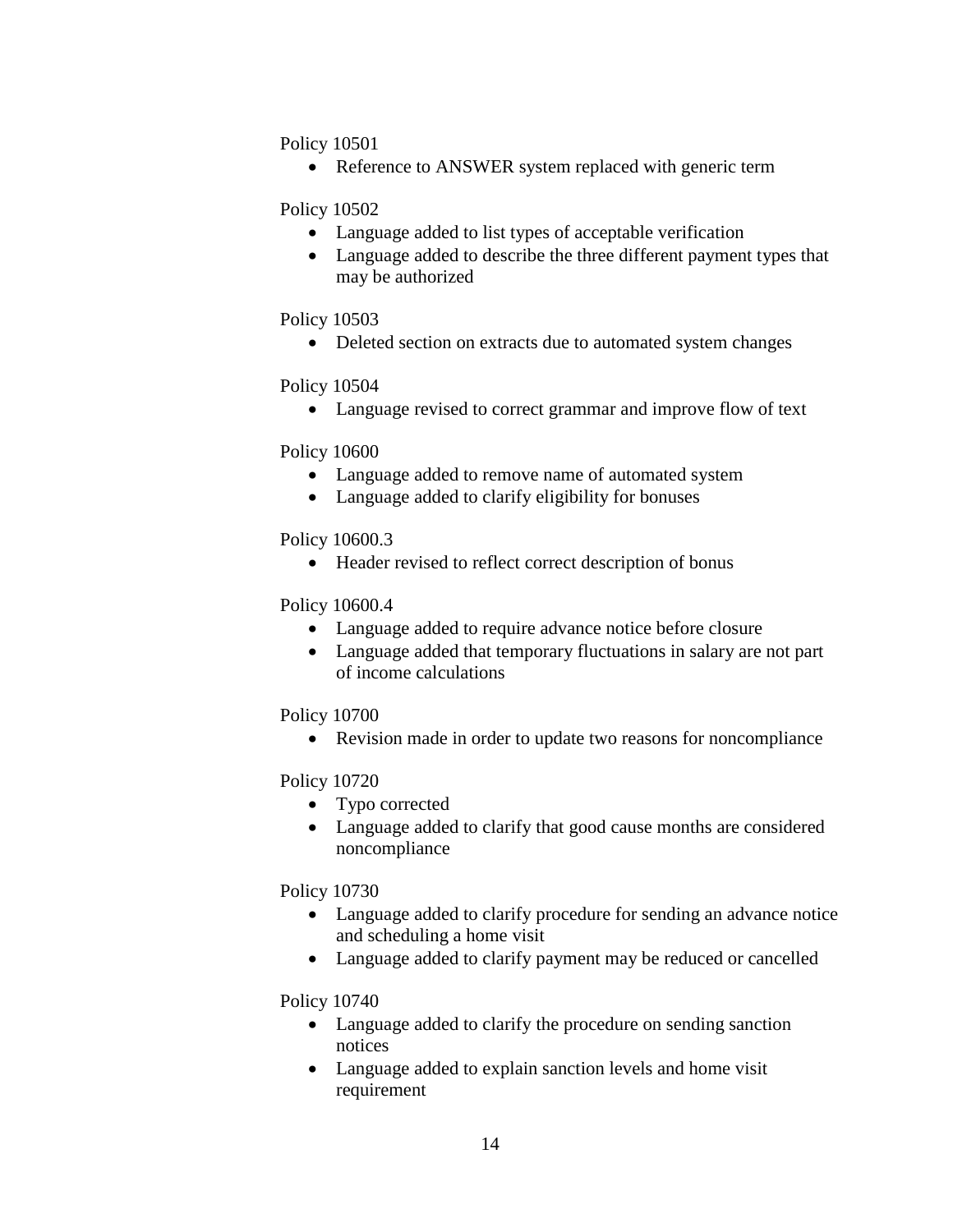Policy 10750

• Language added about lifting the child support sanction

Policy 10760

- Incorporated former Policy 10106 (Case Closure)
- Language added to clarify procedure when a participant does not waive right to 10-day notice
- Language added regarding closure due to noncompliance with drug screening requirements

Policy 10800

- Language added to clarify when the six-month does not apply
- Note added to explain insufficient hours

Revisions to the Work Pays Application were made in accordance with Public Law 112-96 of February 2012, which amended Section 408 of the Social Security Act, 42 U.S.C. § 608(a), and enacted a state requirement to prevent unauthorized spending of benefits. Specific revisions to the Work Pays Application include:

- Application revised to streamline for online use, incorporate references to Division of Workforce Services ("DWS") and DWS's compliance with civil rights regulations. In addition, capture information for all adults included in case, capture information for two parent households, capture information for all children in the household under the care and custody of the adult(s) in the case.
- Section 4: Question deleted based on Act 566 of 2017 ("HOPE ACT"). Felony drug convictions no longer impact eligibility.
- PRA amended to include language regarding illegal use of EBT card.

Changes made to the policy, after the public comment period, include the following:

Policy 10000, #6

• The Markup was corrected to reverse the accidental deletion of the following language: "Months from other states do not count."

Policy 10104.3, last paragraph

- The word "eligible" was inserted behind the word "otherwise."
- Typos corrected to remove "es" from the word "businesses."

Changes made to the Work Pays application, after the public comment period, include the following: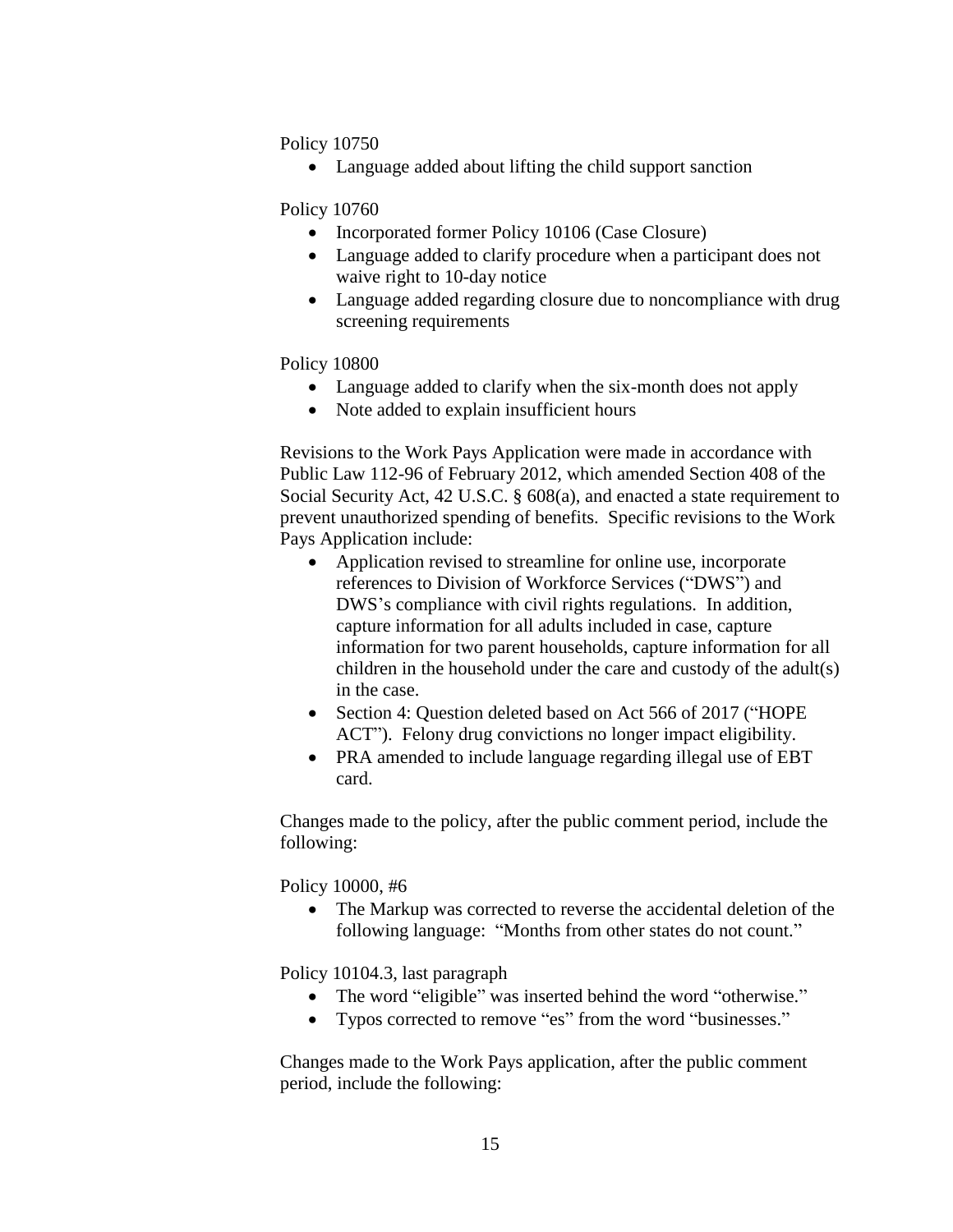Section I: Applicant Information

- The term "sex" was changed to "gender."
- Additional eligibility information requested for adult applicants.

Section II: Children Information

- The term "sex" was changed to "gender."
- Additional eligibility information requested for children in the household.

**PUBLIC COMMENT:** No public hearing was held. The public comment period expired on November 30, 2021. The Division received no comments.

Rebecca Miller-Rice, an attorney with the Bureau of Legislative Research, asked the following questions:

(1) Section 10100 – For number 5, the markup appears to strikeout "states do not count"; however, the clean copy shows that the language is to remain in the rule. Which is correct? **RESPONSE:** The clean copy is correct; months from other states do not count. The markup deletion was meant to be the number "7" at the end of the sentence. Correction made to markup.

(2) Section 10101 – This section deletes the provision that a Work Pays application will be mailed to all TEA participants whose case was closed the prior month due to employment. What was the reasoning behind this change? **RESPONSE:** The deleted procedure was outdated. Central Office does not mass mail applications. Instead, all TEA participants receive a Work Pays application – not just those whose TEA cases recently closed due to employment. (Policy 10000, paragraph 2)

(3) Section 10101 – This section contains reference to Act 1205 of 2015 as it relates to required drug screenings; however, it appears that Act 1205 established a pilot program that was to expire after two years and that Act 314 of 2017 actually made the pilot program permanent. Is the reference to Act 1205 correct? **RESPONSE:** Yes. The policy purposely references the original Act that resulted in TANF eligibility changes, effective January 2016. Because the Act was relative to TANF as a whole, and not exclusively Work Pays, the language mirrors DHS TEA Policy 2363 and the language used on the actual TANF Drug Assessment Tool.

(4) Section 10104 – Another reference to Act 1205. Should this be Act 314 of 2017? **RESPONSE:** No, for reasons cited above.

(5) Section 10104 – The rule appears to provide that drug screenings will be used to determine whether there is a "reasonable cause" to believe the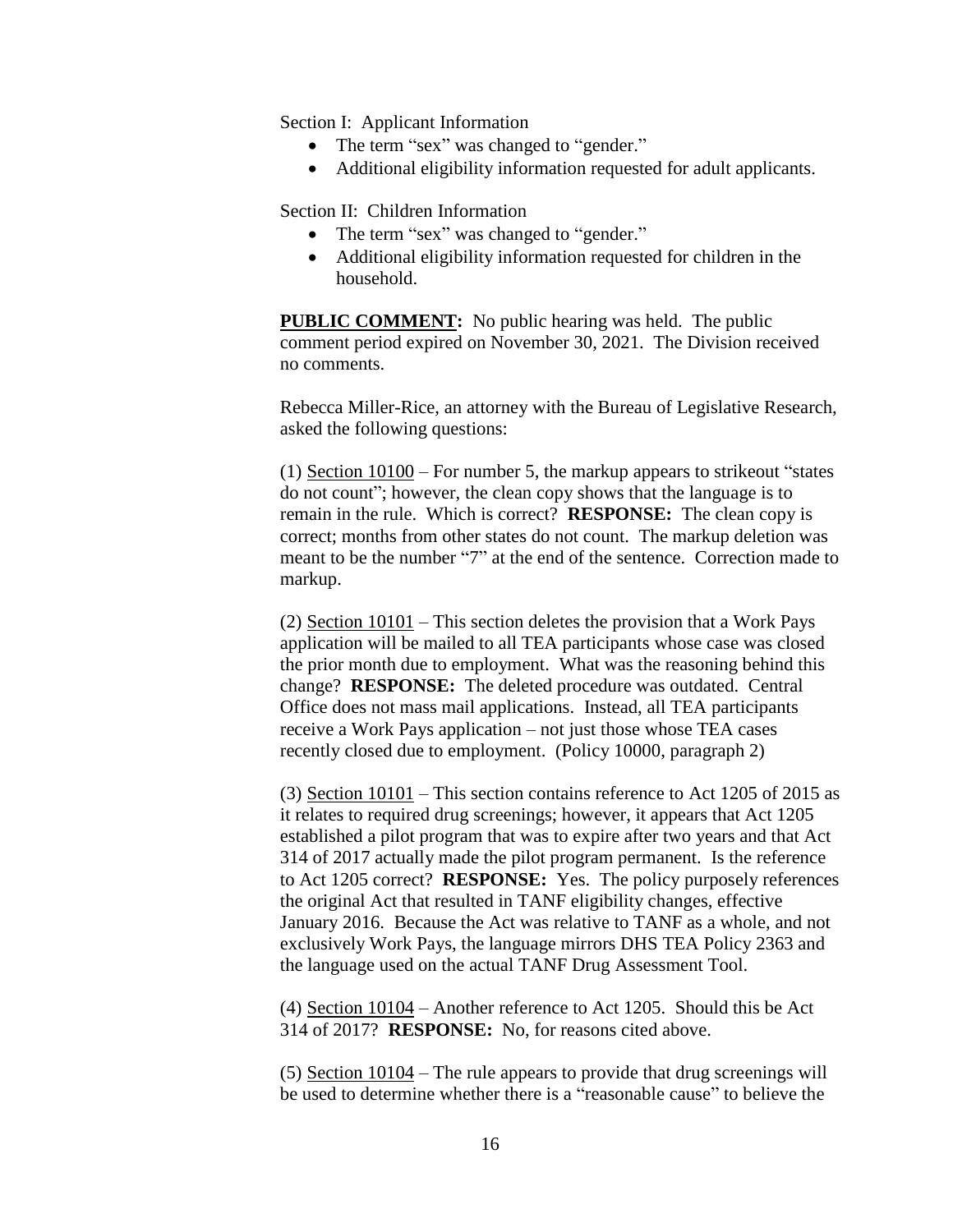applicant is engaging in drug use. However, Ark. Code Ann. § 20-76- 705(1)(B) employs the term "reasonable suspicion" and Section 10104.2 of the rules also uses "reasonable suspicion." Is there a reason that DWS has used a different term from that used in the statute in this section? **RESPONSE:** Yes. This particular term was used to remain consistent with DHS TEA Policy 2363 in regard to TANF eligibility and reflects language used in A.C.A. § 20-76-704.

(6) Section  $10104.1$  – This section refers to the "Career Pathways Program"; however, Ark. Code Ann. § 20-76-703(b)(2) refers to "Career Pathways Initiative." Is there a reason that DWS has used a different title than that used in the statute? **RESPONSE:** In this section of policy, the term is used in order to remain consistent with DHS TEA Policy 2364, #3. The term "program" is often used interchangeably when referencing the Career Pathways Initiative, as in Acts 1705 of 2005 and A.C.A. § 20- 76-445.

(7) Section 10104.2 – This section provides that if an eligible applicant refuses or fails to cooperate with the drug-testing process, the case will be closed. It continues that if the individual reapplies and is eligible, s/he must submit to a drug test. However, Ark. Code Ann. § 20-76-705(1)(C) specifically provides that a refusal to take a drug test shall result in a lack of eligibility for six months. I see no mention of this six-month bar from eligibility. Is there a reason that this was not included? **RESPONSE:** The six-month period of ineligibility was a standard adopted for the pilot. When the program became permanent, the language regarding 6 months of ineligibility was not included in the Act. As such, Policy 10104.2 is consistent with DHS TEA Policy 2365:

- For TEA: Refusal to cooperate with drug testing results in a reduction of TEA benefits and assignment of a protective payee.
- For Work Pays: Refusal to cooperate with drug testing results in case closure/denial. There is no assignment of a protective payee in Work Pays due to program-specific eligibility requirements listed in Policy 10100.

**FOLLOW UP QUESTION:** It sounds like that the agency is of the opinion that this statute concerning drug screening and testing programs has no application here, but Ark. Code Ann. § 20-76-705(1) provides that a requirement upon initial application for Temporary Assistance for Needy Families Program or a current recipient of program benefits at annual redetermination shall be screened, and if the applicant or recipient refuses, it shall result in a lack of eligibility for six months. Are you saying that this statute somehow does not apply to the Work Pays program? Is so, why does it not apply? What is the agency's position as to when this statute would apply? **RESPONSE:** Allow me to clarify that DHS wrote and promulgated the drug testing/screening policy, as they had eligibility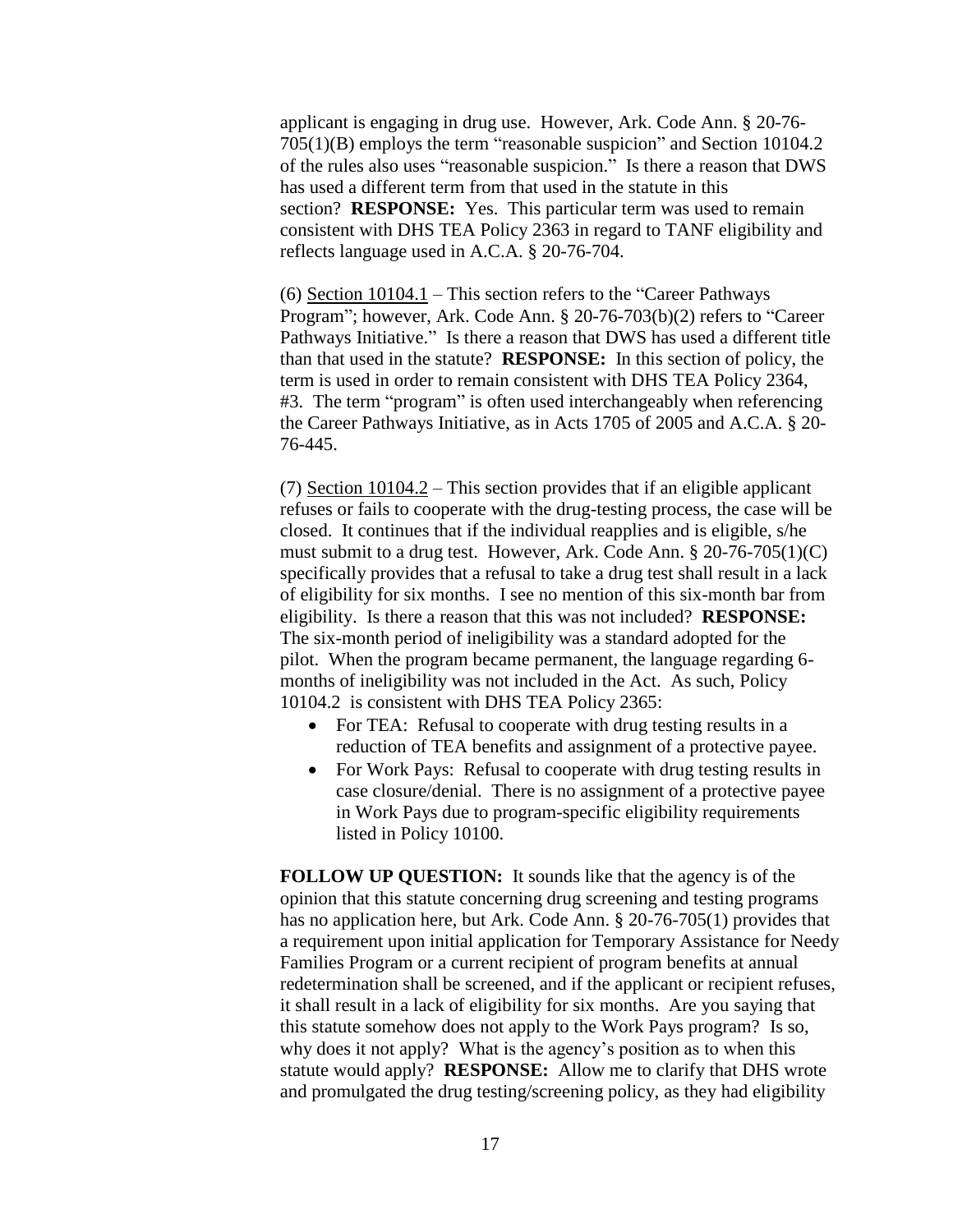for TEA and Work Pays at the time the law was written. Now, DWS has now incorporated the policy into our manual.

As it relates to TANF on a federal level, the following apply:

- (1) TANF assistance is only for eligible children in the home. As such, an adult must apply on behalf of the children and cannot get assistance for him/herself.
- (2) If all TANF eligibility requirements are met, the eligible children in the home cannot be denied benefits.

As it relates to drug testing/screening, the TANF eligibility requirement is that the adult must comply with drug screening/testing.

- If an adult takes a drug test, he or she has complied with the eligibility requirement – regardless of the test results.
- If an adult refuses/fails to take a drug test, he or she has not complied with this requirement.

In consideration that TANF assistance is not for adults and in consideration that eligible children in the home cannot be denied TANF assistance if eligibility requirements are met, the 6-month ineligibility period is in conflict with federal TANF eligibility rules/guidelines. As such, DHS wrote the policy without including the 6-month ineligibility period for both TEA and for Work Pays.

- TEA Policy: The adult who takes a drug test and receives a positive result complied with the drug testing/screening requirement. If all other eligibility requirements are met, the children must still receive cash assistance. However, in TEA, the drug-positive adult is removed from the case. A protective payee is appointed to receive the cash assistance on behalf of the children in the home. This procedure allows adherence to TANF rules and guidelines.
- Work Pays Policy: The adult who takes a drug test and receives a positive result complied with the drug testing/screening requirement. Because Work Pays is NOT cash assistance, there is no provision for protective payees. The case gets closed.

(8) Section 10104.3 – In the final paragraph, second bullet point, it appears that there is a stray "otherwise" and extra "es" on "business." **RESPONSE:** On both the clean and markup, wording has been corrected to "otherwise eligible" and "es" has been removed from the word "business."

(9) Section 10760 – Is the markup correct for Section 10760? It does not appear to match your clean copy, *i.e.*, the mark-up shows a list of 1-5, but the clean copy still contains a list of 1-7. **RESPONSE:** A list of 1-7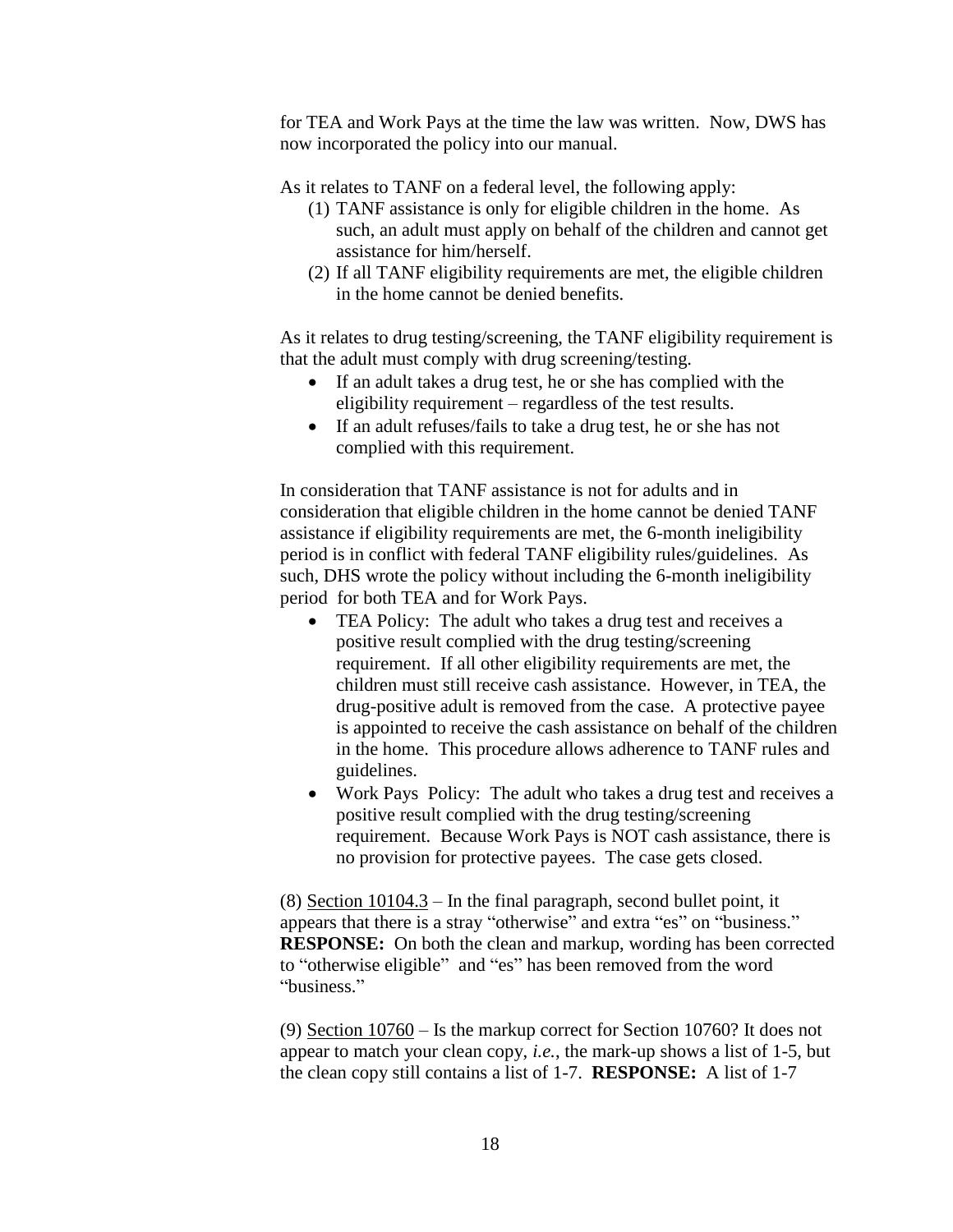shows on both the markup and clean versions we have on file. Those pages have been attached for review.

(10) Application – The markup shows the entire application stricken, but does not contain a new document. Is there an application replacing the stricken one? Is it the one in your clean copy? **RESPONSE:** Yes, the entire application is being deleted and replaced because it is a DHS document. The markup is the current DHS application, whereas the clean copy is the DWS application.

(11) Arkansas Code Annotated § 20-76-444(j)(2) provides that the rules promulgated by DWS for the Arkansas Work Pays Program "shall be subject to review and recommendation by the Arkansas Workforce Development Board." Did the Board review the rules? **RESPONSE:** Yes, the full Board reviewed the rules on 7/20/2021, prior to submission to the Governor.

The proposed effective date is pending legislative review and approval.

**FINANCIAL IMPACT:** The agency states that the amended rule has no financial impact.

**LEGAL AUTHORIZATION:** Pursuant to Arkansas Code Annotated § 20-76-444(j)(1), the Division of Workforce Services shall promulgate rules establishing the Arkansas Work Pays Program. The rules shall be subject to review and recommendation by the Arkansas Workforce Development Board. *See* Ark. Code Ann. § 20-76-444(j)(2).

The agency states that the rule is required to comply with a federal statute, rule, or regulation, namely, § 408 of the Social Security Act, 42 U.S.C.  $§ 608(a)(12).$ 

### **5. ARKANSAS ETHICS COMMISSION (Ms. Jill Barham, Mr. Drew Blankenship)**

#### **a. SUBJECT: Rules on Political Committees**

**DESCRIPTION:** The purpose of these proposed amendments is to bring the Rules on Political Committees into conformity with the legislation passed during the 93rd General Assembly of the Arkansas Legislature. Likewise, there is a small grammatical change that was recommended by the Bureau of Legislative Research in the context of the codifications of the Code of Arkansas Rules.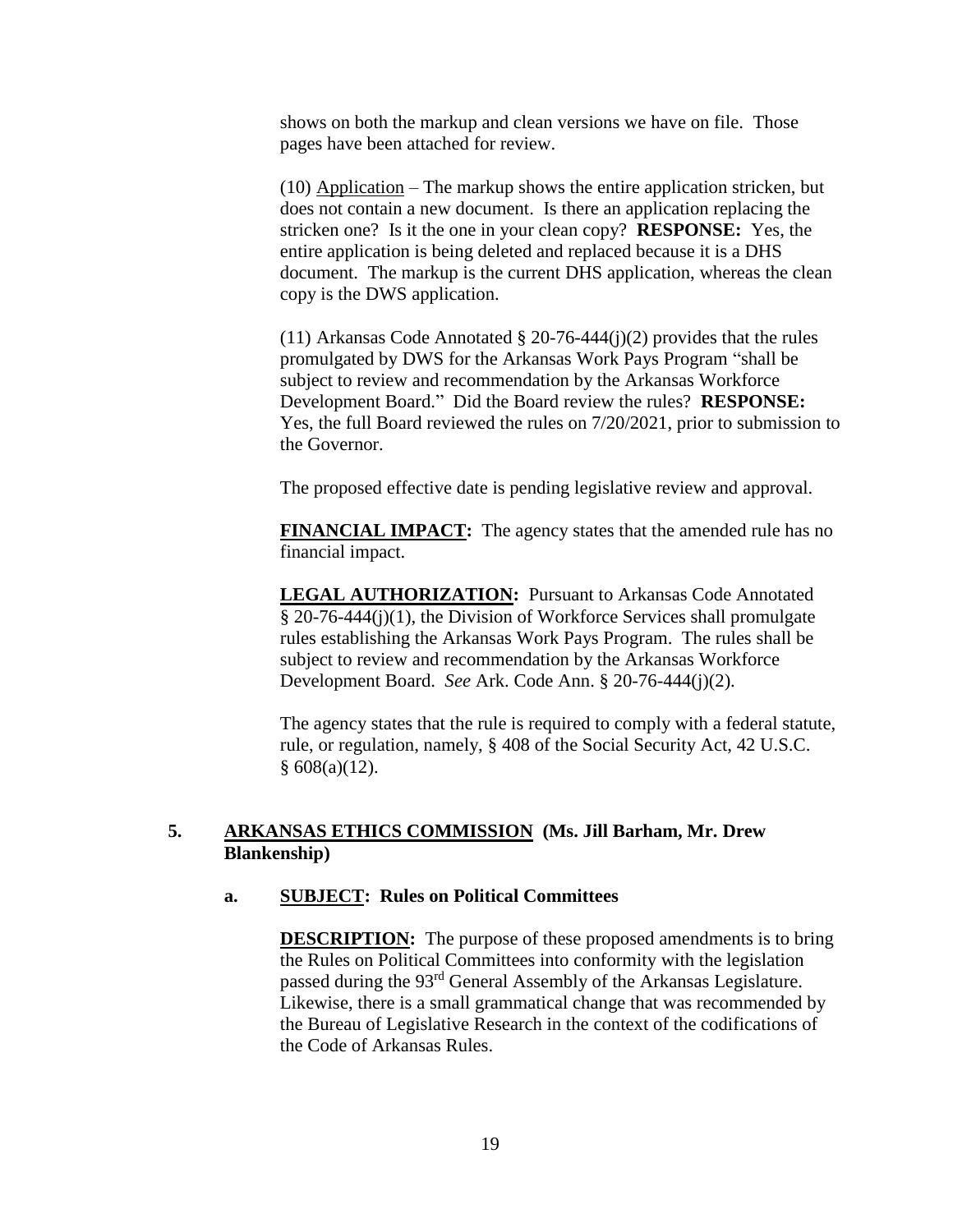**PUBLIC COMMENT:** A public hearing was held on this proposed rule on November 19, 2021. The public comment period expired on November 17, 2021. The agency indicated that it received no public comments.

The proposed effective date is pending legislative review and approval.

**FINANCIAL IMPACT:** The agency indicated that this proposed rule does not have a financial impact.

**LEGAL AUTHORIZATION:** The Arkansas Ethics Commission has the authority to "promulgate reasonable rules to implement and administer the requirements of" Ark. Code Ann. §§ 7-6-201 to -231. *See* Ark. Code Ann.  $\S$  7-6-217(g)(1). The commission also has the authority to impose fines between \$50 and \$3,500 "for negligent or intentional violation of this subchapter" and to "adopt rules governing the imposition of such fines..." *See* Ark. Code Ann. § 7-6-218(b)(4)(B)(i). These rules implement Acts 254 and 737 of 2021, both of which amend this subchapter.

Act 254, sponsored by Senator Jonathan Dismang, amended the law concerning campaign finance, contributions and reporting; reenacted the requirement to file an additional statement of financial interest; and amended portions of Initiated Act 1 of 1990 and Initiated Act 1 of 1996. Act 737, sponsored by Representative Brian Evans, amended the law concerning campaign finance; repealed the provisions concerning carryover funds; and amended portions of Initiated Act 1 of 1990 and Initiated Act 1 of 1996.

### **b. SUBJECT: Rules on Campaign Finance & Disclosure**

**DESCRIPTION:** The purpose of these changes is to bring the Rules on Campaign Finance and Disclosure into conformity with the changes made during the 93rd General Assembly. The Rules on Campaign Finance and Disclosure are used as a resource when running for public office, so it is important that the rules are updated as soon as possible to help candidates for public office in Arkansas during the 2022 campaign cycle.

**PUBLIC COMMENT:** A public hearing was held on this proposed rule on November 19, 2021. The public comment period expired on November 17, 2021. The agency indicated that it received no public comments.

The proposed effective date is pending legislative review and approval.

**FINANCIAL IMPACT:** The agency indicated that this rule does not have a financial impact.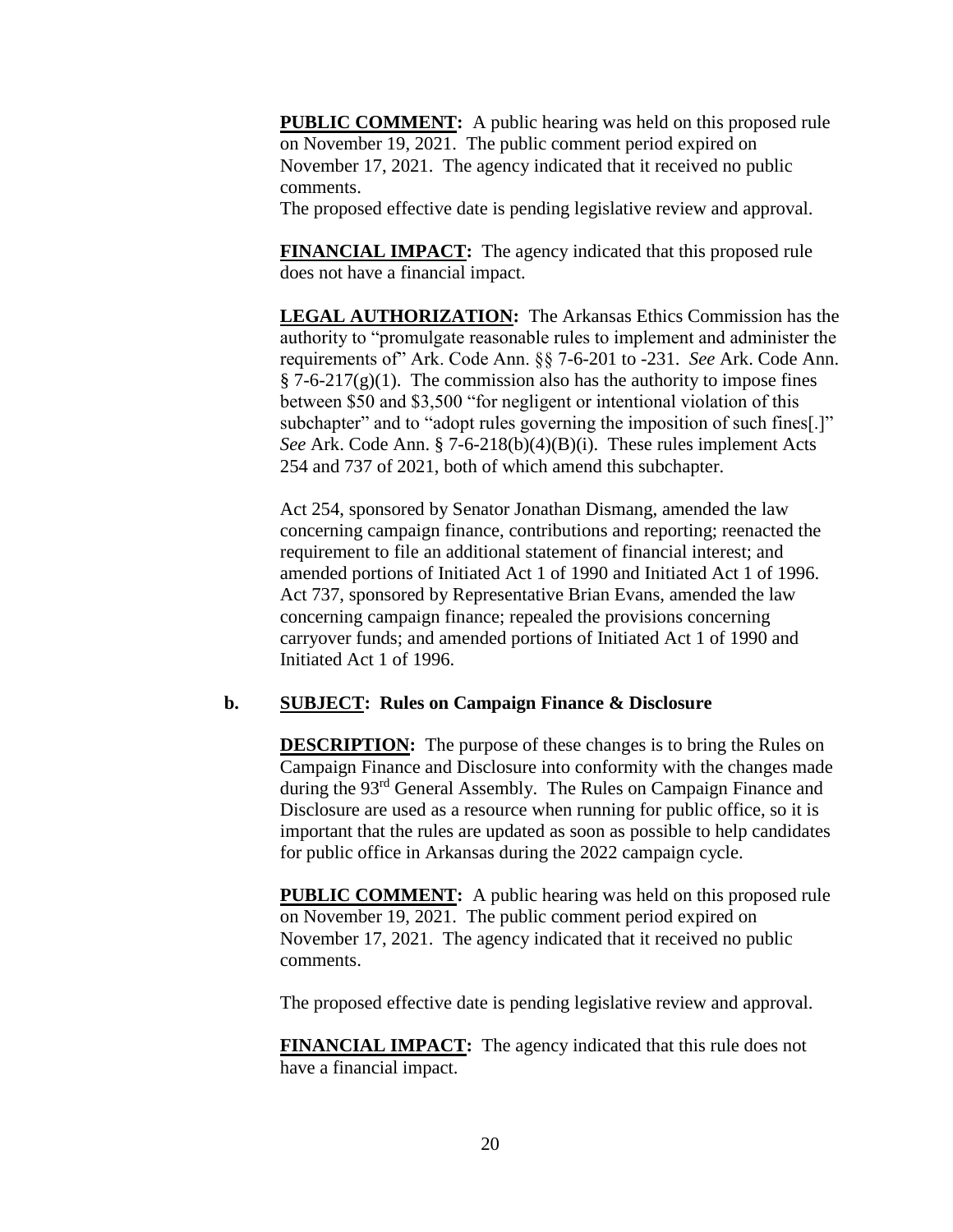**LEGAL AUTHORIZATION:** The Arkansas Ethics Commission has the authority to "promulgate reasonable rules to implement and administer the requirements of" Ark. Code Ann. §§ 7-6-201 to -231, addressing campaign financing, and Ark. Code Ann. §§ 21-8-301 to -310, addressing the code of ethics for public officers and employees. *See* Ark. Code Ann.  $§ 7-6-217(g)(1)$ . The commission also has the authority to impose fines between \$50 and \$3,500 "for negligent or intentional violation of this subchapter" and to "adopt rules governing the imposition of such fines.]" *See* Ark. Code Ann. § 7-6-218(b)(4)(B)(i).

These rules implement Acts 254, 272, 324, 384, 385, 734, 737, and 755 of 2021, all of which amended the subchapter concerning campaign financing. These rules also implement Act 540 of 2021, which amended the subchapter concerning the code of ethics.

Act 254, sponsored by Senator Jonathan Dismang, amended the law concerning campaign finance, contributions, and ethics and conflicts of interest of state and local officials; reenacted the requirement to file an additional statement of financial interest, and amended portions of Initiated Act 1 of 1990 and Initiated Act 1 of 1996.

Act 272, sponsored by Representative Joshua Bryant, amended Arkansas law concerning campaign finance, amended Arkansas law concerning carryover funds, and established a minimum amount of carryover funds for an office without an annual salary.

Act 324, sponsored by Senator Keith Ingram, amended campaign finance law, changed the use of campaign funds and carryover funds, prohibited the use of campaign funds or carryover funds to pay for an ethics violation, and amended provisions of law resulting from Initiated Act 1 of 1990 and Initiated Act 1 of 1996.

Act 384, sponsored by Senator Clarke Tucker, amended campaign contribution amounts, amended the law concerning campaign practices, and amended portions of the law resulting from Initiated Act 1 of 1990 and Initiated Act 1 of 1996. The Act required the Arkansas Ethics Commission to establish a maximum campaign contribution limit by rule, "calculated from a base amount of two thousand dollars (\$2,000) as of January 1, 2015[.]" Act 384, § 3(i)(1).

Act 385, also sponsored by Senator Tucker, amended Arkansas law concerning campaign contributions, amended campaign practices, and amended portions of the law resulting from Initiated Act 1 of 1990 and Initiated Act 1 of 1996.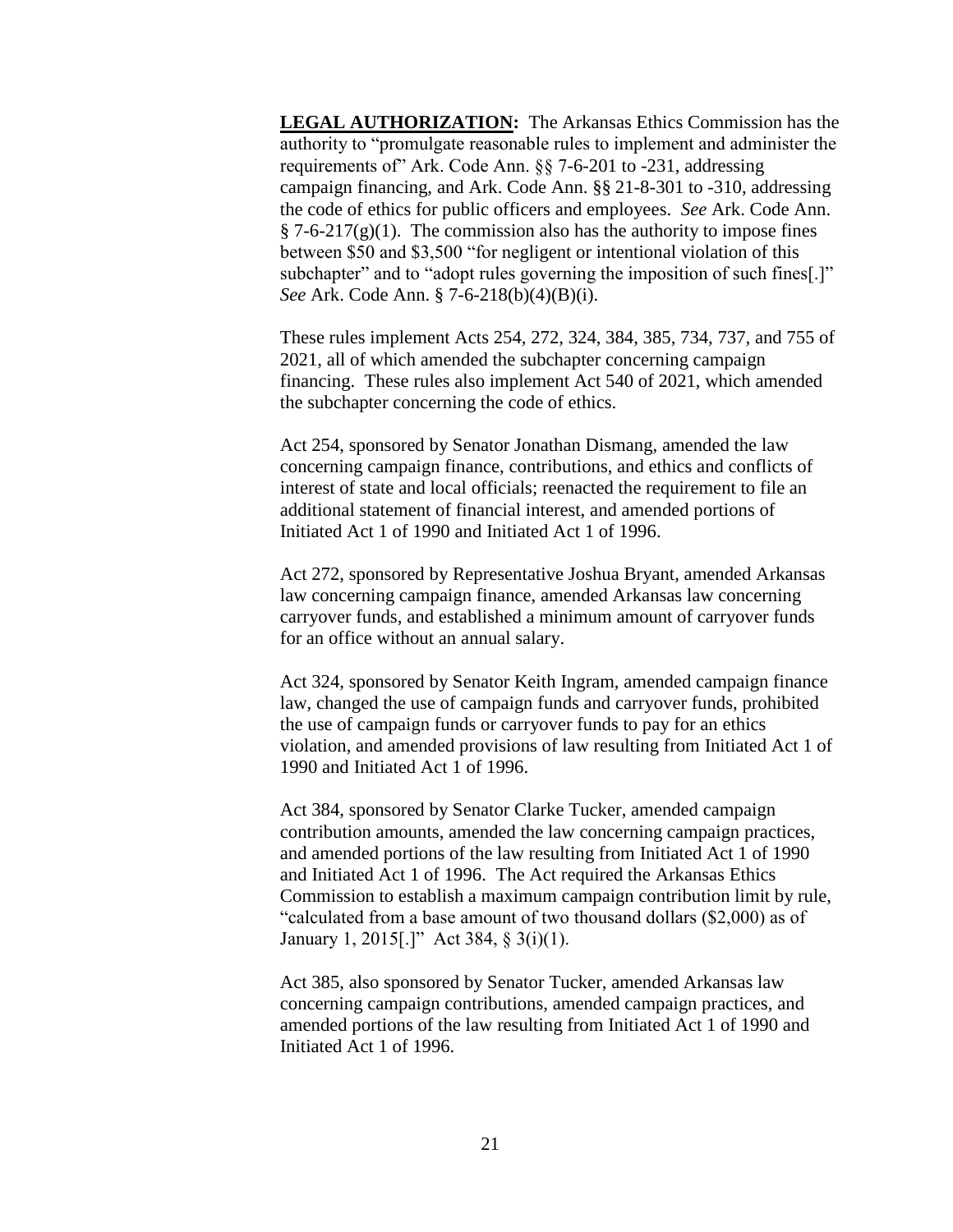Act 540, sponsored by Senator Trent Garner, amended the law concerning the code of ethics for public officers and employees and amended the law concerning holding office if convicted of a public trust crime.

Act 734, sponsored by Representative Megan Godfrey, amended the law related to campaign finance, allowed campaign funds to pay childcare expenses, and amended portions of Initiated Act 1 of 1990 and Initiated Act 1 of 1996.

Act 737, sponsored by Representative Brian Evans, amended the law concerning campaign finance, repealed the provisions concerning carryover funds, modified the use of campaign funds, and amended portions of Initiated Act 1 of 1990 and Initiated Act 1 of 1996.

Act 755, sponsored by Representative Carol Dalby, amended the law concerning campaign signs and materials.

## **6. DEPARTMENT OF FINANCE AND ADMINISTRATION, ALCOHOLIC BEVERAGE CONTROL DIVISION (Ms. Doralee Chandler, Mr. Michael Lewis)**

### **a. SUBJECT: Prohibited Activities; Grounds for Cancellation, Suspension, Revocation, or Placing of Monetary Fine Against Any Permit (Title 1, Subtitle G, Rule 1.79(27))**

**DESCRIPTION:** Act 703 of 2021 authorized certain permit holders that have a restaurant to sell alcoholic beverages to consumers for off-premise consumption via delivery and to-go food orders.

**PUBLIC COMMENT:** A public hearing was held on this rule on November 17, 2021. The public comment period expired November 17, 2021. The agency indicated that it received no public comments.

The proposed effective date is pending legislative review and approval.

**FINANCIAL IMPACT:** The agency indicated that this rule has no financial impact.

**LEGAL AUTHORIZATION:** These rules implement Act 703 of 2021. The Act, sponsored by Senator Jane English, authorized certain permit holders to sell alcoholic beverages directly to consumers to be consumed off-premises or delivered to the consumer at a location off-premises. "The Director of the Alcoholic Beverage Control Division shall adopt rules to implement and administer" the Act. Act 703, § 2(g), *codified at* Ark. Code Ann. § 3-4-108(g).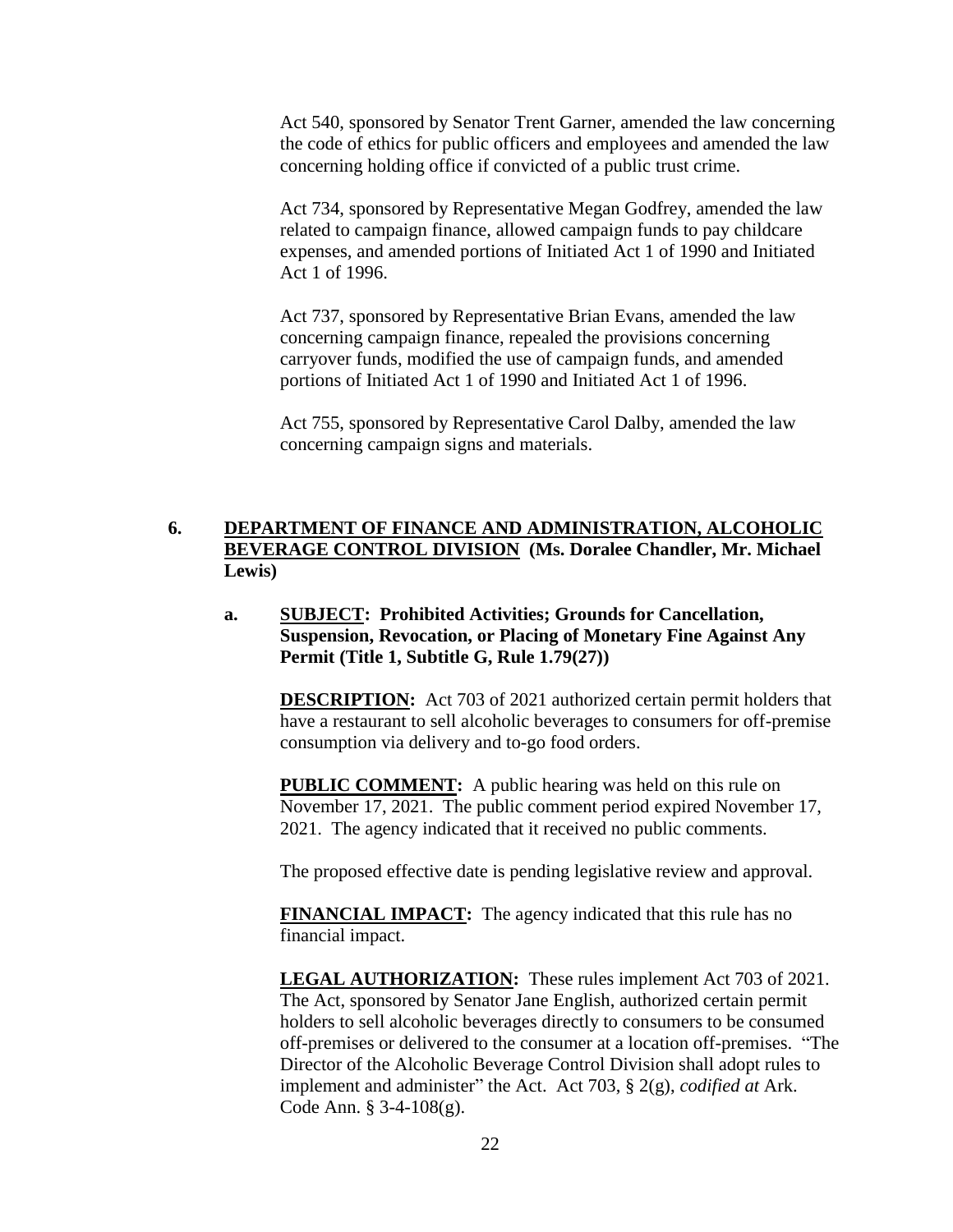## **b. SUBJECT: Microbrewery-Restaurant Delivery (Title 2, Subtitle H, Rule 2.58.1)**

**DESCRIPTION:** Acts 158 and 1060 of the 93<sup>rd</sup> General Assembly authorized Microbrewery Restaurants to deliver alcoholic beverages directly to consumers.

**PUBLIC COMMENT:** A public hearing was held on this rule on November 17, 2021. The public comment period expired on November 17, 2021. The agency indicated that it received no public comments.

The proposed effective date is pending legislative review and approval.

**FINANCIAL IMPACT:** The agency indicated that this rule has no financial impact.

**LEGAL AUTHORIZATION:** The Director of the Alcoholic Beverage Control Division has the authority to promulgate rules as needed to carry out any "alcoholic control acts enforced in this state." Ark. Code Ann. § 3-2-206(a). This rule implements Act 158 of 2021, sponsored by Senator Jane English, which authorized certain permit holders to deliver alcoholic beverages directly to a consumer.

Per the agency, this rule also implements Act 1060 of 2021. The Act, sponsored by then-Senator Lance Eads, authorized a hard cider manufacturer to deliver hard cider directly to the private residence of certain consumers.

### **c. SUBJECT: Small Brewery Delivery (Title 2, Subtitle H, Rule 2.65.1)**

**DESCRIPTION:** Act 158 of 2021 authorized small breweries to deliver alcoholic beverages directly to consumers.

**PUBLIC COMMENT:** A public hearing was held on this rule on November 17, 2021. The public comment period expired on November 17, 2021. The agency indicated that it received no public comments.

The proposed effective date is pending legislative review and approval.

**FINANCIAL IMPACT:** The agency indicated that this rule has no financial impact.

**LEGAL AUTHORIZATION:** The Director of the Alcoholic Beverage Control Division has the authority to promulgate rules as needed to carry out any "alcoholic control acts enforced in this state." Ark. Code Ann.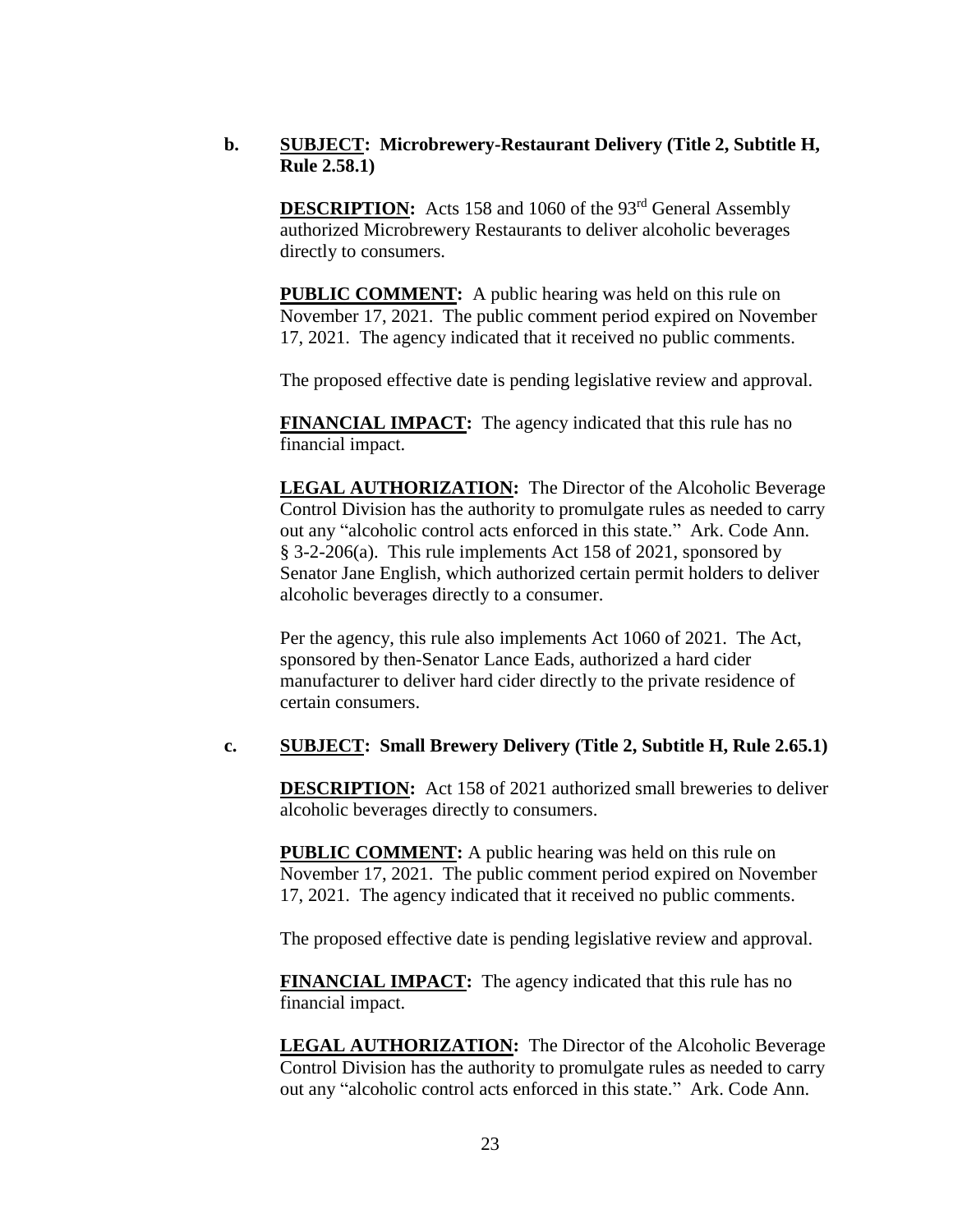§ 3-2-206(a). This rule implements Act 158 of 2021. The Act, sponsored by Senator Jane English, authorized certain permit holders to deliver alcoholic beverages directly to a consumer.

### **d. SUBJECT: Hard Cider Manufacturing Delivery (Title 2, Subtitle J, Rule 2.83.1)**

**DESCRIPTION:** Act 1060 of 2021 authorized hard cider manufacturers to deliver alcoholic beverages directly to consumers.

**PUBLIC COMMENT:** A public hearing was held on this rule on November 17, 2021. The public comment period expired on November 17, 2021. The agency indicated that it received no public comments.

The proposed effective date is pending legislative review and approval.

**FINANCIAL IMPACT:** The agency indicated that this rule has no financial impact.

**LEGAL AUTHORIZATION:** The Director of the Alcoholic Beverage Control Division has the authority to promulgate rules as needed to carry out any "alcoholic control acts enforced in this state." Ark. Code Ann. § 3-2-206(a). This rule implements Act 1060 of 2021. The Act, sponsored by then-Senator Lance Eads, authorized a hard cider manufacturer to deliver hard cider directly to the private residence of certain consumers.

# **e. SUBJECT: To Go and Delivery (Title 3, Subtitle F, Rules 3.20 – 3.28)**

**DESCRIPTION:** Act 703 of 2021 authorized certain permit holders that have a restaurant to sell alcoholic beverages to consumers for off-premise consumption via delivery and to-go food orders. Acts 158 and 1060 of 2021 authorized certain permit holders to deliver alcoholic beverages directly to consumers. This rule establishes requirements for certain permitted establishments to sell alcohol to go and deliver alcohol.

**PUBLIC COMMENT:** A public hearing was held on this rule on November 17, 2021. The public comment period expired on November 17, 2021. The agency indicated that it received no public comments.

The proposed effective date is pending legislative review and approval.

**FINANCIAL IMPACT:** The agency indicated that this rule has no financial impact.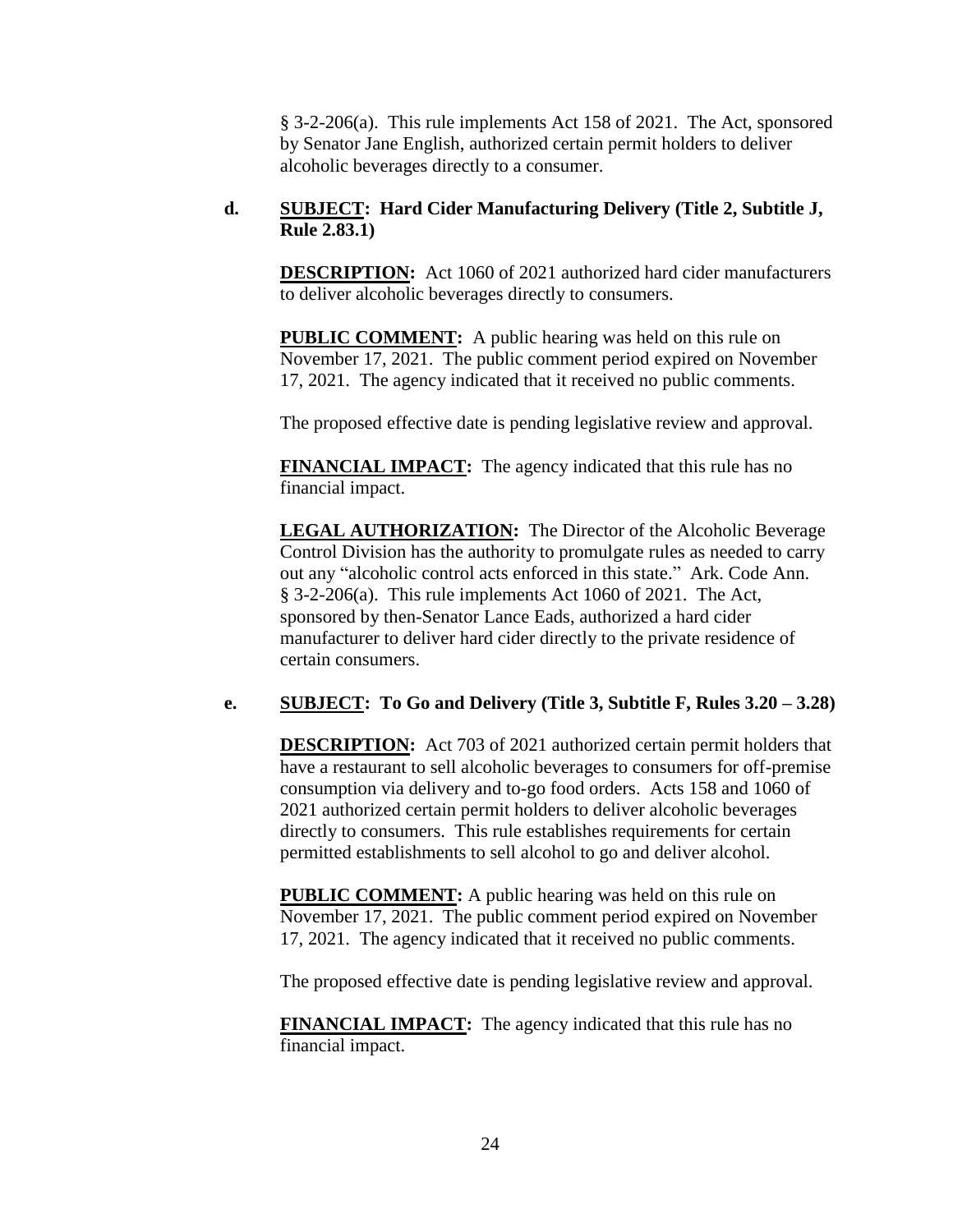**LEGAL AUTHORIZATION:** The Director of the Alcoholic Beverage Control Division has the authority to promulgate rules as needed to carry out any "alcoholic control acts enforced in this state." Ark. Code Ann. § 3-2-206(a). This rule implements Acts 158, 703, and 1060 of 2021. Act 158, sponsored by Senator Jane English, authorized certain permit holders to deliver alcoholic beverages directly to a consumer. Act 703, also sponsored by Senator English, authorized certain permit holders to sell alcoholic beverages directly to consumers to be consumed off-premises or delivered to the consumer at a location off premises. Act 1060, sponsored by then-Senator Lance Eads, authorized a hard cider manufacturer to deliver hard cider directly to the private residence of certain consumers.

#### **f. SUBJECT: Manufacturer to Sell Only to Wholesalers; Exception for Small Farm Wine and Brandy (Title 2, Subtitle C, Rule 2.12)**

**DESCRIPTION:** This rule implements Act 706, which modified Ark. Code Ann. § 3-4-602 to allow a distiller to self-distribute.

**PUBLIC COMMENT:** A public hearing was held on this rule on November 17, 2021. The public comment period expired on November 17, 2021. The agency indicated that it received no public comments.

The proposed effective date is pending legislative review and approval.

**FINANCIAL IMPACT:** The agency indicated that this rule has no financial impact.

**LEGAL AUTHORIZATION:** The Director of the Alcoholic Beverage Control Division has the authority to promulgate rules as needed to carry out any "alcoholic control acts enforced in this state." Ark. Code Ann. § 3-2-206(a). This rule implements Act 706 of 2021. The Act, sponsored by Representative Craig Christiansen, amended the law regarding Arkansas distilleries and authorized self-distribution.

# **g. SUBJECT: Disposition of Distiller or Liquor Manufacturer Products (Title 2, Subtitle K, Rule 2.85)**

**DESCRIPTION:** This rule allows distillers to self-distribute to licensed retailers no more than 15,000 nine-liter-equivalent cases or 35,667 gallons of spirituous liquors per year, as allowed by Act 706 of 2021.

**PUBLIC COMMENT:** A public hearing was held on this rule on November 17, 2021. The public comment period expired on November 17, 2021. The agency indicated that it received no public comments.

The proposed effective date is pending legislative review and approval.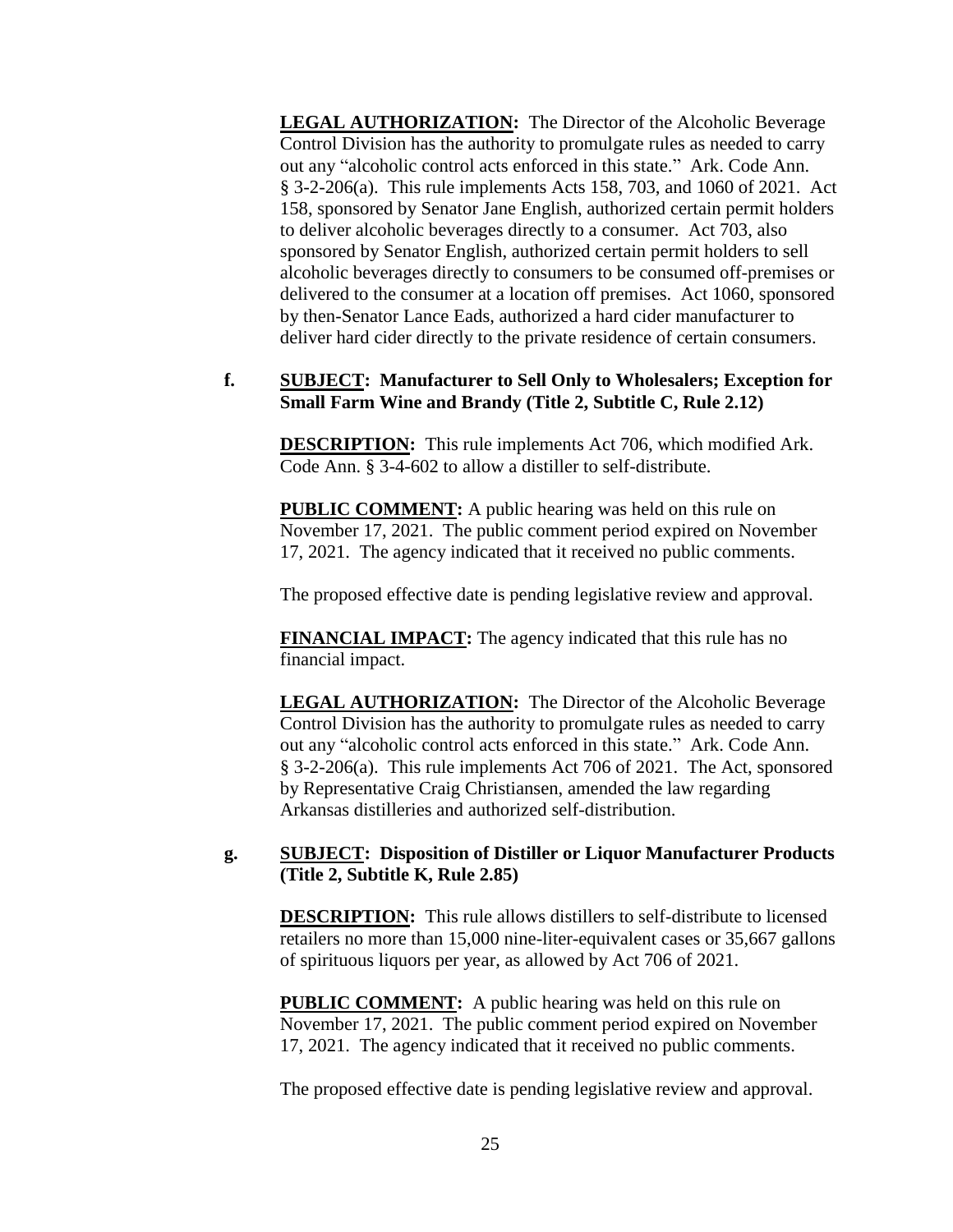**FINANCIAL IMPACT:** The agency indicated that this rule has no financial impact.

**LEGAL AUTHORIZATION:** The Director of the Alcoholic Beverage Control Division has the authority to promulgate rules as needed to carry out any "alcoholic control acts enforced in this state." Ark. Code Ann. § 3-2-206(a). This rule implements Act 706 of 2021. The Act, sponsored by Representative Craig Christiansen, amended the law regarding Arkansas distilleries and authorized self-distribution.

## **h. SUBJECT: Retailer to Purchase Only From Permitted Wholesaler (Title 3, Subtitle C, Rule 3.7)**

**DESCRIPTION:** This rule allows distillers to self-distribute to licensed retailers, as permitted by Act 706 of 2021.

**PUBLIC COMMENT:** A public hearing was held on these rules on November 17, 2021. The public comment period expired on November 17, 2021. The agency indicated that it received no public comments.

The proposed effective date is pending legislative review and approval.

**FINANCIAL IMPACT:** The agency indicated that this rule has no financial impact.

**LEGAL AUTHORIZATION:** The Director of the Alcoholic Beverage Control Division has the authority to promulgate rules as needed to carry out any "alcoholic control acts enforced in this state." Ark. Code Ann. § 3-2-206(a). This rule implements Act 706 of 2021. The Act, sponsored by Representative Craig Christiansen, amended the law regarding Arkansas distilleries and authorized self-distribution.

#### **i. SUBJECT: Subtitle G – Excursion Train Permits (Title 3, Subtitle G, Rule 3.29-3.34)**

**DESCRIPTION:** This rule creates the permitting process for excursion trains, as allowed by Act 68 of 2021.

**PUBLIC COMMENT:** A public hearing was held on this rule on November 17, 2021. The public comment period expired November 17, 2021. The agency indicated that it received no public comments.

The proposed effective date is pending legislative review and approval.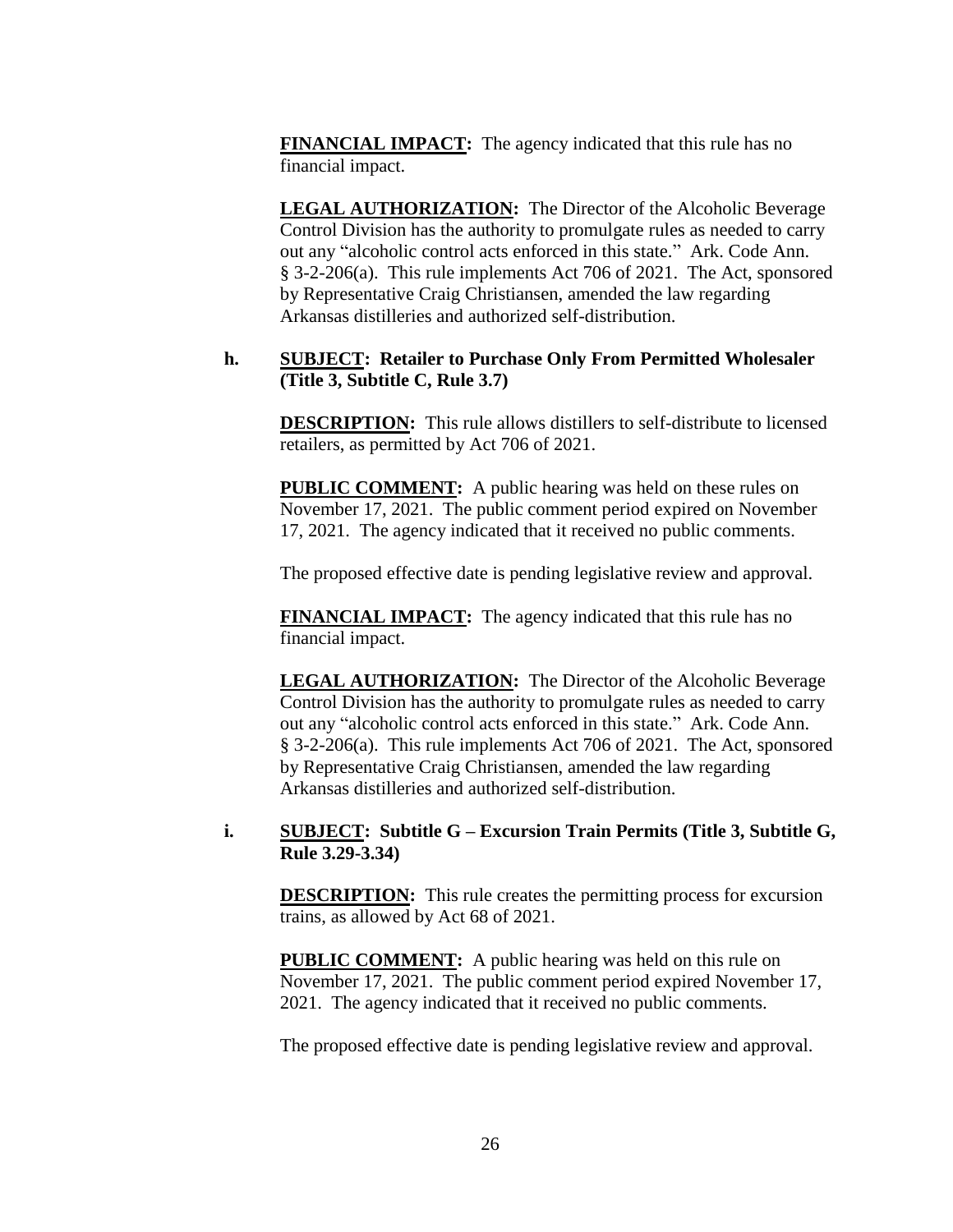**FINANCIAL IMPACT:** The agency indicated that this rule has no financial impact.

**LEGAL AUTHORIZATION:** The Director of the Alcoholic Beverage Control Division has the authority to promulgate rules as needed to carry out any "alcoholic control acts enforced in this state." Ark. Code Ann. § 3-2-206(a). This rule implements Act 68 of 2021. The Act, sponsored by then-Senator Lance Eads, established an excursion train permit and authorized an excursion train permit holder to sell and serve alcoholic beverages. The Act required the Director to adopt rules implementing and administering excursion train permits. *See* Act 68, § 2(j), *codified at* Ark. Code Ann. § 3-4-612(j).

### **j. SUBJECT: Definitions: Mead (Title 2, Subtitle B, Rule 2.10.3)**

**DESCRIPTION:** This rule sets forth a statutory definition of "mead," as prescribed by Act 271 of 2021.

**PUBLIC COMMENT:** A public hearing was held on these rules on November 17, 2021. The public comment period expired on November 17, 2021. The agency indicated that it received no public comments.

The proposed effective date is pending legislative review and approval.

**FINANCIAL IMPACT:** The agency indicated that this rule has no financial impact.

**LEGAL AUTHORIZATION:** The Director of the Alcoholic Beverage Control Division has the authority to promulgate rules as needed to carry out any "alcoholic control acts enforced in this state." Ark. Code Ann. § 3-2-206(a). This rule implements Act 271 of 2021, sponsored by Representative Joshua Bryant. The Act amended the Direct Shipment of Vinous Liquor Act, included an establishment that produces mead in the definition of "small farm winery," allowed a small farm winery to ship mead directly to consumers in state or out of state in the same manner as small farm wine, and taxed mead in the same manner as wine.

## **k. SUBJECT: Section 2.75 Direct Shipment of Vinous Liquor or Mead to Arkansas Residents (Title 2, Subtitle B, Rule 2.75)**

**DESCRIPTION:** This rule allows the direct shipment of mead to Arkansas residents, as prescribed by Act 271 of 2021.

**PUBLIC COMMENT:** A public hearing was held on this rule on November 17, 2021. The public comment period expired November 17, 2021. The agency indicated that it received no public comments.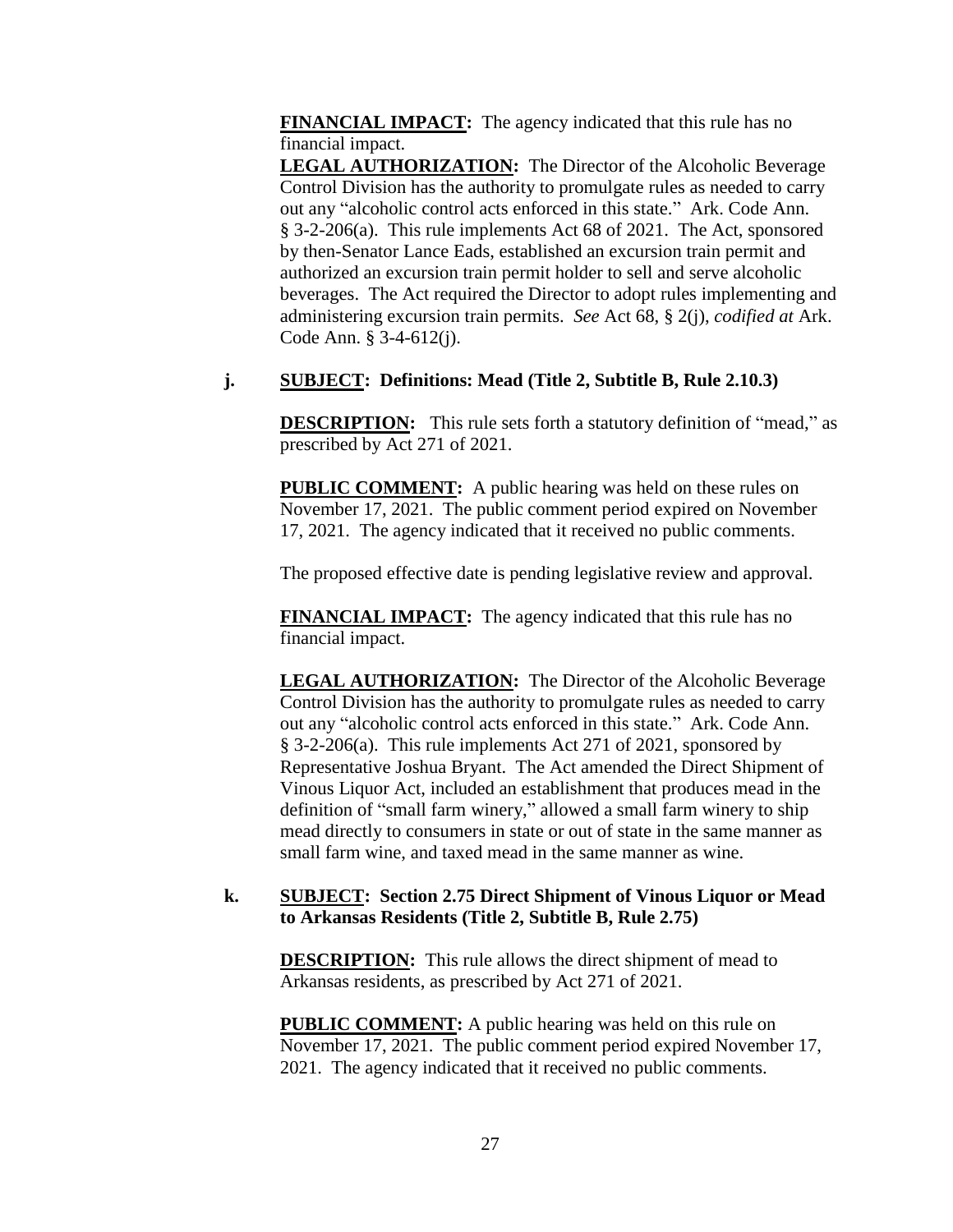The proposed effective date is pending legislative review and approval.

**FINANCIAL IMPACT:** The agency indicated that this rule has no financial impact.

**LEGAL AUTHORIZATION:** The Director of the Alcoholic Beverage Control Division has the authority to promulgate rules as needed to carry out any "alcoholic control acts enforced in this state." Ark. Code Ann. § 3-2-206(a). This rule implements Act 271 of 2021, sponsored by Representative Joshua Bryant. The Act amended the Direct Shipment of Vinous Liquor Act, included an establishment that produces mead in the definition of "small farm winery," allowed a small farm winery to ship mead directly to consumers in state or out of state in the same manner as small farm wine, and taxed mead in the same manner as wine.

## **l. SUBJECT: Advertising for a Microbrewery-Restaurant Private Club (Title 5, Subtitle H, Rule 5.90)**

**DESCRIPTION:** This rule allows Microbrewery Private Clubs to advertise for social functions of general interest, as allowed by Act 885 of 2021.

**PUBLIC COMMENT:** A public hearing was held on this rule on November 17, 2021. The public comment period expire on November 17, 2021. The agency indicated that it received no public comments.

The proposed effective date is pending legislative review and approval.

**FINANCIAL IMPACT:** The agency indicated that this rule has no financial impact.

**LEGAL AUTHORIZATION:** The Director of the Alcoholic Beverage Control Division has the authority to promulgate rules as needed to carry out any "alcoholic control acts enforced in this state." Ark. Code Ann. § 3-2-206(a). This rule implements Act 885 of 2021, sponsored by Representative Mark Perry, which amended the law regarding advertising by microbrewery-restaurant private clubs.

## **m. SUBJECT: Advertising for a Microbrewery-Restaurant Private Club in a Dry Area (Title 5, Subtitle H, Rule 5.91)**

**DESCRIPTION:** This rule implements Act 885 of 2021, which created the ability of Microbrewery Private Clubs to advertise for social functions of general interest.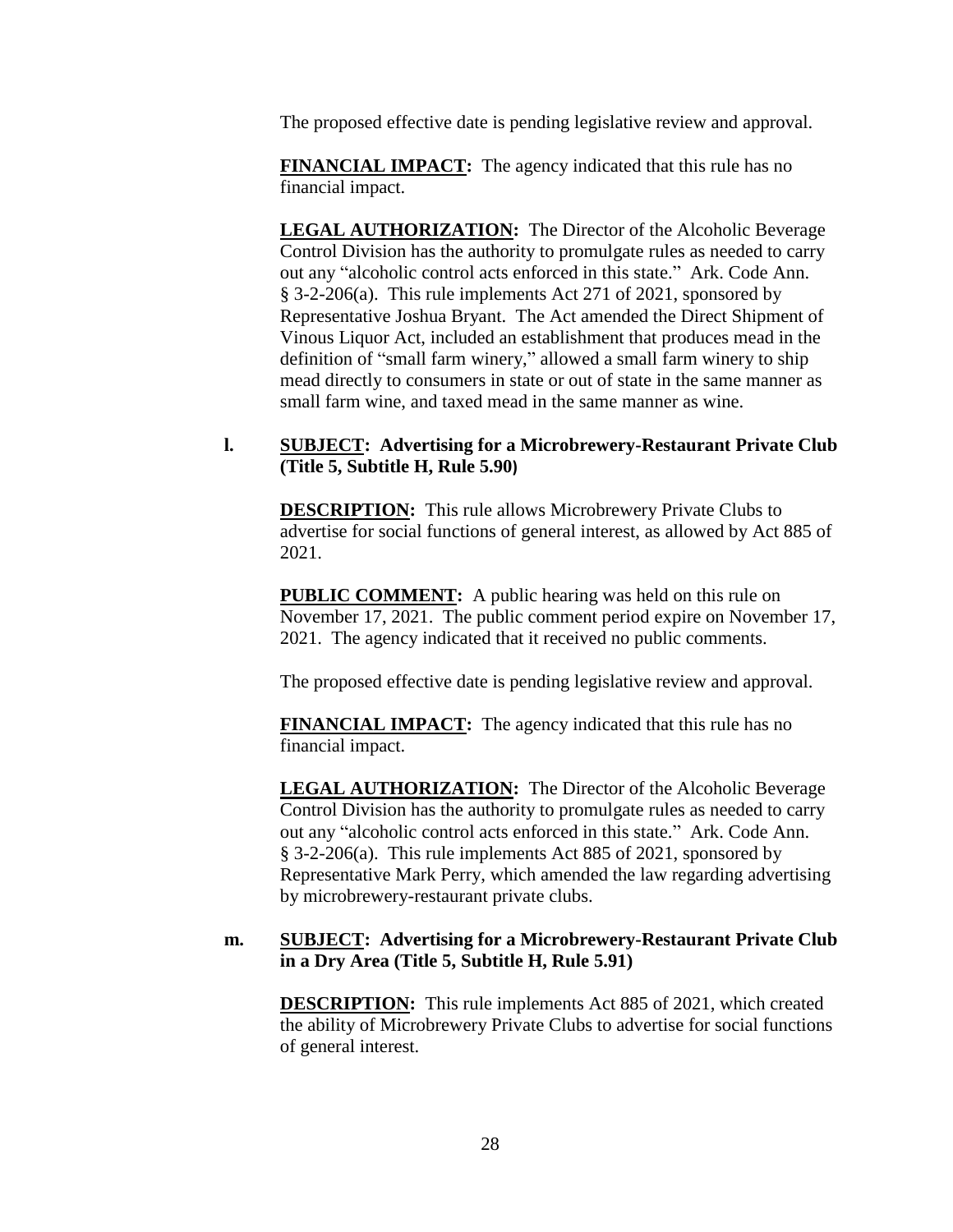**PUBLIC COMMENT:** A public hearing was held on this rule on November 17, 2021. The public comment period expired on November 17, 2021. The agency indicated that it received no public comments. The proposed effective date is pending legislative review and approval.

**FINANCIAL IMPACT:** The agency indicated that this rule has no financial impact.

**LEGAL AUTHORIZATION:** The Director of the Alcoholic Beverage Control Division has the authority to promulgate rules as needed to carry out any "alcoholic control acts enforced in this state." Ark. Code Ann. § 3-2-206(a). This rule implements Act 885 of 2021, sponsored by Representative Mark Perry, which amended the law regarding advertising by microbrewery-restaurant private clubs.

## **n. SUBJECT: Types of Permits for Which Application May Be Made (Title 1, Subtitle C, Rule 1.19(39))**

**DESCRIPTION:** Act 409 of 2021 changed the placement of the word "solely" within Ark. Code Ann. § 3-6-104(a). This change is reflective of that Act and comports with the new placement.

**PUBLIC COMMENT:** A public hearing was held on this rule on November 17, 2021. The public comment period expired on November 17, 2021. The agency indicated that it received no public comments.

The proposed effective date is pending legislative review and approval.

**FINANCIAL IMPACT:** The agency indicated that this rule has no financial impact.

**LEGAL AUTHORIZATION:** The Director of the Alcoholic Beverage Control Division has the authority to promulgate rules as needed to carry out any "alcoholic control acts enforced in this state." Ark. Code Ann. § 3-2-206(a). This rule implements Act 409 of 2021, sponsored by Representative Craig Christiansen, which clarified the Native Brandy Law.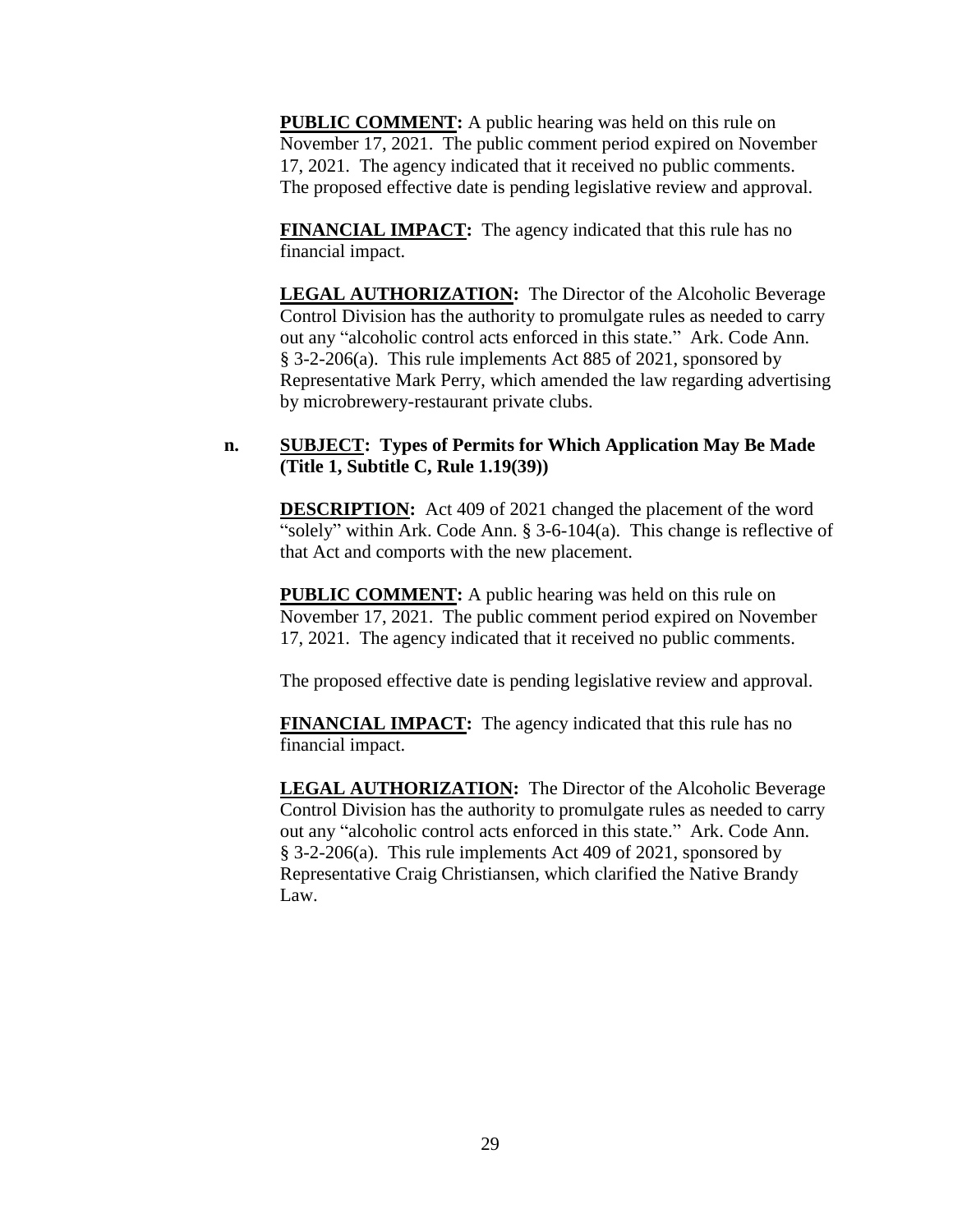## **7. DEPARTMENT OF HEALTH, ARKANSAS STATE BOARD OF ACUPUNCTURE AND RELATED TECHNIQUES (Mr. Russell Burns, Mr. Matt Gilmore)**

#### **a. SUBJECT: State Board of Acupuncture & Related Techniques Rule**

**DESCRIPTION:** These amendments clarify and update procedures for licensees and comply with acts passed by the Legislature in the 2021 General Session.

Title III  $(A.3)(b)$  – adds language that explicitly states licensure eligibility for individuals who hold work permits per Act 746 of 2021 (AG's Office model language).

Title III  $(C.2)(a)$  – adds language regarding fee waiver for eligible individuals listed in Act 725 of 2021 (AG's Office model language).

Title III (G) – language update, licensure extension, and continuing education requirement waiver language updated/added per Act 135 of 2021 (AG's Office model language).

Title III  $(I)(a)$  – removes reference to "permanently disqualifying offenses" per Act 748 of 2021 (AG's Office model language).

**PUBLIC COMMENT:** No public hearing was held on this proposed rule. The public comment period expired on November 30, 2021. The agency indicated that it received no public comments.

The proposed effective date is pending legislative review and approval.

**FINANCIAL IMPACT:** The agency indicated that this rule has a financial impact.

Per the agency, the total estimated cost by fiscal year to any private individual, entity or business subject to the rule is unknown. The agency indicated that there will be a positive financial impact for applicants eligible for fee waiver under Act 725 of 2021 and a potential loss of fee revenue to the agency. However, the agency also indicated that it is unable to forecast exact values due to a lack of statistical information.

**LEGAL AUTHORIZATION:** The State Board of Acupuncture and Related Techniques has the power to adopt rules "consistent with the law as may be necessary to enable the [Board] to carry into effect the provisions of" Ark. Code Ann. Title 17, Chapter 102, governing acupuncturists. These rules implement Acts 135, 725, 746, and 748 of 2021.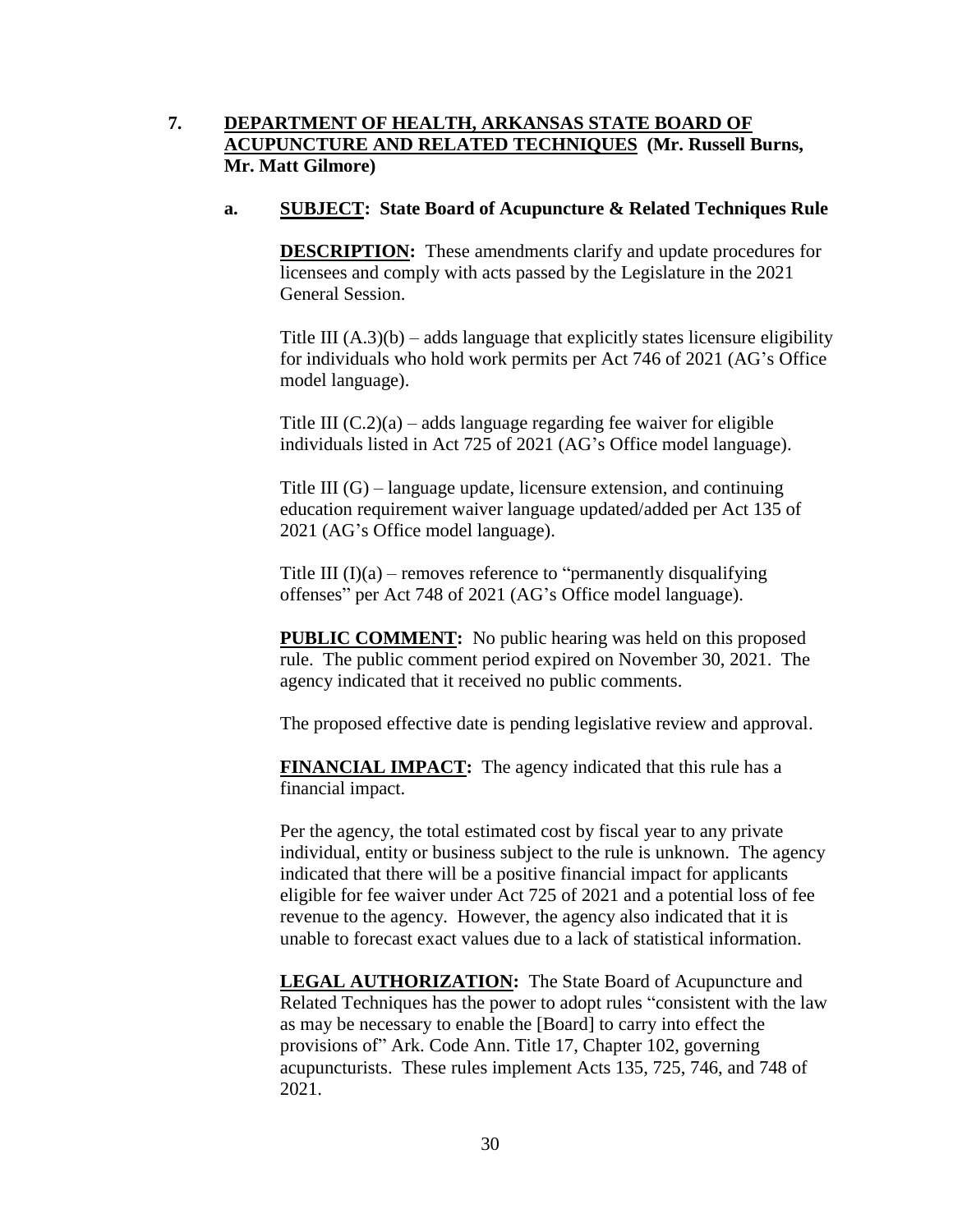Act 135, sponsored by Senator Ricky Hill, established the Arkansas Occupational Licensing of Uniformed Service Members, Veterans, and Spouses Act of 2021. Under the Act, "[a]n occupational licensing entity shall grant automatic occupational licensure to" certain specified individuals. *See* Ark. Code Ann. § 17-4-105, *as created by* Act 135.

Act 725, sponsored by Senator Ben Gilmore, created the Workforce Expansion Act of 2021 and required waiver of initial occupational and professional licensure fees for certain individuals. The Act required licensing entities to promulgate rules as necessary for the Act's implementation. *See* Ark. Code Ann. § 17-5-105(2).

Act 746, sponsored by Representative Clint Penzo, authorized occupational or professional licensure for certain individuals holding federal work permits. Temporary language contained within Act 746 required all occupational or professional licensing entities to promulgate rules necessary to implement the Act. *See* Act 746, § 2(a).

Act 748, sponsored by Representative Bruce Cozart, amended occupational criminal background checks.

### **8. DEPARTMENT OF HEALTH, ARKANSAS STATE BOARD OF ATHLETIC TRAINING (Mr. Russell Burns, Mr. Matt Gilmore)**

#### **a. SUBJECT: State Board of Athletic Training Rule**

**DESCRIPTION:** These amendments clarify and update procedures for licensees and comply with acts passed by the Legislature in the 2021 General Session.

Summary of Changes

Section II, C – language update, licensure extension, and continuing education requirement waiver language updated/added per Act 135 of 2021 (AG's Office model language).

Section II – creates new subsection D that explicitly states licensure eligibility for individuals who hold work permits per Act 746 of 2021 (AG's Office model language).

Section VI – adds language regarding fee waiver for eligible individuals listed in Act 725 of 2021 (AG's Office model language).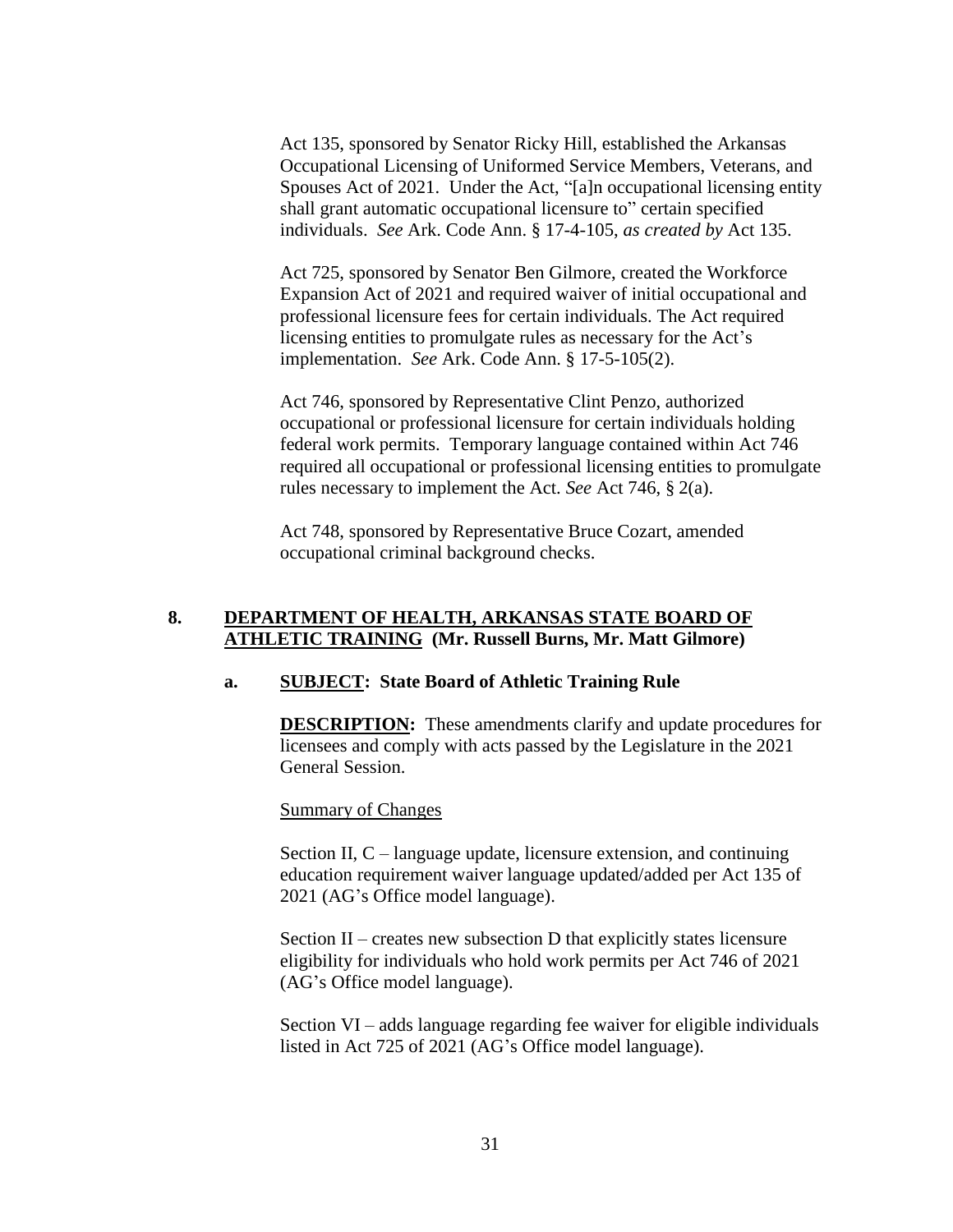Section VII – updates subsection C and creates new sections D and E relating to complaints. This clarifies how a licensee is notified of a complaint, how long the licensee has to respond, and how founded complaints are disseminated to the general public.

Section VIII – updates supervision requirements of Athletic Trainers per Act 348 of 2021.

Section  $X$  – small statutory section update.

Section XI – removes reference to "permanently disqualifying offences" per Act 748 of 2021 (AG's Office model language).

Definitions – updates Definitions 5 and 6 in accordance with Act 348 of 2021.

**PUBLIC COMMENT:** No public hearing was held on this proposed rule. The public comment period expired on November 30, 2021. The agency indicated that it received no public comments.

The proposed effective date is pending legislative review and approval.

**FINANCIAL IMPACT:** The agency indicated that this rule has a financial impact.

Per the agency, the total estimated cost by fiscal year to any private individual, entity and business subject to the proposed rule is unknown. The agency indicated that there will be a positive financial impact for applicants eligible for fee waiver under Act 725 of 2021 and a potential loss of fee revenue to the agency. However, the agency also indicated that it is unable to forecast exact values due to a lack of statistical information.

**LEGAL AUTHORIZATION:** The Arkansas State Board of Athletic Training has the power to issue athletic trainer's licenses. Ark. Code Ann. § 17-93-406(3). The Board also has the power to promulgate rules as necessary "for the performance of its duties[.]" *See* Ark. Code Ann. § 17- 93-406(5). This rule implements Acts 135, 348, 725, 746, and 748 of 2021.

Act 135, sponsored by Senator Ricky Hill, established the Arkansas Occupational Licensing of Uniformed Service Members, Veterans, and Spouses Act of 2021 and required automatic or expedited licensure for certain individuals.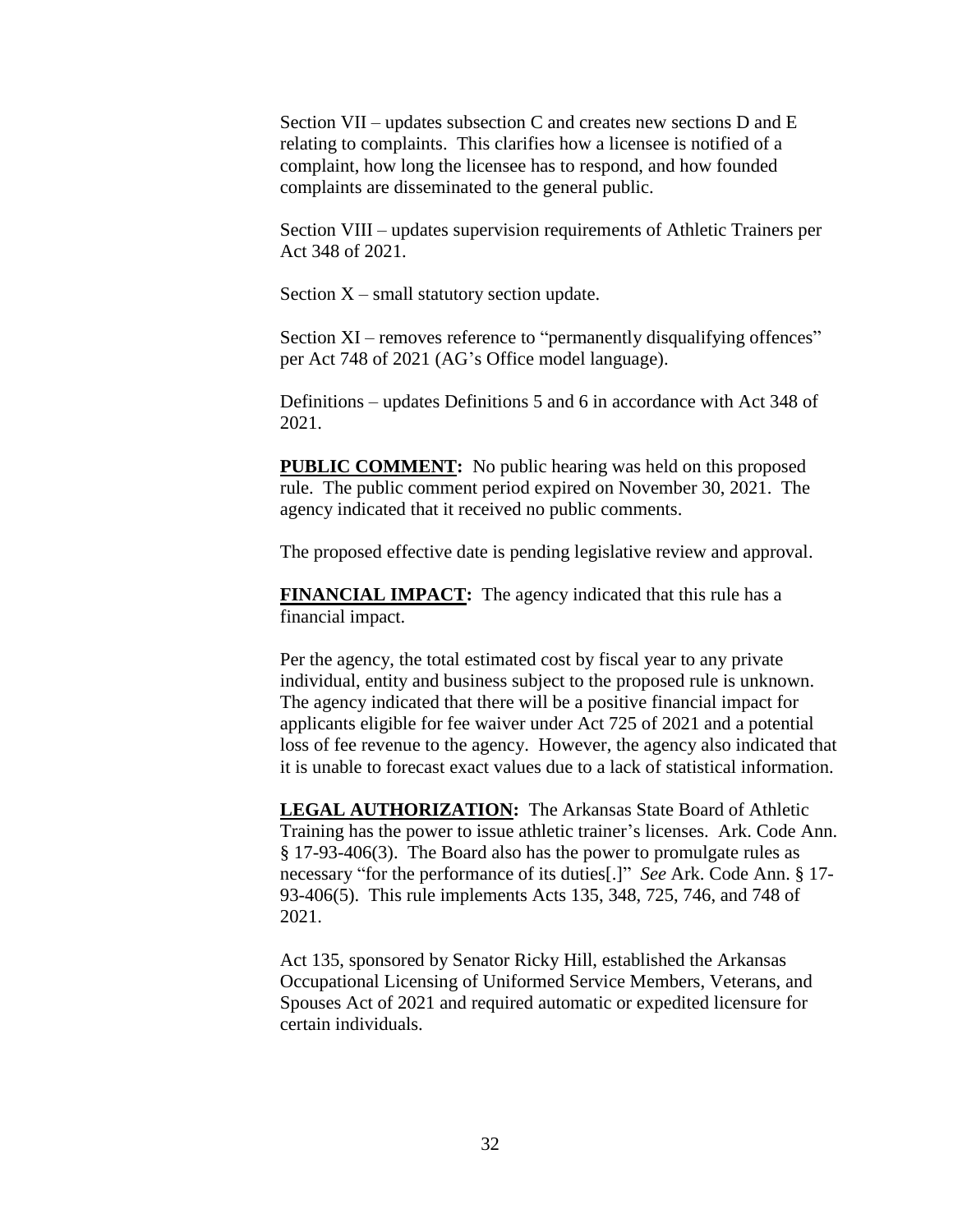Act 348, sponsored by Representative Lee Johnson, amended the Arkansas Athletic Trainers Act and authorized athletic trainers to practice under the direct supervision of a physician.

Act 725, sponsored by Senator Ben Gilmore, created the Workforce Expansion Act of 2021 and required waiver of initial occupational and professional licensure fees for certain individuals. The Act required licensing entities to promulgate rules as necessary for the Act's implementation. *See* Ark. Code Ann. § 17-5-105(2).

Act 746, sponsored by Representative Clint Penzo, authorized occupational or professional licensure for certain individuals holding a federal work permit. Temporary language contained within the Act required licensing entities to promulgate rules necessary to implement the Act. *See* Act 746, § 2(a).

Act 748, sponsored by Representative Bruce Cozart, amended occupational criminal background checks.

## **9. DEPARTMENT OF HEALTH, ARKANSAS BOARD OF EXAMINERS IN COUNSELING (Ms. Lenora Erickson, Mr. Matt Gilmore)**

#### **a. SUBJECT: Rules of the Arkansas Board of Examiners in Counseling**

**DESCRIPTION:** This rule amendment contains the following changes:

- Section 1.9 revision to the definition of "counseling" and "marriage and family therapy" to clarify that both include clinical research, diagnosis and treatment
- Section  $3.1$  changes reference from Act 990 of 2019 to the statutory code section
- Section 3.3 & 3.5 removes the term "full time" from supervision experience for licensed professional counselors and licensed marriage and family therapists
- Section 3.7 removes reference to "permanently disqualifying offenses" in regards to criminal background checks pursuant to Act 748 of 2021
- Section 4.1 clarifies the number of supervision hours that may be obtained virtually for LPC's in Level 1 supervision
- Section 5.4 removes unnecessary language regarding Board decisions on licensee applications
- Section  $5.6$  clarifies that application extensions must be made prior to the expiration of the application
- Section  $6.2$  removes outdated information regarding the AR Jurisprudence Exam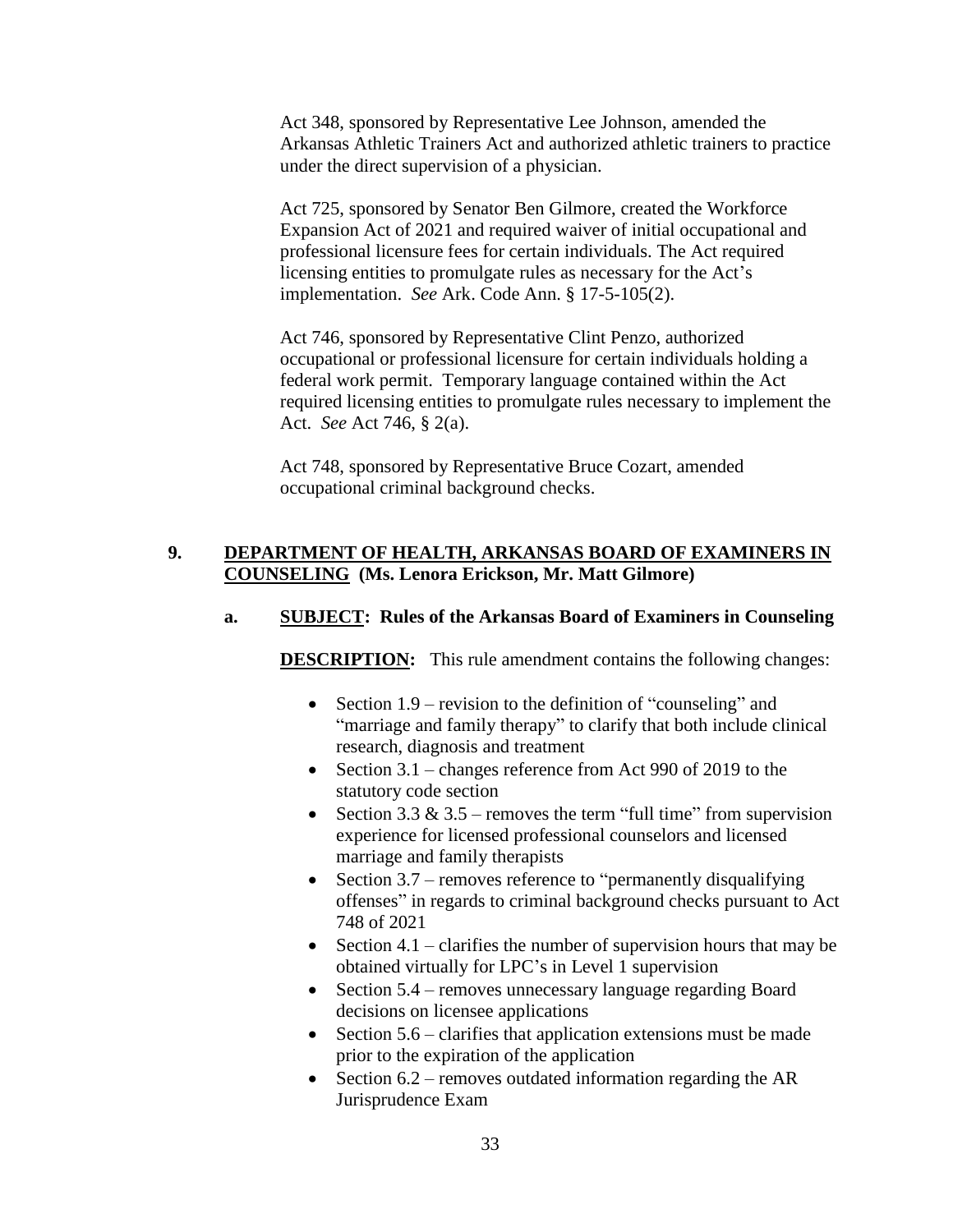- Section  $7.1$  clarifies the day on which renewal late fees are assessed
- Section  $7.2$  clarifies the required number of continuing education required for renewal including the hours per month and the inclusion of volunteer services under the AR Volunteer Health Care Act pursuant to Act 968 of 2021
- $\bullet$  Section 7.4 clarifies extenuating circumstances for nonpracticing status and removes the requirement for additional approval from the Board
- Section  $8.1$  revises Board's current complaint process to clarify the role of the complaint committee and the possible actions the Board may take based on the complaint committee's recommendation
- Section  $8.2$  revises language concerning administrative hearings. Existing language is removed and reference is made to the Arkansas Administrative Procedure Act ("APA") under which all Board hearings are held. The language being removed has caused confusion with non-government attorneys representing licensees in disciplinary hearings, therefore the Board is removing the language and directing to the APA for guidance. Deleting this language does not alter the due process rights of any licensee.
- Section  $8.3$  amends existing language to reflect the Board's statutory language regarding sanctions and clarifies the Board's emergency action authority
- Section  $9.3$  amends existing language to clarify the supervision requirements for Licensed Psychological Examiners who seek to become licensed as counselors
- Section  $9.4$  amends existing language for licensure of military personnel in accordance with Act 135 of 2021
- Rule  $10$  amends existing language regarding professional ethics to ensure that the Board does not adopt ethical standards which conflict with Arkansas law and adds reference to the Arkansas Medical Ethics and Diversity Act
- Section  $12.1$  revises definition of "originating site" for purposes of telemedicine pursuant to Act 767 of 2021
- Section  $12.6$  revises definition of "professional relationship" for purposes of telemedicine pursuant to Act 829 of 2021
- Section  $12.7$  adds information regarding group therapy for children 18 and younger via telemedicine pursuant to Act 767 of 2021
- Section  $13.1$  adds language regarding the initial application fee waiver for those individuals listed in Act 725 of 2021

**PUBLIC COMMENT:** No public hearing was held on this proposed rule. The public comment period expired on December 6, 2021. The agency provided the following public comment summary: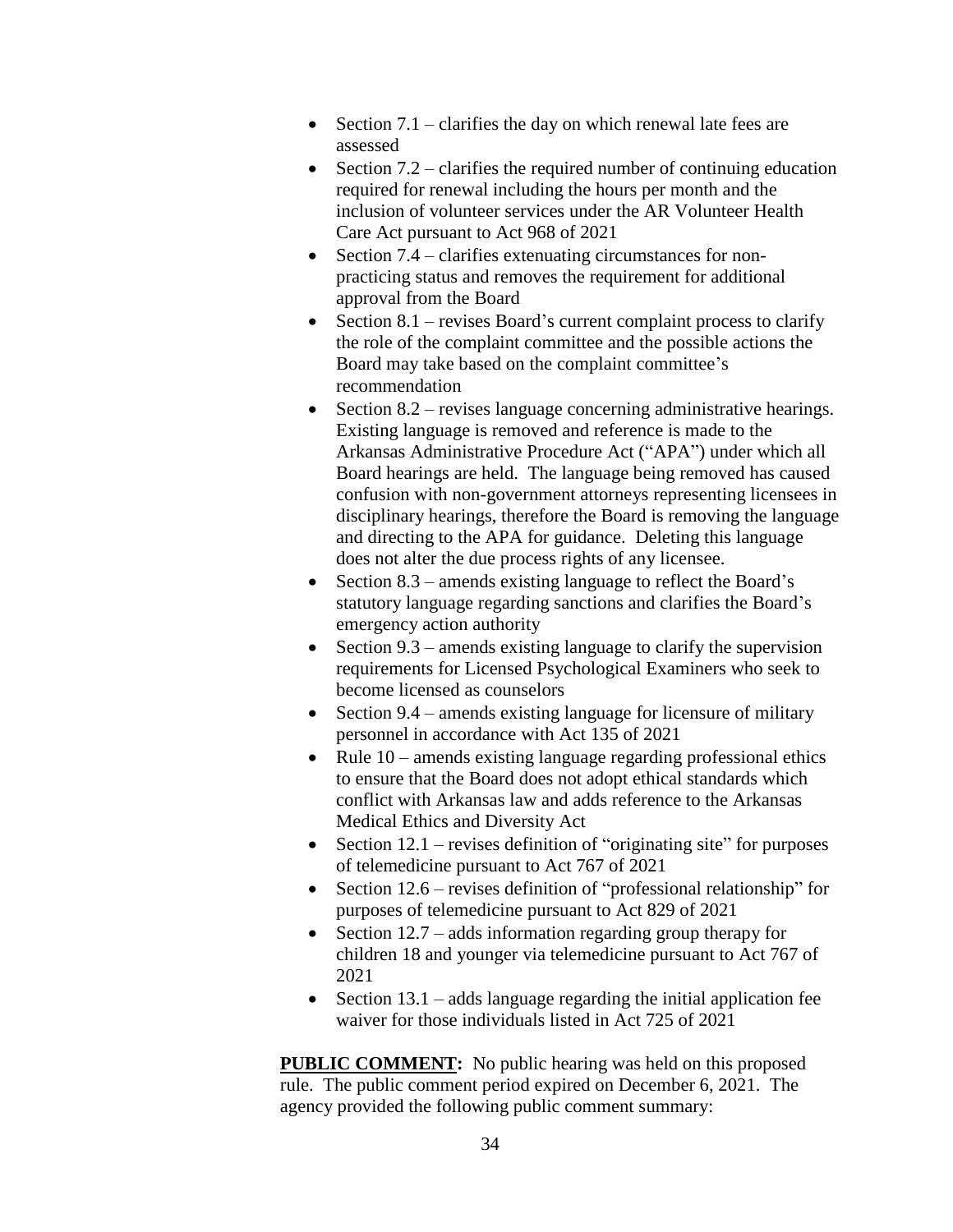Commenter's Name: Betsy A. Dedrick

**COMMENT:** Regarding section 7.2. The language is confusing at least to me. Here is the confusing piece "one (1) clock hours of continued professional education (CE) and/or training per month in the twenty-four (24) months prior to renewal."

Does this mean licensed clinicians can only count one per month, or must submit one per month? Is this really an average or truly we must submit at least one CEU per month in order to renew our license?

Thank you for the clarification. My concern is that most CEs are offered in conferences, book reviews, more complex research articles, etc. These types of activities have multiple CEs associated with them and I am not sure how submitting multiple CEs for one event would count given the proposed language.

**RESPONSE:** Thank you for taking the time to read our rule revisions. The wording was added so that people who get their first license at a monthly pro-rated fee, not an entire two year license, understand that they only need one CE per month they have been licensed. Someone who has only had a license for 13 months will only need 13 CEs, not 24. It is not necessary to submit one CE per month. You can submit 24 hours in one month if that is how you accrue the CEs.

12/4/21 - Board discussed this and made a motion to revise language concerning section 7.2 of rules.

Commenter's Name: Mark Coffman

**COMMENT:** With regard to proposed rule changes: Requesting Clarrification [*sic*]. Section 7.2. Cont. Educ.

(a) "no license will be renewed without evidence of satsifactory [*sic*] completion of "THE EQUIVALENT OF ONE (1)" clock hours of continued professional education (CE) and/or training, "PER MONTH" in the 24 months prior to renewal. ….

I request Clarrification [*sic*] of the "PER MONTH" statement. Does this mean one (1) hour per actual calendar [*sic*] month must occur? Or, 24 hours in a 24 month cycle?

A person attending a 10 hour conference and getting 10 hours of CE's, for example. Do they need to keep logging 1 hour per month of CE, even if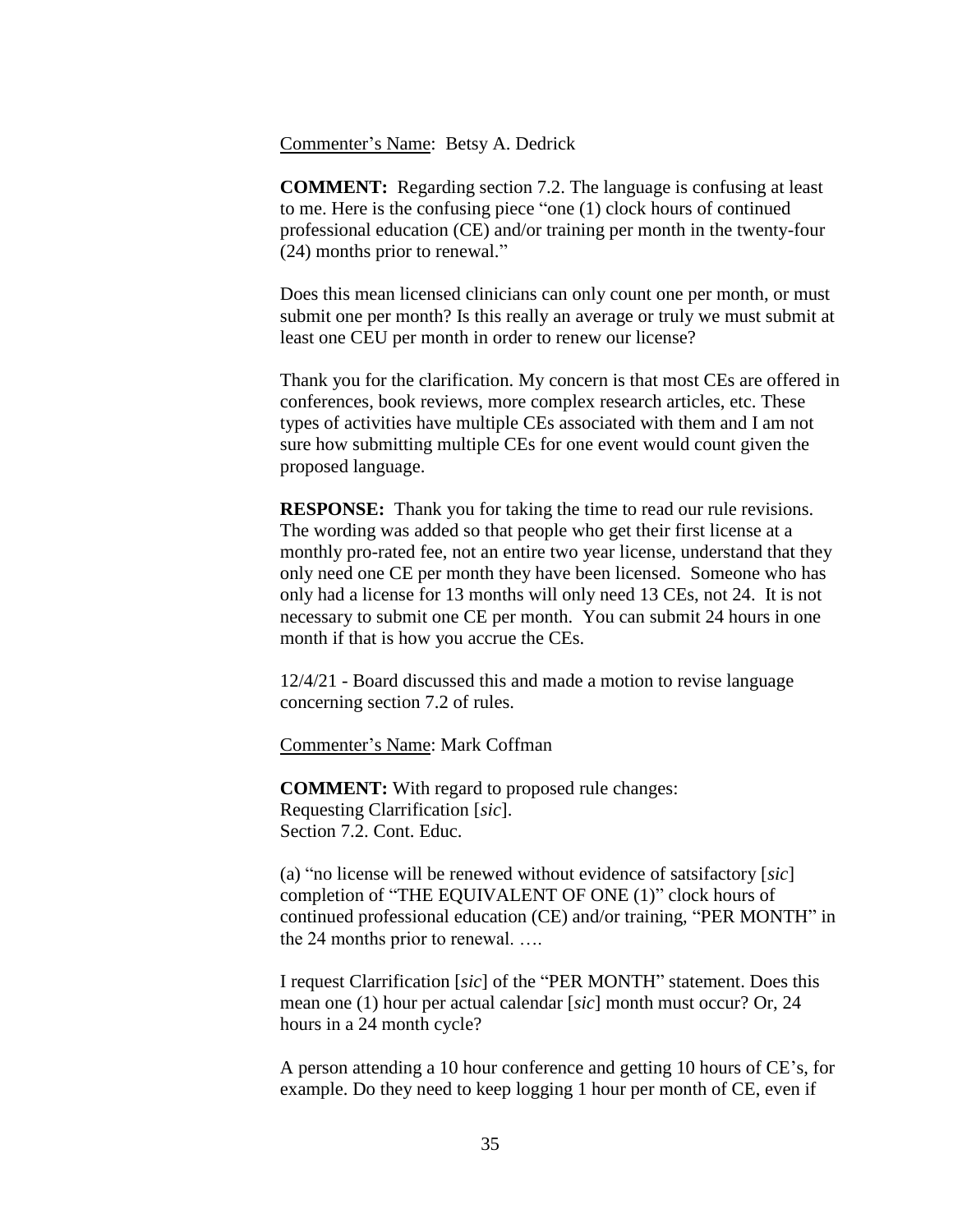they've attended another Conference offering an additional 10 hours? They would then be required to submit the 20 conference hours of CE's plus one (1) for each month, meaning they would log 40 hours of CE.

**RESPONSE:** Thank you for taking the time to read our rule revisions. The wording was added so that people who get their first license at a monthly pro-rated fee, not an entire two year license, understand that they only need one CE per month they have been licensed. Someone who has only had a license for 13 months will only need 13 CEs, not 24. It is not necessary to submit one CE per month. You can submit 24 hours in one month if that is how you accrue the CEs. The board spent time discussing this at the board meeting on 12/4/21 and made a motion to revise the language used in this section to clarify this is for first time licensees. Please let me know if you have any further questions.

The proposed effective date is February 25, 2022.

**FINANCIAL IMPACT:** The agency indicated that this rule has a financial impact. Per the agency, the total estimated cost by fiscal year to state, county, and municipal government to implement this rule is \$15,600 for the current fiscal year and \$31,200 for the next fiscal year. The agency provided the following explanation:

The proposed rule in response to Act 725 of 2021 may have a financial impact on state government and the above numbers are the most extreme numbers. Act 725 requires a waiver of the initial licensing fee for individuals who meet certain criteria, i.e. receiving SNAP benefits or other state aid; receiving unemployment or being below the federal poverty line. This criteria could potentially be met by all new licensees considering the number of new college graduates that make up the total for new licensure each year. The above numbers are based on the average number of new applicants each year and the cost of the license fee that could be waived.

As the Board has no true way of knowing just how many applicants will avail themselves of the waiver, there is no true way of knowing at this time just what the financial impact will actually be or if there will be one. For the current fiscal year the average number of applicants was cut in half since the rule would not be applicable until the middle of the fiscal year.

**LEGAL AUTHORIZATION:** The Board of Examiners in Counseling has the authority to "adopt rules and procedures as it deems necessary for the performance of its duties." Ark. Code Ann. § 17-27-203(b). These rules implement Acts 135, 725, 746, 748, 767, 829, and 968 of 2021.

Act 135, sponsored by Senator Ricky Hill, established the Arkansas Occupational Licensing of Uniformed Service Members, Veterans, and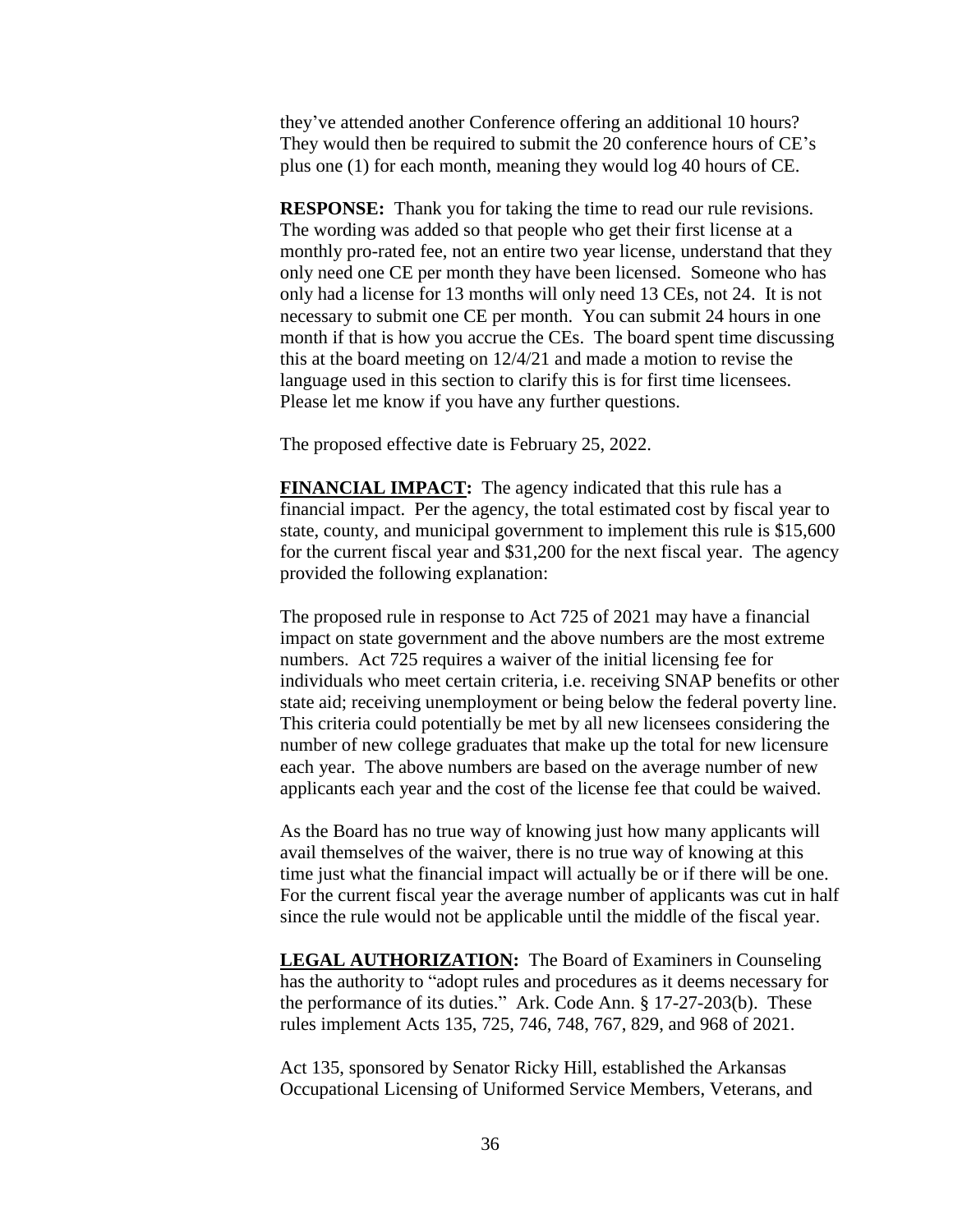Spouses Act of 2021. Under the Act, "[a]n occupational licensing entity shall grant automatic occupational licensure to" certain specified individuals. *See* Ark. Code Ann. § 17-4-105, *as created by* Act 135.

Act 725, sponsored by Senator Ben Gilmore, created the Workforce Expansion Act of 2021 and required waiver of initial occupational and professional licensure fees for certain individuals. The Act required licensing entities to promulgate rules as necessary for the Act's implementation. *See* Ark. Code Ann. § 17-5-105(2).

Act 746, sponsored by Representative Clint Penzo, authorized occupational or professional licensure for certain individuals. Temporary language contained within Act 746 required all occupational or professional licensing entities to promulgate rules necessary to implement the Act. *See* Act 746, § 2(a).

Act 748, sponsored by Representative Bruce Cozart, amended occupational criminal background checks.

Act 767, sponsored by Representative Aaron Pilkington, clarified the Telemedicine Act, specified that the home of a patient may be an originating site for telemedicine and that group meetings may be performed via telemedicine, and clarified reimbursement of telemedicine services.

Act 829, sponsored by Representative Jim Dotson, amended the Telemedicine Act and authorized additional reimbursement for telemedicine via telephone.

Act 968, also sponsored by Representative Pilkington, updated the Volunteer Health Care Act, included therapists, addiction specialists, and counselors in the Volunteer Healthcare Program, and increased continuing education credits under the Volunteer Health Care Act.

### **10. DEPARTMENT OF HEALTH, ARKANSAS BOARD OF DISPENSING OPTICIANS (Ms. Jerry Himes, Mr. Matt Gilmore)**

#### **a. SUBJECT: Arkansas Board of Dispensing Opticians Rules**

**DESCRIPTION:** The Board is updating its existing rules to update the offenses that may receive a waiver in the criminal background process mandated by Ark. Code Ann. § 17-3-101 et seq.; to update existing rules regarding licensure for military personnel per Ark. Code Ann. § 17-4-101 et seq.; to provide for a fee waiver mandated by Ark. Code Ann. § 17-5- 104; to provide for licensure of individuals with a "work permit"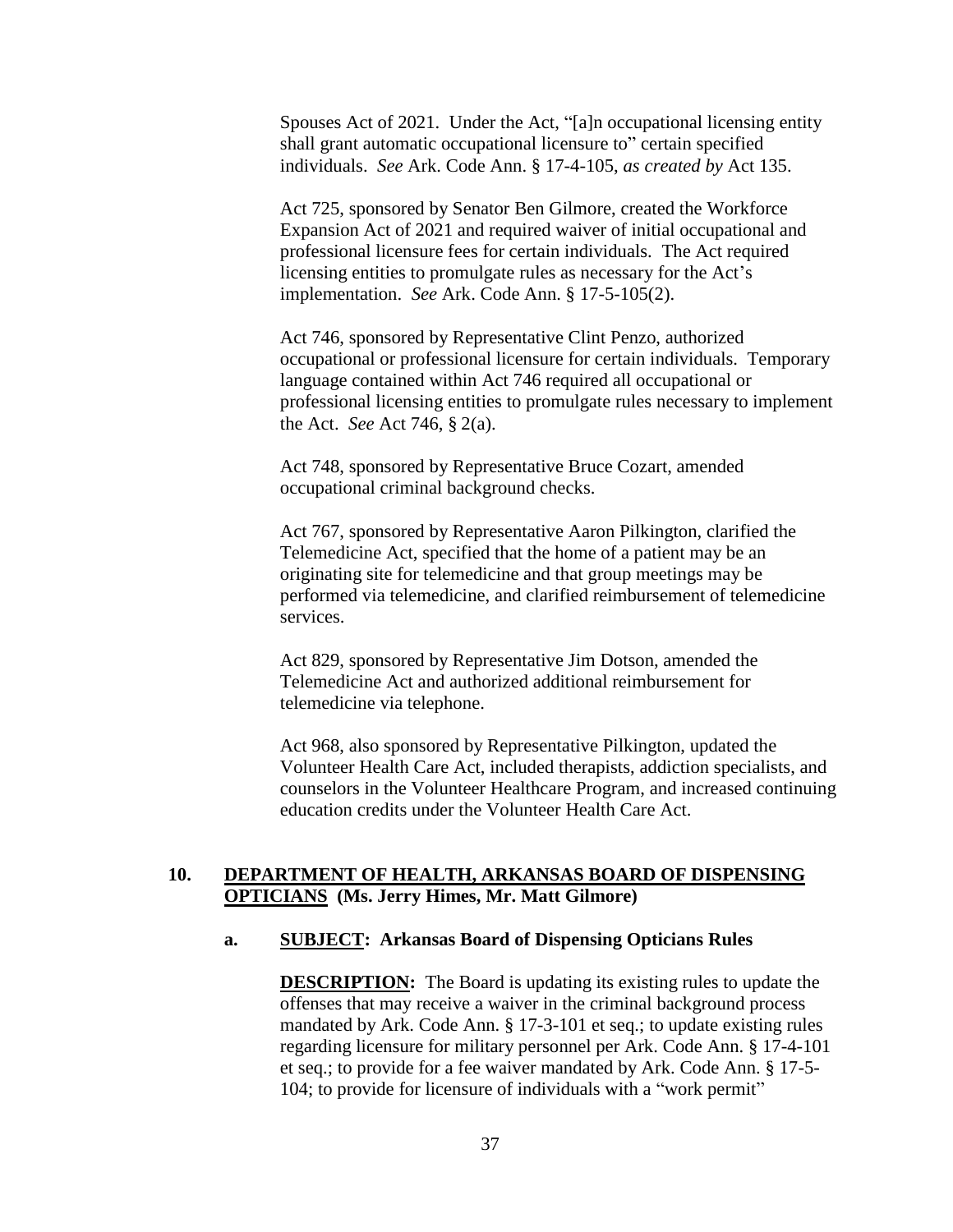mandated by Ark. Code Ann. § 17-1-109; to provide for the acceptance of federal apprenticeship programs pursuant to Ark. Code Ann. § 17-6-101 et seq.; and to remove the phrase "good moral character" per Act 990 of 2019.

**PUBLIC COMMENT:** No public hearing was held on this proposed rule. The public comment period expired on November 28, 2021. The agency indicated that it received no public comments.

The proposed effective date is pending legislative review and approval. **FINANCIAL IMPACT:** The agency indicated that this rule has a financial impact.

Per the agency, the total estimated cost by fiscal year to state, county, and municipal government to implement this rule is \$5,220 for the current fiscal year and \$10,500 for the next fiscal year. The agency provided the following explanation:

The proposed rule in response to Act 725 of 2021 may have a financial impact on state government and the above numbers are the most extreme numbers. Act 725 requires the waiver of the initial licensing fee for individuals who meet certain criteria, i.e. who receive SNAP benefits or other state aid; who have been on unemployment; or who are below the federal poverty line. This criteria could potentially be met by all new licensees considering the number of new college graduates that make up the total for new licensure each year.

The above numbers are based on the average number of new applicants each year and the cost of the license fee that could be waived. As the Board has no true way of knowing just how many applicants will avail themselves of the waiver, there is no true way of knowing at this time just what the financial impact will actually be or if there will be one. For the current fiscal year, the average number of new applicants was cut in half since the rule would not be applicable until January of 2022.

**LEGAL AUTHORIZATION:** The Board of Dispensing Opticians has authority to adopt rules implementing Title 17, Chapter 89 of the Arkansas Code, governing ophthalmic dispensers. Ark. Code Ann. § 17-89-203(9). This rule implements Acts 135, 725, 746, 748, and 811 of 2021.

Act 135, sponsored by Senator Ricky Hill, established the Arkansas Occupational Licensing of Uniformed Service Members, Veterans, and Spouses Act of 2021. Under the Act, "[a]n occupational licensing entity shall grant automatic occupational licensure to" certain specified individuals. *See* Ark. Code Ann. § 17-4-105, *as created by* Act 135.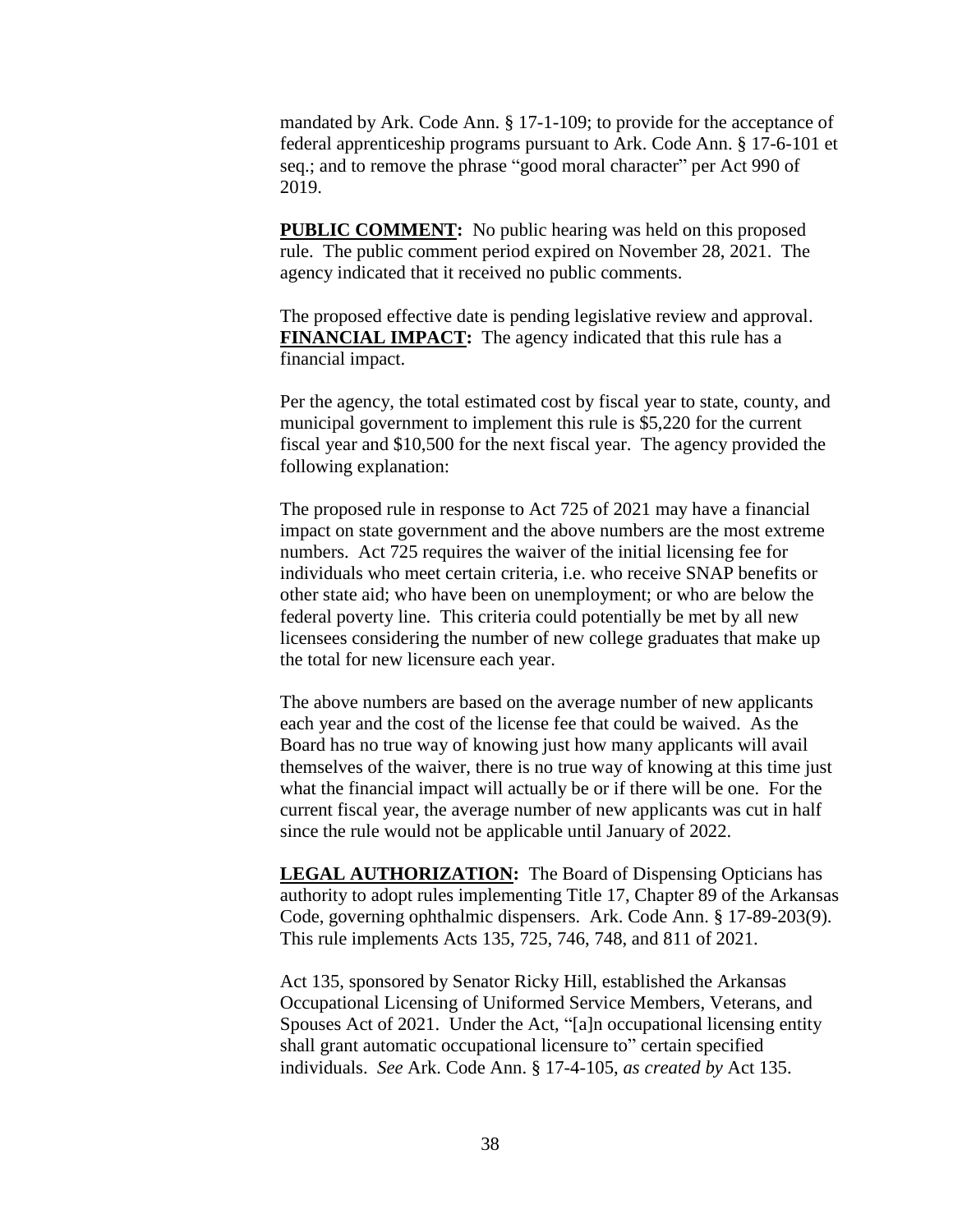Act 725, sponsored by Senator Ben Gilmore, created the Workforce Expansion Act of 2021 and required waiver of initial occupational and professional licensure fees for certain individuals. The Act required licensing entities to promulgate rules as necessary for the Act's implementation. *See* Ark. Code Ann. § 17-5-105(2).

Act 746, sponsored by Representative Clint Penzo, authorized occupational or professional licensure for certain individuals holding federal work permits. Temporary language contained within Act 746 required all occupational or professional licensing entities to promulgate rules necessary to implement the Act. *See* Act 746, § 2(a).

Act 748, sponsored by Representative Bruce Cozart, amended occupational criminal background checks.

Act 811, sponsored by Representative Joshua Bryant, created the Earn and Learn Act and allowed individuals to work and earn a paycheck while also fulfilling licensing requirements and gaining the skills to fill the needs of an expanding workforce. Temporary language contained within the Act required all licensing entities to promulgate rules as necessary to implement the Act. *See* Act 811, § 2(a).

## **11. DEPARTMENT OF HEALTH, ARKANSAS BOARD OF HEARING INSTRUMENT DISPENSERS (Ms. Stephanie Pratt, Mr. Matt Gilmore)**

#### **a. SUBJECT: State Board of Hearing Instrument Dispensers Rule**

**DESCRIPTION:** These amendments include:

Article II, Section 3 – updates Board quorum requirement per Act 159 of 2021

Article III, Section 5 – adds language regarding fee waiver for eligible individuals listed in Act 725 of 2021 (AG's Office model language)

Article VII, Sections  $3 & 6$  – small clean-up of statutory reference formatting

Article VIII – Section 2 has a language change for licensees who do not timely renew license. Currently, the licenses are considered "revoked for nonpayment." This change would change the status to "expired," in order to clarify the difference between a license that has not been properly renewed and a license that has been revoked as a result of disciplinary action. Section 3 has a small clean-up of statutory reference formatting.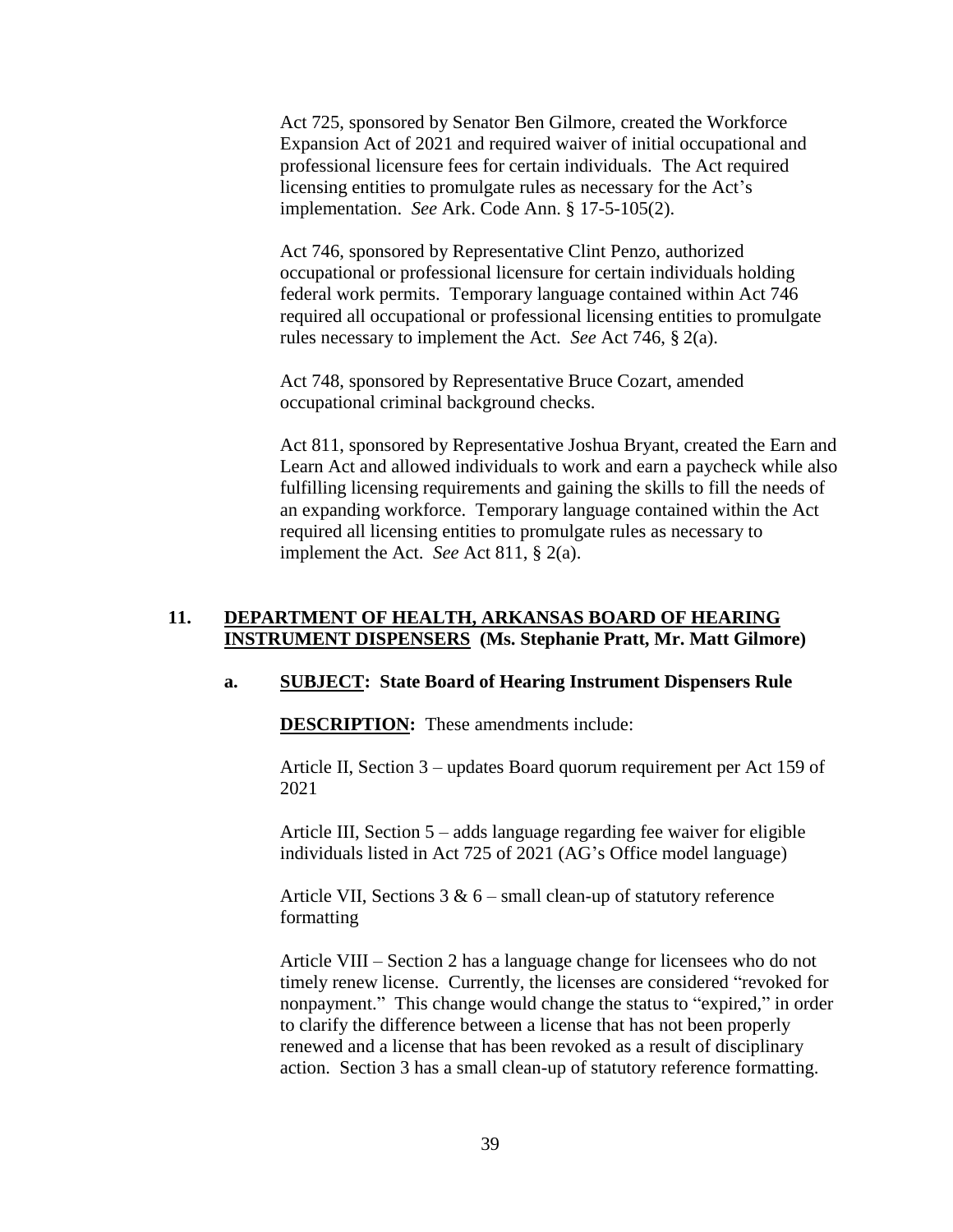Article XVII – language update, licensure extension, and continuing education requirement waiver language updated/added per Act 135 of 2021 (AG's Office model language)

Article XIX, Section 1 – removes reference to "permanently disqualifying offenses" per Act 748 of 2021 (AG's Office model language)

Article XX – new article that explicitly states licensure eligibility for individuals who hold work permits per Act 746 of 2021 (AG's Office model language)

**PUBLIC COMMENT:** No public hearing was held on this proposed rule. The public comment period expired on December 10, 2021. The agency indicated that it received no public comments.

Lacey Johnson, an attorney with the Bureau of Legislative Research, asked the following question and received the following response:

**Q.** I have finished reviewing the Board's proposed rules and I have one question about them. Article XVII, § 3 requires evidence that an individual holds a license with a similar scope of practice in another state. Under these rules, must the individual also hold that license in good standing, as required by Act 135?

**RESPONSE:** Yes, the individual must be in "Good Standing" with the other said State.

The proposed effective date is pending legislative review and approval.

**FINANCIAL IMPACT:** The agency indicated that this rule has a financial impact.

Per the agency, there will be a positive financial impact for applicants who are eligible for a fee waiver under Act 725 of 2021. The agency indicated that it is unable to forecast exact values due to a lack of statistical information.

**LEGAL AUTHORIZATION:** The Board of Hearing Instrument Dispensers has authority to promulgate rules "necessary for the enforcement and orderly administration of" Title 17, Chapter 84 of the Arkansas Code, governing hearing instrument dispensers. *See* Ark. Code Ann. § 17-84-203(5). These rules implement Acts 135, 159, 725, 746, 748, and 811 of 2021.

Act 135, sponsored by Senator Ricky Hill, established the Arkansas Occupational Licensing of Uniformed Service Members, Veterans, and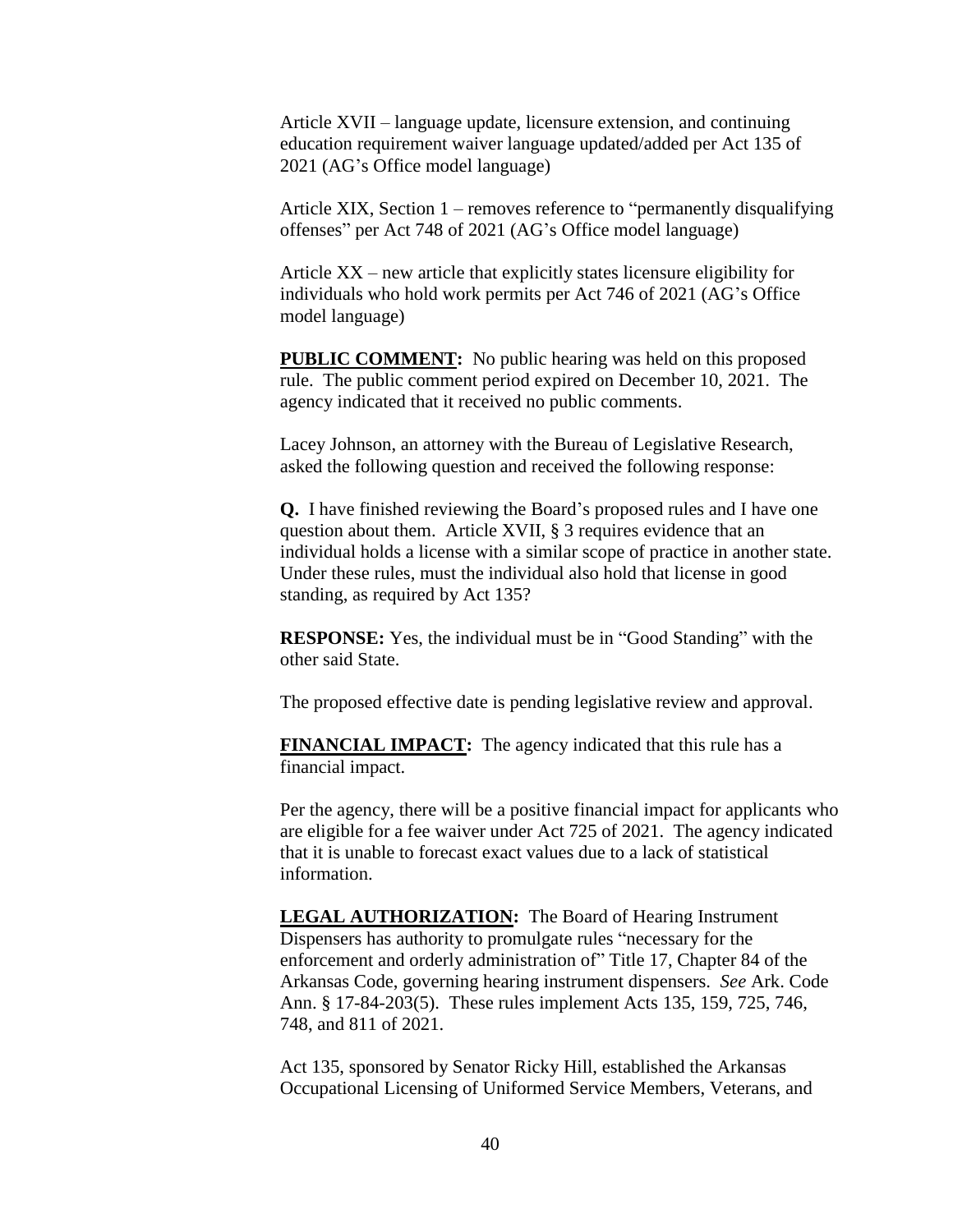Spouses Act of 2021. Under the Act, "[a]n occupational licensing entity shall grant automatic occupational licensure to" certain specified individuals. *See* Ark. Code Ann. § 17-4-105, *as created by* Act 135.

Act 159, sponsored by Senator Bart Hester, amended the composition of the Arkansas Board of Hearing Instrument Dispensers to include a nonvoting advisory member.

Act 725, sponsored by Senator Ben Gilmore, created the Workforce Expansion Act of 2021 and required waiver of initial occupational and professional licensure fees for certain individuals. The Act required licensing entities to promulgate rules as necessary for the Act's implementation. *See* Ark. Code Ann. § 17-5-105(2).

Act 746, sponsored by Representative Clint Penzo, authorized occupational or professional licensure for certain individuals holding federal work permits. Temporary language contained within Act 746 required all occupational or professional licensing entities to promulgate rules necessary to implement the Act. *See* Act 746, § 2(a).

Act 748, sponsored by Representative Bruce Cozart, amended occupational criminal background checks.

Act 811, sponsored by Representative Joshua Bryant, created the Earn and Learn Act and allowed individuals to work and earn a paycheck while also fulfilling licensing requirements and gaining the skills to fill the needs of an expanding workforce. Temporary language contained within the Act required all licensing entities covered by the Act to promulgate rules as necessary for its implementation. *See* Act 811, § 2.

## **12. DEPARTMENT OF HEALTH, ARKANSAS STATE BOARD OF NURSING (Ms. Sue Tedford, Mr. David Dawson)**

#### **a. SUBJECT: Chapter One – General Provisions**

**DESCRIPTION:** The Department of Health's Arkansas State Board of Nursing proposes the following amendments to its Chapter One – General Provisions:

In accordance with Act 449 of 2021, "in consultation with" replaces the language "under the supervision of," and definitions of "Consultation," "Medical Procedure," "Peri-obstetrical," and "Perioperative" were added; and with Act 607 of 2021, "and treatment of the male partners for sexually transmitted disease" language was added. For clarification, we added "registered" to Collaborative Practice Agreement definition, removed "obstetric" from Consulting Physician definition, and "Executive" was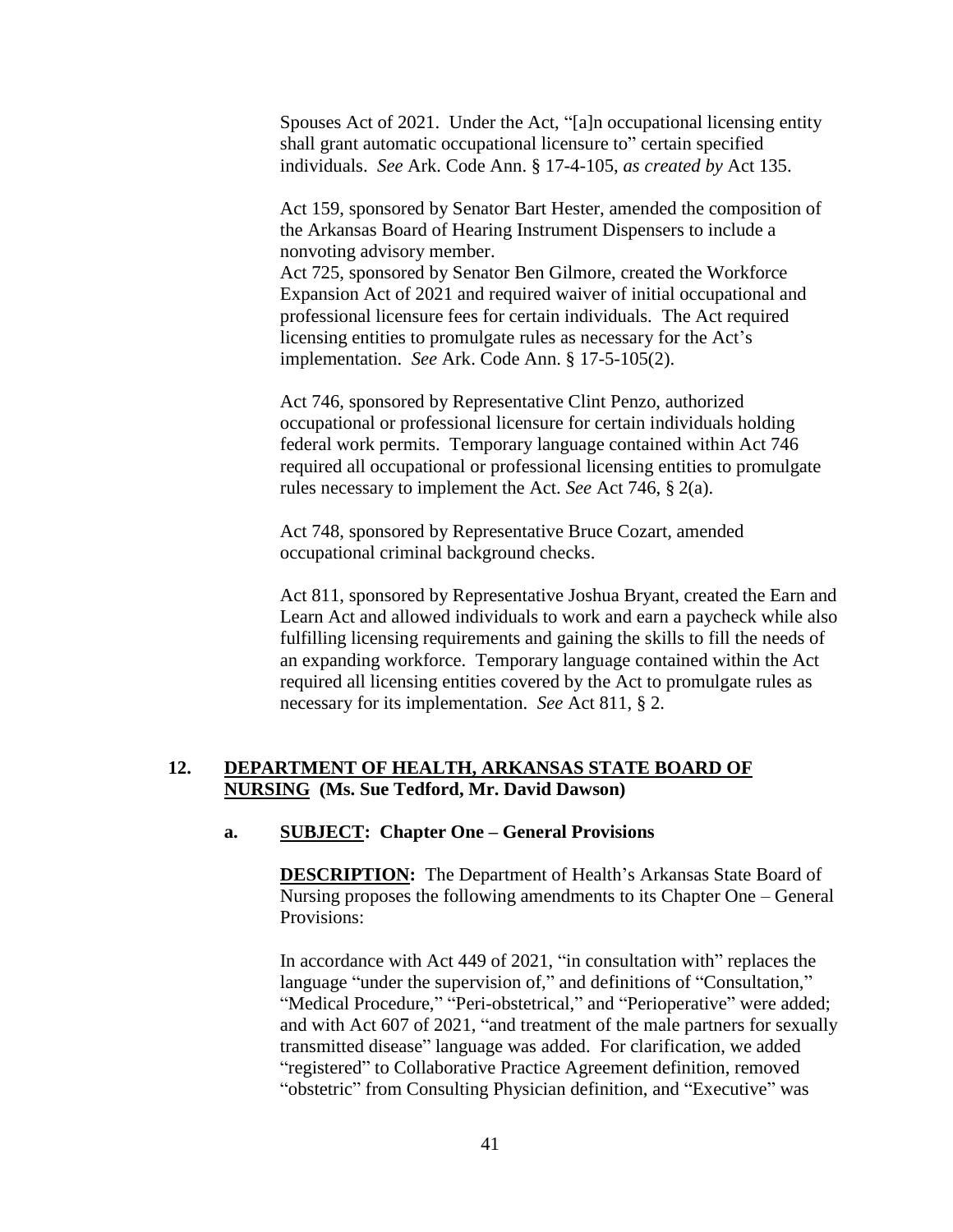removed from Director Title. In accordance with Act 651 of 2021, definition of "Co-Prescribe" was added; with Act 412 and 607 of 2021, definition of "Full Practice Authority" was added; with Act 1101 of 2021, current ASBN fees replaced the language "relating to examination, licensing, endorsement, certification for prescriptive authority, temporary permits, license renewals, and other reasonable services as determined by the Board." To align with current policy, we removed the language "Personal checks for initial licensure are accepted from in state residents only" and "by a secretary" and "Tapes may be erased after corresponding minutes have been approved"; and with Act 725 of 2021, a section was added for waiver of initial licensure fees.

**PUBLIC COMMENT:** A public hearing was held on December 1, 2021. The public comment period expired on December 6, 2021. The Board provided the following summary of the comments that it received and its responses thereto:

#### **Randall M. Clark, MD, FASA, President of the American Society of Anesthesiologists (Email dated 12/3/21)**

**Comment:** On behalf of ASA, we would strongly encourage and request the Board to include the following language within its definition of "consultation":

*In consultation, the consulting party shall remain immediately available for consultation during the delivery of anesthesia for diagnosis, consultation, and treatment of medical conditions.* **Response:** Comment taken under advisement.

#### **Martha Hill, Mitchell Williams Law (Public Comment Hearing on 12/1/21 and email dated 12/4/21)**

**Comment:** As we stated at the hearing, the rules promulgated in connection with Act 449 need to be explicit utilizing the complete standard stated in Act 449. We believe that an additional paragraph of definitions for your proposed rules may be appropriate to reflect the language of the statute, including all of the subparts OR that a new paragraph regarding the definition of "immediately available" should be constructed reflecting all of the language of Act 449 and the legislative intent.

**Response:** Mr. Dawson thanked Ms. Hill for attending the public hearing and for her comments.

#### **Dr. Grady Crosland, MD, Officer with the Arkansas Society of Anesthesiologists (Public Comment Hearing on 12/1/21)**

**Comment:** Dr. Crosland stated "Immediate availability needs to be spelled out." He agrees with the language as indicated in the previous comment made by Martha Hill reflecting all of the language of Act 449 and the legislative intent.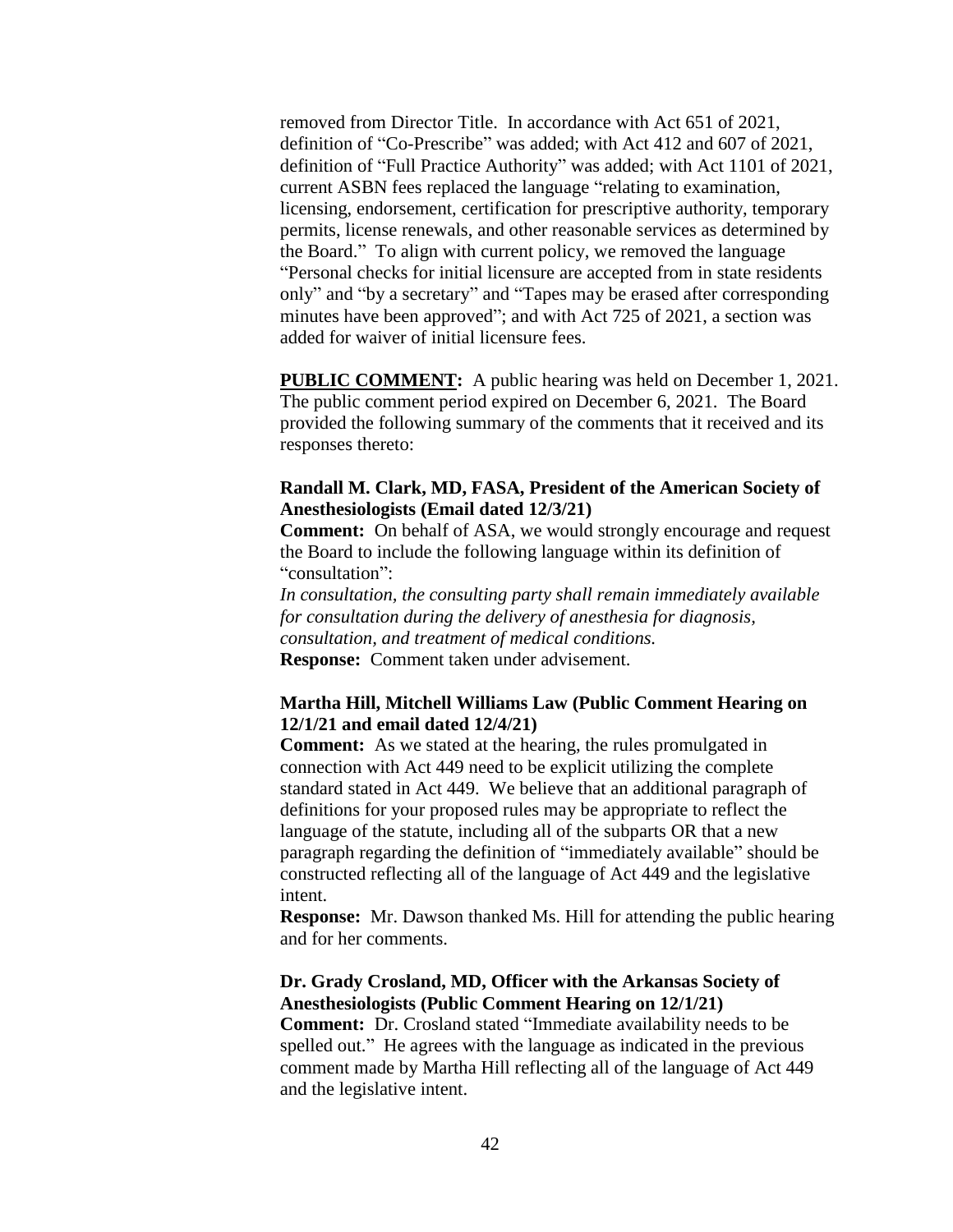**Response:** Mr. Dawson thanked Dr. Crosland for attending the public hearing and for his comments.

Rebecca Miller-Rice, an attorney with the Bureau of Legislative Research, asked the following questions:

(1) Section V.F.1. – I see that you have incorporated your fee schedule into the rules to comport with Act 1101 of 2021. Just to confirm, you have neither added any new fees nor increased any fees? Are these simply the fees that existed prior to this revision of the rule? **RESPONSE:** There wasn't any changes to any fee amounts other than deleting a couple of fees that no longer applied.

(2) I see that you received a few comments requesting that additional language concerning "in consultation with," specifically relating to "immediately available," be included in the proposed changes. What is the reasoning behind the Board's decision not to include the additional language regarding "consultation" set forth in Ark. Code Ann. § 17-87-  $102(7)(C)(i)$ , as amended by Act 449 of 2021, §1, in the Board's definition in its rules? **RESPONSE:** We have always operated under the legal opinion that if something is in statute, we are not required to repeat it in rule. However we did add this information in the Rules, Chapter 4, Section  $VI(D)(7)$  as below:

The consulting individual shall remain immediately available for consultation during the delivery of anesthesia for diagnosis, consultation, and treatment of medical conditions. The hospital's administrative staff, medical staff, and governing body shall determine the guidelines on immediately available for consultation.

These rules will be in our next set of rules that will be out for public comment hopefully next month.

The proposed effective date is pending legislative review and approval.

**FINANCIAL IMPACT:** The agency states that the amended rule has a financial impact. It estimates that the additional cost to implement changes to the rule in light of Act 725 is \$258,885 in special revenue for the current fiscal year and \$258,885 in special revenue for the next fiscal year.

**LEGAL AUTHORIZATION:** Pursuant to Arkansas Code Annotated § 17-87-203(1)(A), the Arkansas State Board of Nursing shall have the power and responsibility to promulgate whatever rules it deems necessary for the implementation of Title 17, Chapter 87 of the Arkansas Code, concerning nurses. The proposed changes include revisions made in light of the following acts: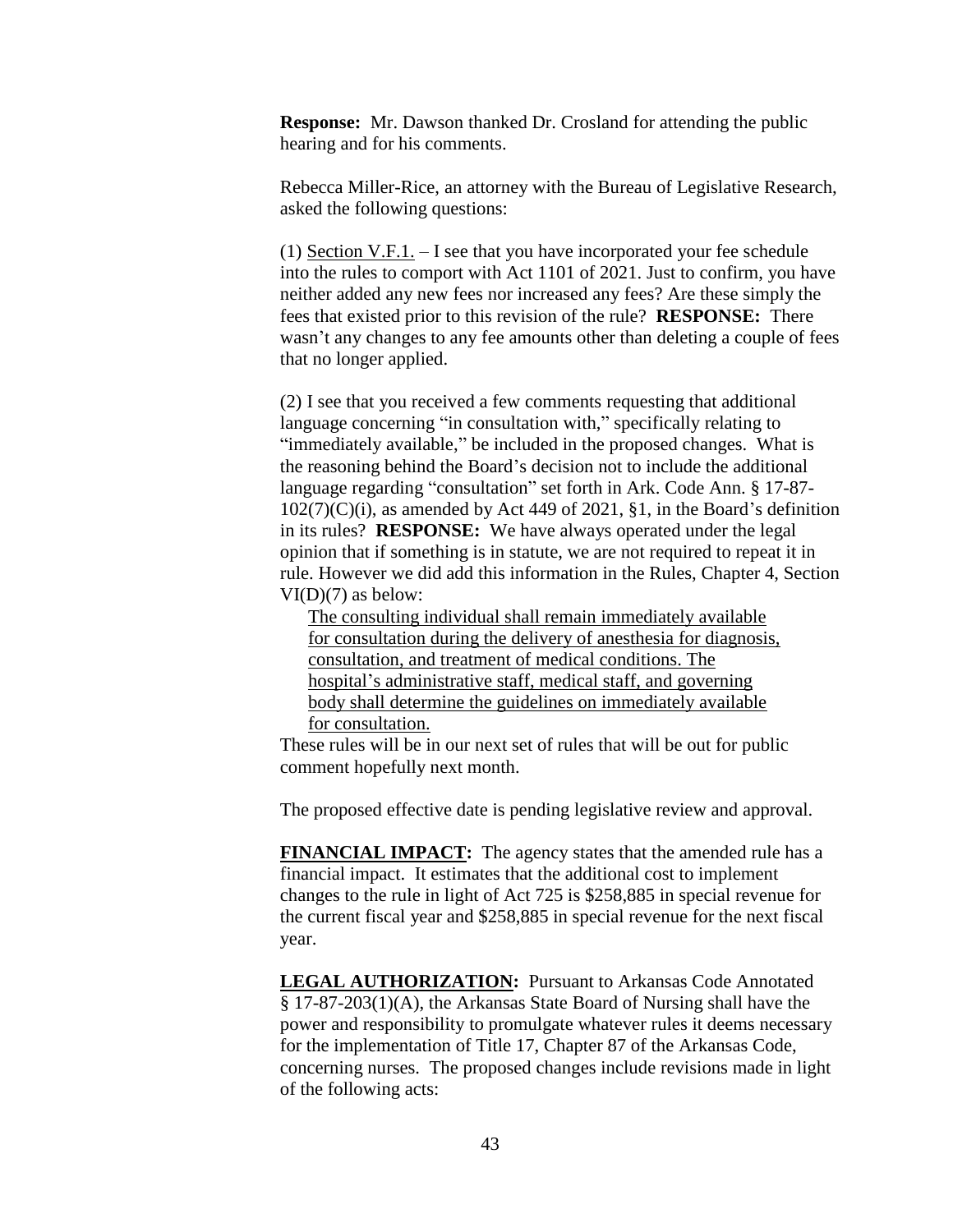Act 412 of 2021, sponsored by Representative Lee Johnson, which authorized full independent practice authority for certified nurse practitioners who meet certain requirements and created the Full Independent Practice Credentialing Committee to review and approve applications for full independent practice authority for certified nurse practitioners;

Act 449 of 2021, sponsored by Representative Clint Penzo, which amended the definition of "practice of certified registered nurse anesthesia" by removing supervision requirements;

Act 607 of 2021, sponsored by Representative Mary Bentley, which granted full practice authority to certified nurse midwives;

Act 651 of 2021, sponsored by Senator Cecile Bledsoe, which mandated the coprescription of an opioid antagonist under certain conditions and amended the Naloxone Access Act;

Act 725 of 2021, sponsored by Senator Ben Gilmore, which created the Workforce Expansion Act of 2021; and

Act 1101 of 2021, sponsored by Representative Justin Gonzales, which amended Arkansas law concerning administrative fees and penalties and amended the law concerning review of agency rules by the Legislative Council.

#### **b. SUBJECT: Chapter Five – Delegation**

**DESCRIPTION:** The Department of Health's Arkansas State Board of Nursing proposes the following amendments to its Chapter Five – Delegation:

In accordance with Act 439 of 2021, we added administration of glucagon/insulin in a detention center; and with Act 1050 of 2021, we added administration of medication for adrenal insufficiency.

**PUBLIC COMMENT:** A public hearing was held on December 1, 2021. The public comment period expired on December 6, 2021. The Board received no comments.

The proposed effective date is pending legislative review and approval.

**FINANCIAL IMPACT:** The agency states that the amended rule has no financial impact.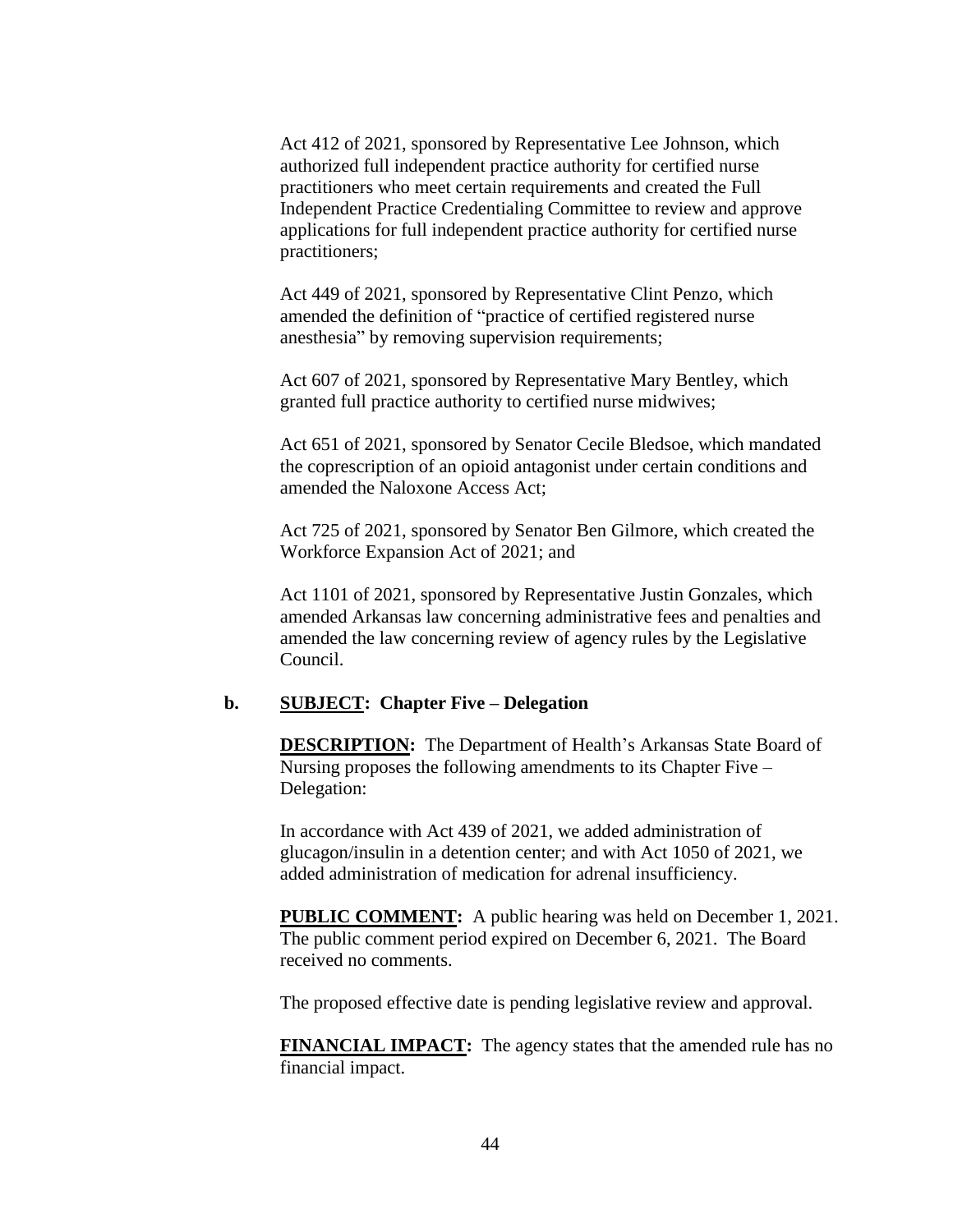**LEGAL AUTHORIZATION:** Pursuant to Arkansas Code Annotated § 17-87-203(1)(A), the Arkansas State Board of Nursing shall have the power and responsibility to promulgate whatever rules it deems necessary for the implementation of Title 17, Chapter 87 of the Arkansas Code, concerning nurses. The proposed changes include revisions made in light of Act 439 of 2021, sponsored by Senator Breanne Davis, which added an exception from nursing licensure to allow employees of a city or county detention center to draw and measure glucagon or insulin for a person who is incarcerated or in custody; and Act 1050 of 2021, sponsored by Senator Bart Hester, which amended the law concerning the health and safety of public school students.

#### **c. SUBJECT: Chapter Six – Standards for Nursing Education Programs**

**DESCRIPTION:** The Department of Health's Arkansas State Board of Nursing proposes the following amendments to its Chapter Six – Standards for Nursing Education Programs:

For clarification, "a nursing education program whose" was deleted; and for correction to agency name, "Department" was changed to "Division." In accordance to Act 759 of 2021, ability for a consortium of nursing homes to provide a PN nursing program was added; and with Act 757 of 2021, ability for a high school to provide a PN nursing program was added.

**PUBLIC COMMENT:** A public hearing was held on December 1, 2021. The public comment period expired on December 6, 2021. The Board received no comments.

Rebecca Miller-Rice, an attorney with the Bureau of Legislative Research, asked the following questions:

(1) Section I.A.1.a(4) – Should the title of the Program include the term "Licensed" as used in Ark. Code Ann. § 6-16-1005, as amended by Act 757 of 2021, § 1? **RESPONSE:** The statute uses the incorrect terminology for these programs. The correct terminology doesn't include the term "licensed" because these programs do not license an individual. The correct terminology classifies these programs as Practical Nurse Programs.

(2) Section I.A.1.a(4) – The proposed rule provides that an institution offering the Program shall be approved by the Division of Elementary and Secondary Education ("DESE"), in consultation with the Division of Higher Education ("DHE"); however, Ark. Code Ann. § 6-16-1005(e), as amended by Act 757, § 1, seems to provide that in selecting participants,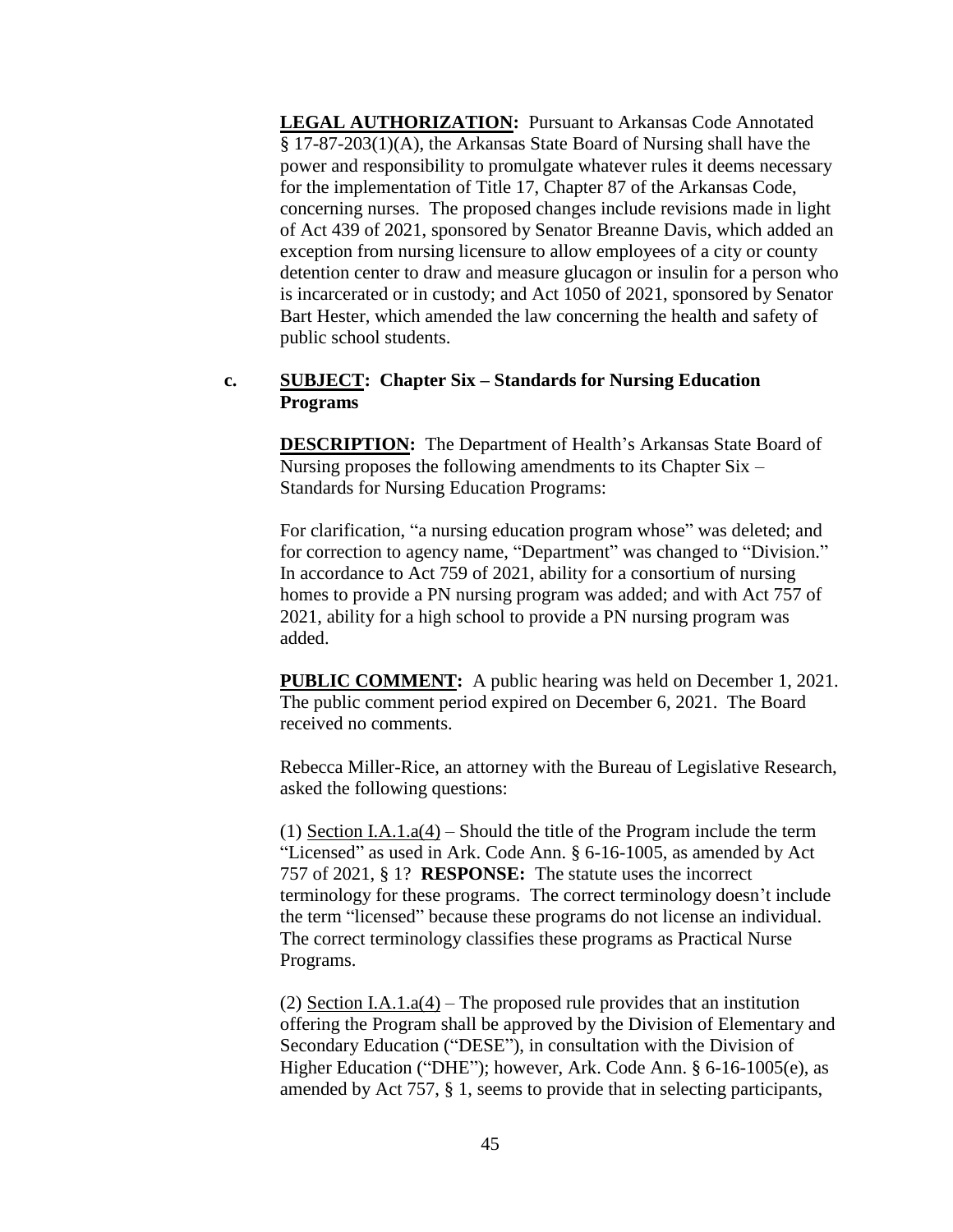i.e., a public school district or open-enrollment charter school, the DESE shall consider qualified applicants from various locations and of various sizes and demographics and consult with the entities outlined in § 6-16- 1005(c), which includes the Department of Health, DHE, the Arkansas State Board of Nursing, the Office of Skills Development, and any other individual or entity involved in the practice of nursing and nursing education programs. Is the Board comfortable that the language of the rule comports with that of the statute? **RESPONSE:** Yes. The Rules as written provide for review and approval by ASBN of institutions providing the programs.

(3) Section I.A.1.b(1) – I noticed another reference to Arkansas Department of Higher Education. **RESPONSE:** Updated to the Division of Higher Education.

The proposed effective date is pending legislative review and approval.

**FINANCIAL IMPACT:** The agency states that the amended rule has no financial impact.

**LEGAL AUTHORIZATION:** Pursuant to Arkansas Code Annotated § 17-87-203(1)(A), (8), the Arkansas State Board of Nursing shall have the power and responsibility to promulgate whatever rules it deems necessary for the implementation of Title 17, Chapter 87 of the Arkansas Code, concerning nurses, and to prescribe minimum standards and approve curricula for educational programs preparing persons for licensure as registered nurses, advanced practice registered nurses, registered nurse practitioner nurses, licensed practical nurses, and licensed psychiatric technician nurses. The proposed changes include revisions made in light of Act 757 of 2021, sponsored by Representative DeAnn Vaught, which created the Licensed Practical Nurse Pathway Pilot Program; and Act 759 of 2021, sponsored by Representative Mary Bentley, which amended the laws concerning medication assistive persons and allowed education programs for licensed practical nurses in certain facilities.

### **d. SUBJECT: Chapter Seven – Rules of Procedure**

**DESCRIPTION:** The Department of Health's Arkansas State Board of Nursing proposes the following amendment to its Chapter Seven – Rules of Procedure:

In accordance with Act 346 of 2021, the violation of performing healthcare related acts was added.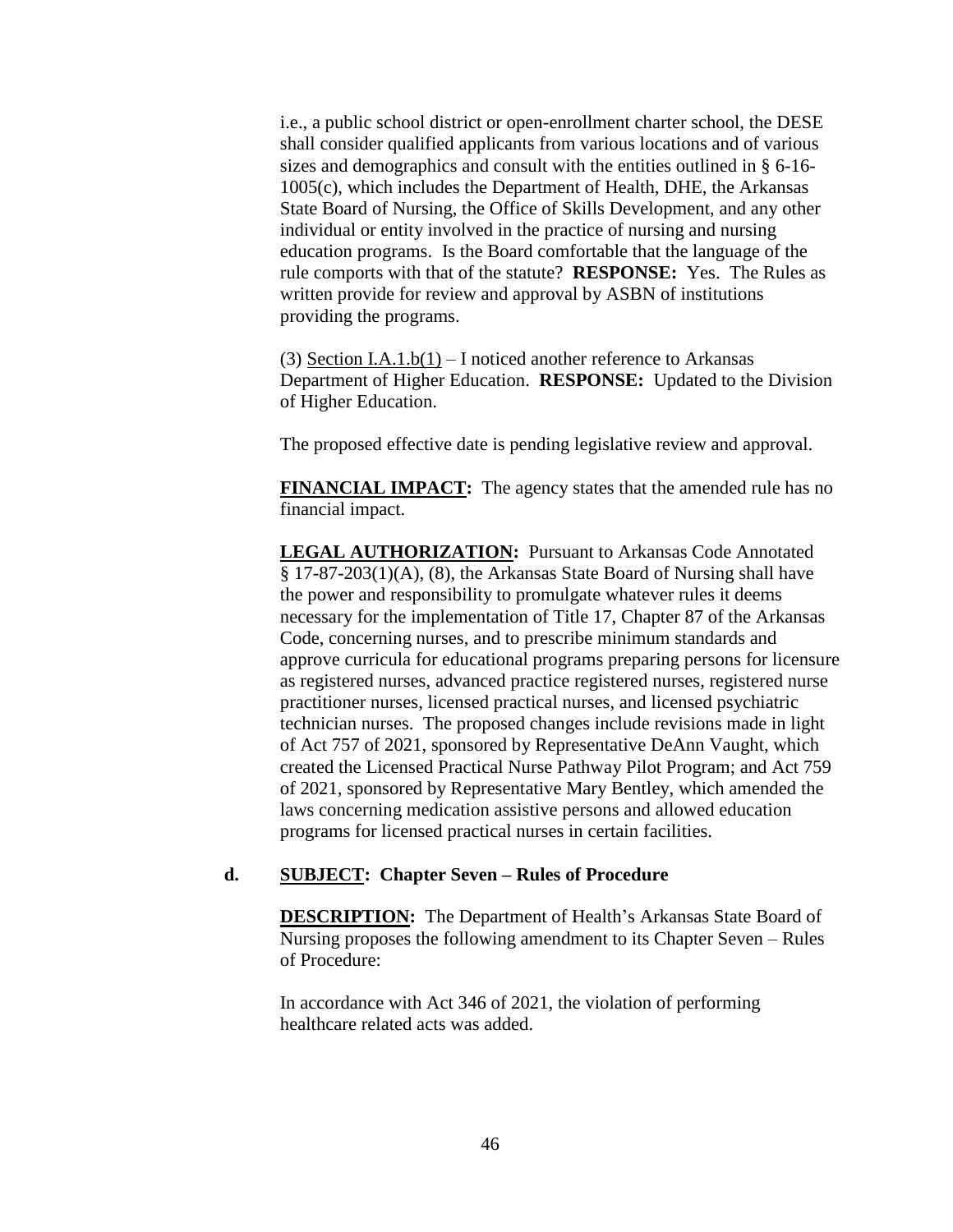**PUBLIC COMMENT:** A public hearing was held on December 1, 2021. The public comment period expired on December 6, 2021. The Board received no comments.

The proposed effective date is pending legislative review and approval.

**FINANCIAL IMPACT:** The agency states that the amended rule has no financial impact.

**LEGAL AUTHORIZATION:** Pursuant to Arkansas Code Annotated § 17-87-203(1)(A), the Arkansas State Board of Nursing shall have the power and responsibility to promulgate whatever rules it deems necessary for the implementation of Title 17, Chapter 87 of the Arkansas Code, concerning nurses. The proposed changes include revisions made in light of Act 346 of 2021, sponsored by Representative DeAnn Vaught, which prohibited the performance of a pelvic examination on an unconscious or anesthetized patient without the prior consent of the patient.

## **13. DEPARTMENT OF HEALTH, ARKANSAS STATE BOARD OF PHARMACY (Mr. John Kirtley, Mr. Luke Daniel)**

## **a. SUBJECT: Rule 1 – General Operations**

**DESCRIPTION:** The Department of Health's Arkansas State Board of Pharmacy proposes changes to its Rule 1 – General Operations. Proposed changes will update language outlining expedited licensing for qualified individuals to match requirements in Act 135 of 2021 and remove language regarding nursing home consultant permits from Act 63 of 2021.

This updated language will:

1. Further define the eligibility criteria to qualify for expedited licensure.

2. Extend license expiration and CE requirements as outlined by statutory language.

3. Remove language regarding nursing home consultant permits from Act 63 of 2021.

During the public comment period there was a request that having the wording for Active Duty vs simply using the term Uniformed could be confusing or seen as excluding members of the Uniformed Reserves so that term was eliminated as shown in a new mark-up as highlighted.

**PUBLIC COMMENT:** A public hearing was held on December 14, 2021. The public comment period expired that same day. The Board received no public comments. Because this rule recommends an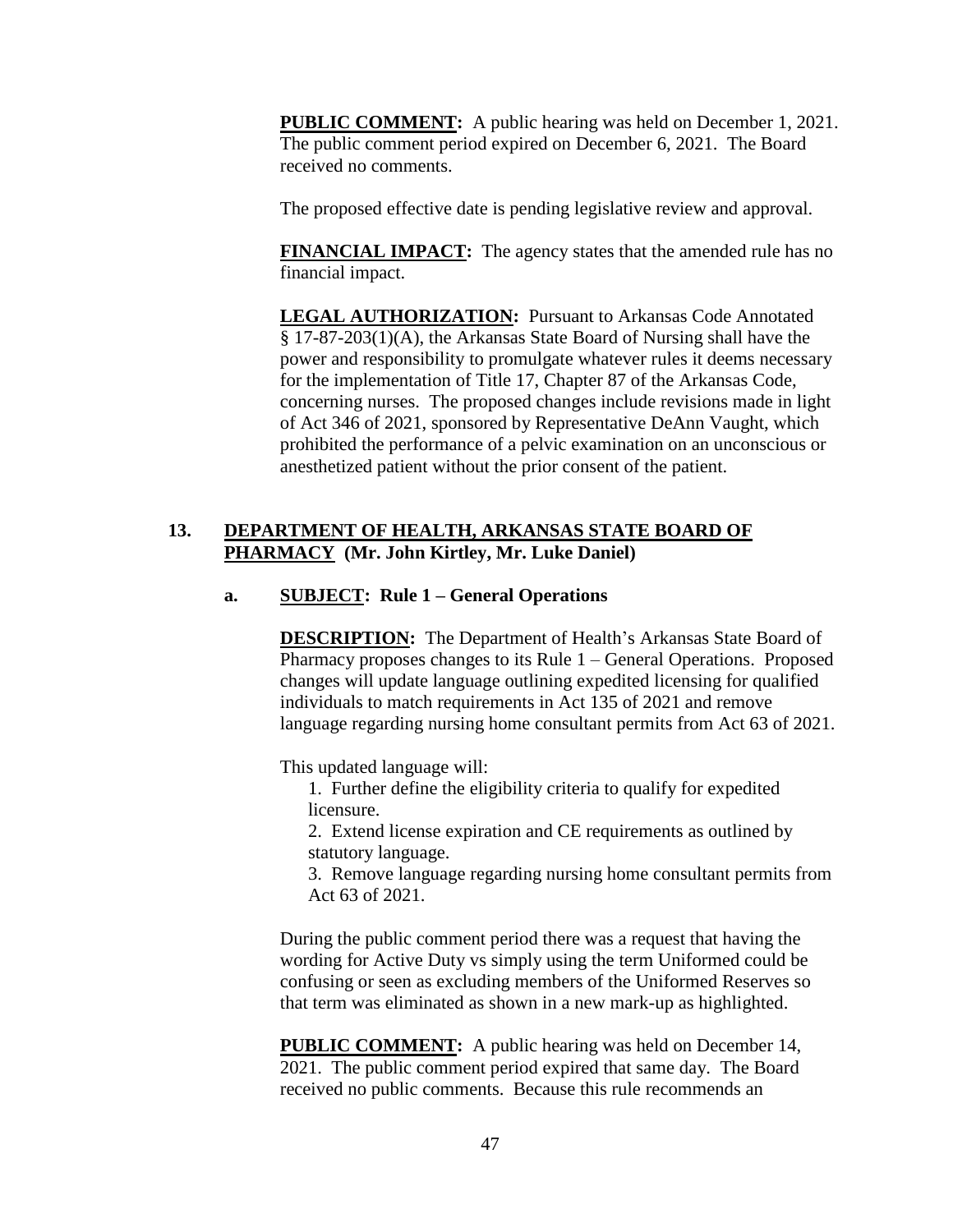expedited process for military personnel to attain occupational licensure, this rule underwent review pursuant to Ark. Code Ann. § 17-4-109, as amended by Act 135 of 2021, by the Administrative Rules Subcommittee at its meeting of December 15, 2021.

Rebecca Miller-Rice, an attorney with the Bureau of Legislative Research, asked the following question:

Section  $01-01-0010(a)(1)$  – The rule references "active duty" uniformed service member; however, Ark. Code Ann. § 17-4-103(4), as amended by Act 135 of 2021, § 2, defines "uniformed service member" and includes both active and reserve component members. Is there a reason the Board maintained the term "active duty" rather than simply referencing a uniformed service member? **RESPONSE:** The change was made.

The proposed effective date is pending legislative review and approval.

**FINANCIAL IMPACT:** The agency states that the amended rule has no financial impact.

**LEGAL AUTHORIZATION:** Pursuant to Arkansas Code Annotated § 17-92-205(a)(1), the Arkansas State Board of Pharmacy shall have authority to make reasonable rules, not inconsistent with law, to carry out the purposes and intentions of Title 17, Chapter 92 of the Arkansas Code that concerns pharmacists and pharmacies and the pharmacy laws of this state that the Board deems necessary to preserve and protect the public health. The proposed changes include those made in light of the following acts:

Act 63, sponsored by Representative Justin Boyd, which eliminated the nursing home consultant pharmacist permit and the disease state management credential; and

Act 135 of 2021, sponsored by Senator Ricky Hill, which established the Arkansas Occupational Licensing of Uniformed Service Members, Veterans, and Spouses Act of 2021 and modified the automatic occupational licensure requirements for uniformed services members, returning uniformed services veterans, and their spouses.

#### **b. SUBJECT: Rule 5 – Long-Term-Care Facilities**

**DESCRIPTION:** The Department of Health's Arkansas State Board of Pharmacy proposes changes to its Rule 5 – Long-Term-Care Facilities. The updated language will remove the nursing home consultant permit (endorsement on the pharmacist license) and related CE requirements to practice in this area.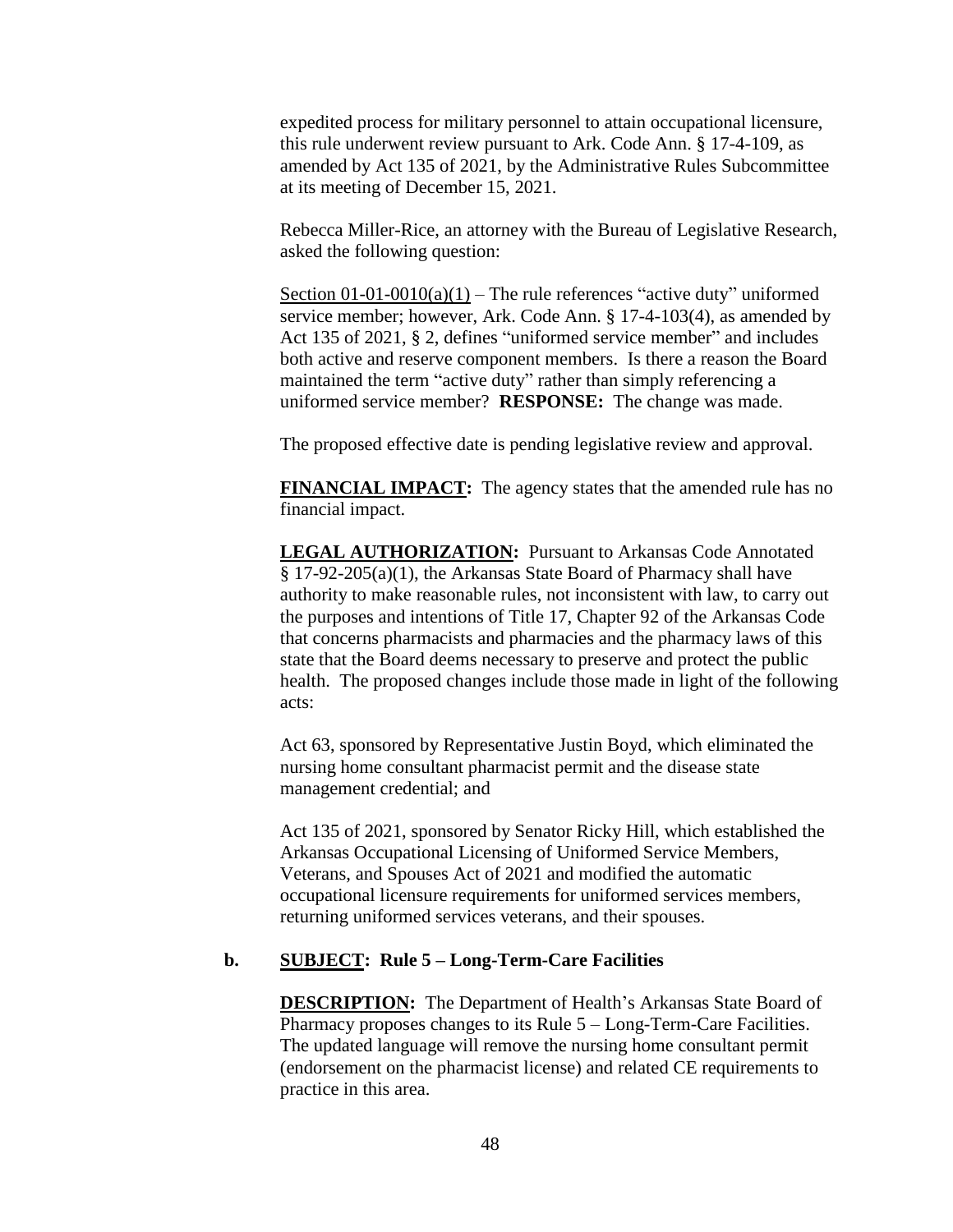Following the public comment period, changes were made as outlined below and after Board members requested a couple of changes to using the word "facility" rather than "nursing home" in sections where it seemed to be more appropriate.

**PUBLIC COMMENT:** A public hearing was held on December 14, 2021. The public comment period expired that same day. The Board provided the following summary of the sole comment that it received and its response thereto:

**Ken Lancaster, Pharmacist:** During the public comment period the Board received one letter requesting non-substantive changes for a reference to services being done "for" a nursing home rather than "in" a nursing home or other facility. This request was to ensure that there is not confusion regarding the fact that there are many services performed via computer which may be done off-site. There was also clarification requested that when a consultant is working with the home that not all records are referring to "An individualized resident record" and therefore a change was made to simply say "Records" as highlighted on page 2. The final request by the commenter was to change the reference of the word "chart" to "medical records" to eliminate any confusion that current records may or may not be in a paper chart vs electronic medical records and is highlighted on page 3. Staff suggested these changes, and the commenter replied back that these suggestions looked good.

The proposed effective date is pending legislative review and approval.

**FINANCIAL IMPACT:** The agency states that the amended rule has no financial impact.

**LEGAL AUTHORIZATION:** Pursuant to Arkansas Code Annotated § 17-92-205(a)(1), the Arkansas State Board of Pharmacy shall have authority to make reasonable rules, not inconsistent with law, to carry out the purposes and intentions of Title 17, Chapter 92 of the Arkansas Code that concerns pharmacists and pharmacies, and the pharmacy laws of this state that the Board deems necessary to preserve and protect the public health. The proposed changes include those made in light of Act 63 of 2021, sponsored by Representative Justin Boyd, which eliminated the nursing home consultant pharmacist permit and the disease state management credential.

### **c. SUBJECT: Rule 9 – Pharmaceutical Care/Patient Counseling**

**DESCRIPTION:** The Department of Health's Arkansas State Board of Pharmacy proposes changes to its Rule 9 – Pharmaceutical Care/Patient Counseling. The proposed changes will update language due to changes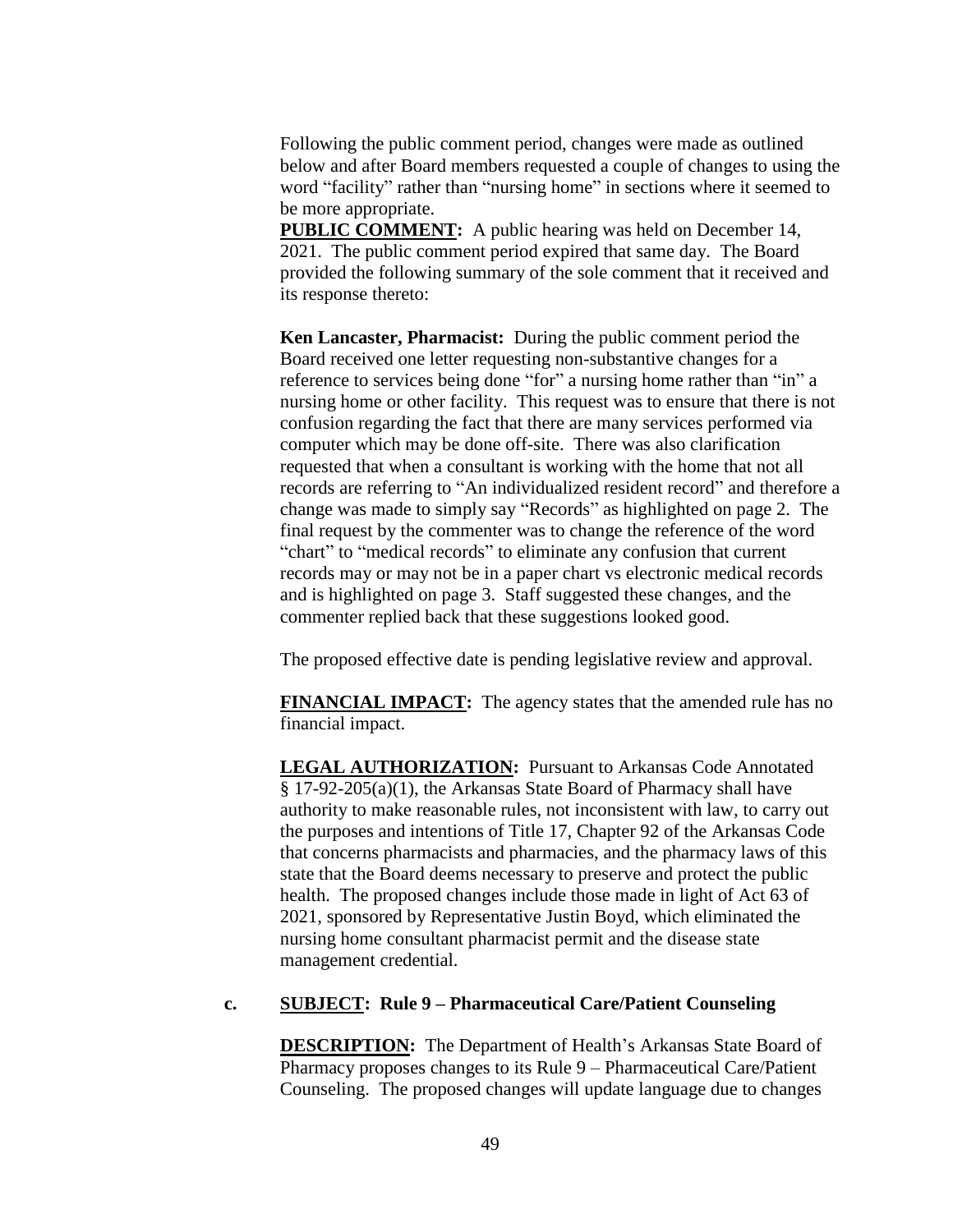in statute pursuant to Act 63 of 2021, Act 406 of 2021, and Act 407 of 2021. These changes will do the following:

1. Remove the disease state management endorsement process on the pharmacist license in accordance with Act 63 of 2021.

2. Remove language in conflict with and in addition to updated statutory language as shown in Act 406 of 2021 reflecting the ability of pharmacists to prescribe, administer, deliver, distribute, or dispense vaccines, immunizations, and medications to treat adverse reactions to administered vaccines as outlined in statute.

3. Update language to reflect that pharmacy technicians may administer vaccines and immunizations they have been trained to administer as outlined in Act 407 of 2021.

**PUBLIC COMMENT:** A public hearing was held on December 14, 2021. The public comment period expired that same day. The Board received no comments.

Rebecca Miller-Rice, an attorney with the Bureau of Legislative Research, asked the following question:

Section 09-00-0002 – What was the reasoning behind striking out the delineated authority to administer medications/immunizations? **RESPONSE:** Our approach on this one is that the statute has been changed several times and is actually a direct delineation of exactly what is allowed. Because there is potential conflict between statute and rule each time the statute changes, we have taken the approach to refer to the statute. We have also faced a great deal of confusion with federal preemption during Covid, which is helped by only having the singular reference point rather than multiple.

The proposed effective date is pending legislative review and approval.

**FINANCIAL IMPACT:** The agency states that the amended rule has no financial impact.

**LEGAL AUTHORIZATION:** Pursuant to Arkansas Code Annotated § 17-92-205(a)(1), the Arkansas State Board of Pharmacy shall have authority to make reasonable rules, not inconsistent with law, to carry out the purposes and intentions of Title 17, Chapter 92 of the Arkansas Code that concerns pharmacists and pharmacies and the pharmacy laws of this state that the Board deems necessary to preserve and protect the public health. The proposed changes include those made in light of the following acts: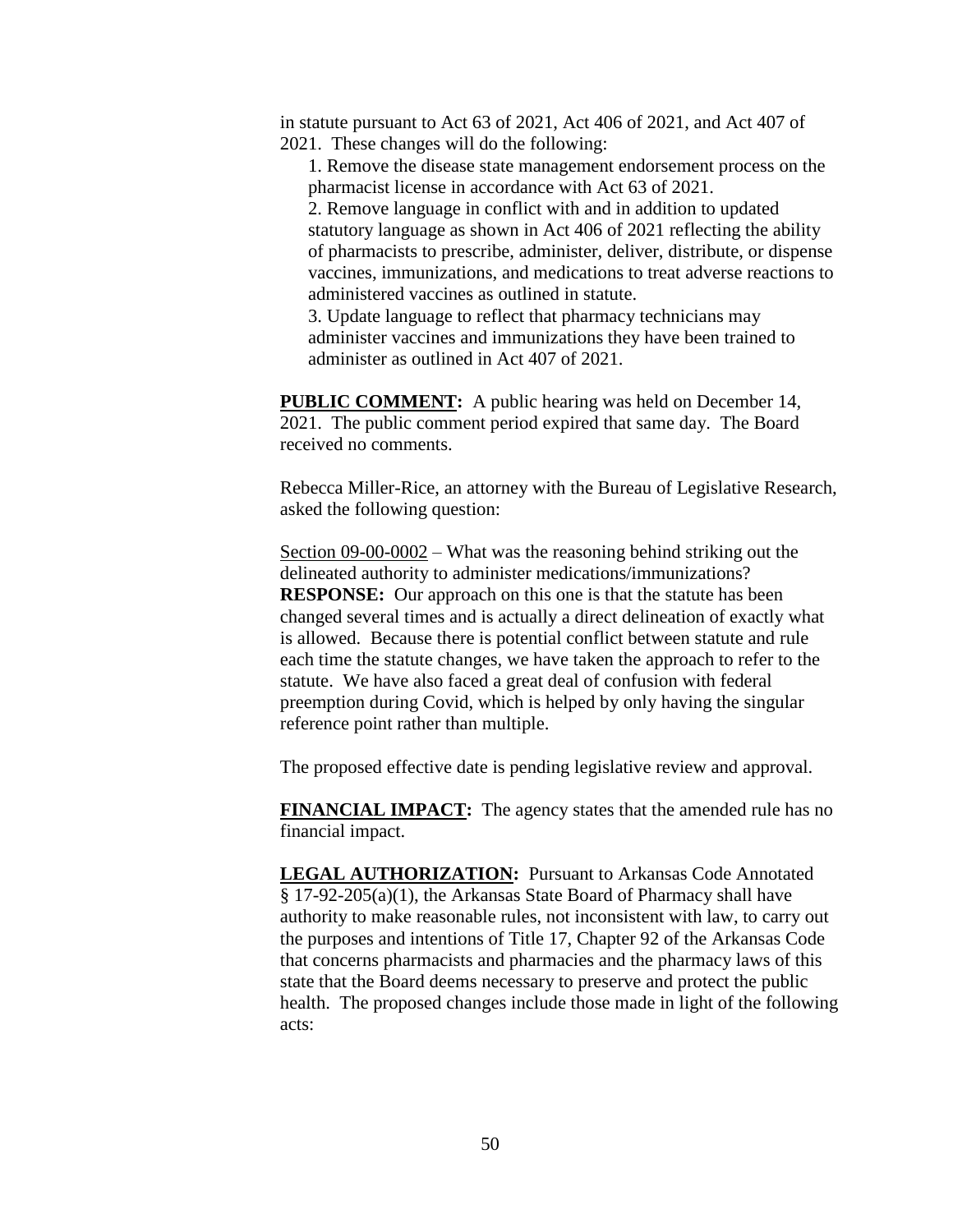Act 63 of 2021, sponsored by Representative Justin Boyd, which eliminated the nursing home consultant pharmacist permit and the disease state management credential;

Act 406 of 2021, sponsored by Representative Justin Boyd, which amended the definition of "practice of pharmacy" to allow pharmacists to prescribe, administer, deliver, distribute, or dispense vaccines, immunizations, and medications to treat adverse reactions to administered vaccines or immunizations to a person who is three (3) years of age or older; and

Act 407 of 2021, sponsored by Representative Justin Boyd, which authorized pharmacy technicians to administer vaccines and immunizations and amended the definition of "practice of pharmacy" to allow pharmacy technicians to administer vaccines or immunizations to a person who is three (3) years of age or older.

## **14. DEPARTMENT OF HUMAN SERVICES, DIVISION OF MEDICAL SERVICES (Mr. Mark White, Ms. Elizabeth Pittman)**

## **a. SUBJECT: COVID-19 Vaccinations for Home-Bound Medicaid Clients**

### **DESCRIPTION:**

#### Statement of Necessity

The Centers for Disease Control and Prevention (CDC) and the Centers for Medicare and Medicaid Services (CMS) approved the administration of the COVID-19 vaccination in a patient's home (or similar setting). The Department of Human Services (DHS), Division of Medical Services (DMS) will cover administration of the COVID-19 vaccination to Arkansas Medicaid clients who are home-bound.

Examples of Medicaid clients eligible for this service include those who face barriers or challenges to obtaining a COVID-19 vaccination and those who might not get vaccinated without this service being provided in their home by designated Medicaid providers. CMS created an infographic to help Medicare providers understand the scope of this service, which Medicaid providers may find helpful.

#### Summary

To implement this program, Medicaid will authorize Home Health services providers (Provider Type 14) and Pharmacy providers (Provider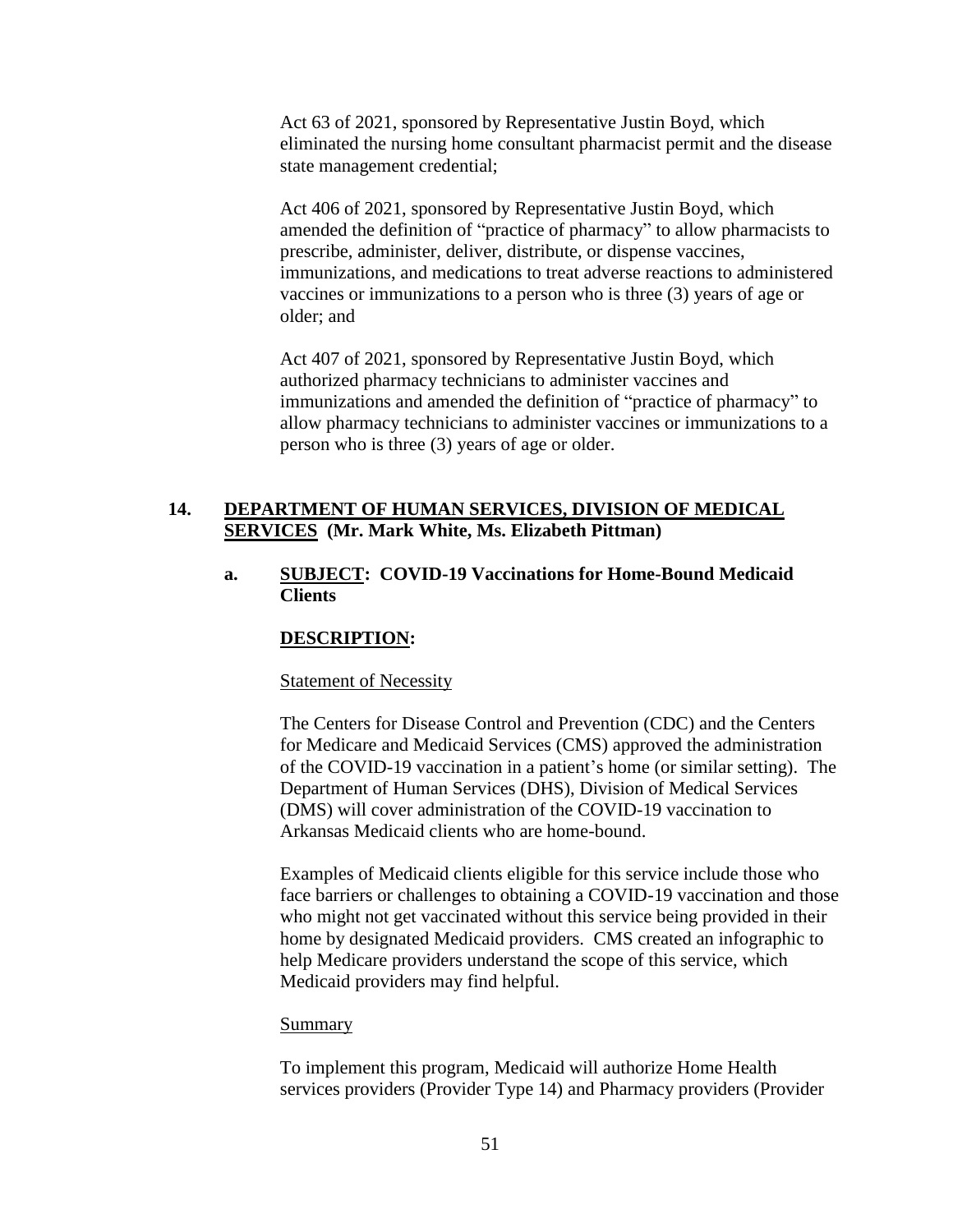Type 07/PV) to administer the COVID-19 vaccinations in the home (or similar setting) to eligible Medicaid clients. Home Health and Pharmacy providers will be able to administer the vaccination to current Home Health clients, as well as to those who are not currently in the Home Health Program.

DMS amends the COVID Response Manual to authorize home health providers and pharmacy providers to administer COVID-19 vaccination shots in a client's home or similar location. DMS outlines home administration requirements for those currently receiving home-based services as well as those who do not currently receive home based services. Also, DMS requires specific documentation by the provider and provides directions for billing and payment of claims. These include covered vaccines, procedure codes, and rates. The rule automatically sunsets at the end of the Federal Public Health Emergency. The information also will be issued in an Official Notice published to providers.

**PUBLIC COMMENT:** A public hearing was held on this rule on December 1, 2021. The public comment period expired on December 13, 2021. The agency indicated that it received no public comments.

This rule was filed on an emergency basis and was reviewed and approved by the Executive Subcommittee on November 9, 2021. The proposed effective date for permanent promulgation is March 1, 2022.

**FINANCIAL IMPACT:** The agency indicated that this rule has a financial impact.

Per the agency, the total cost to implement this rule is estimated at \$1,485,578 for the current fiscal year (\$421,607 in general revenue and \$1,063,971 in federal funds) and \$2,228,367 for the next fiscal year (\$632,411 in general revenue and \$1,595,956 in federal funds). The total estimated cost by fiscal year to state, county, and municipal government to implement this rule is \$421,607 for the current fiscal year and \$632,411 for the next fiscal year.

The agency indicated that there is a new or increased cost or obligation of at least \$100,000 per year to a private individual, private entity, private business, state government, county government, local government, or to two or more of those entities combined. Accordingly, the agency provided the following written findings:

*(1) a statement of the rule's basis and purpose;*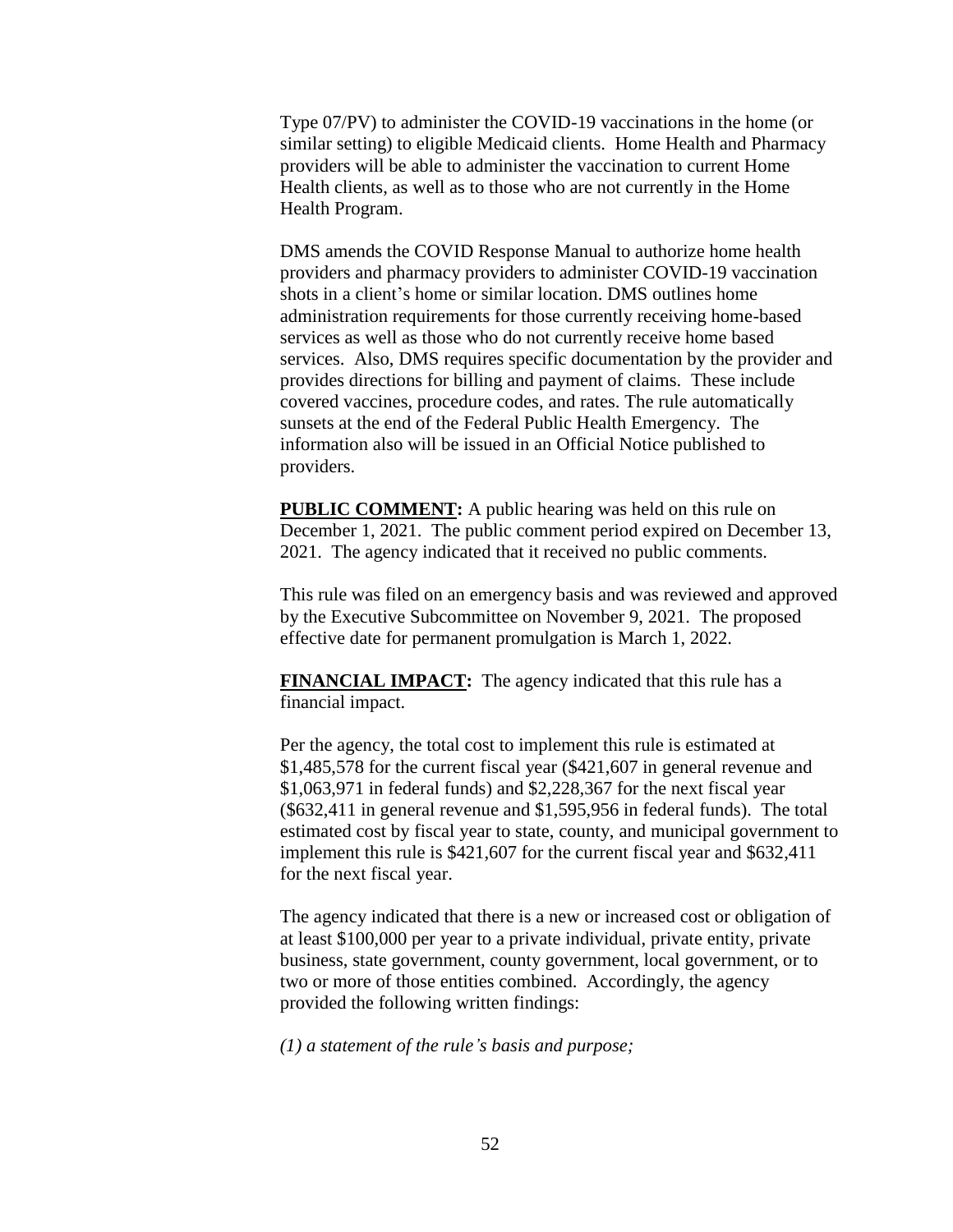The Centers for Disease Control and Prevention (CDC) and the Centers for Medicare and Medicaid Services (CMS) approved administration of the COVID-19 vaccination in a patient's home. The Department of Human Services, Division of Medical Services (DHS/DMS) will cover administration of the COVID-19 vaccination to Arkansas Medicaid clients who are home-bound.

*(2) the problem the agency seeks to address with the proposed rule, including a statement of whether a rule is required by statute;*

The purpose is to provide home bound recipients with an opportunity to receive the COVID-19 vaccine.

*(3) a description of the factual evidence that: (a) justifies the agency's need for the proposed rule; and (b) describes how the benefits of the rule meet the relevant statutory objectives and justify the rule's costs;*

The Centers for Disease Control and Prevention (CDC) and the Centers for Medicare and Medicaid Services (CMS) approved administration of the COVID-19 vaccination in a patient's home. The Department of Human Services, Division of Medical Services (DHS/DMS) will cover administration of the COVID-19 vaccination to Arkansas Medicaid clients who are home-bound.

*(4) a list of less costly alternatives to the proposed rule and the reasons why the alternatives do not adequately address the problem to be solved by the proposed rule;* 

None

*(5) a list of alternatives to the proposed rule that were suggested as a result of public comment and the reasons why the alternatives do not adequately address the problem to be solved by the proposed rule;* 

### N/A

*(6) a statement of whether existing rules have created or contributed to the problem the agency seeks to address with the proposed rule and, if existing rules have created or contributed to the problem, an explanation of why amendment or repeal of the rule creating or contributing to the problem is not a sufficient response; and*

The Centers for Disease Control and Prevention (CDC) and the Centers for Medicare and Medicaid Services (CMS) approved administration of the COVID-19 vaccination in a patient's home. The Department of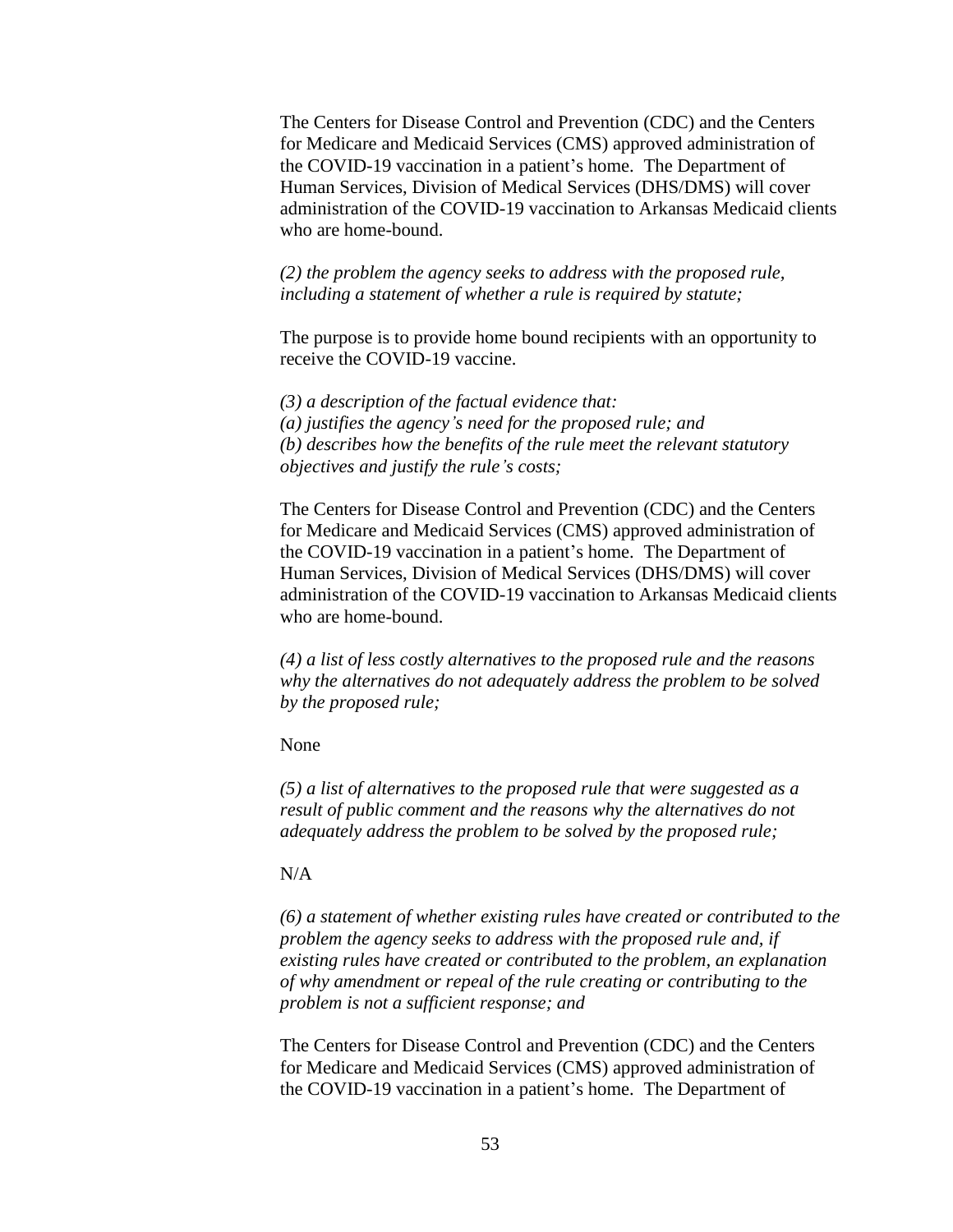Human Services, Division of Medical Services (DHS/DMS) will cover administration of the COVID-19 vaccination to Arkansas Medicaid clients who are home-bound.

*(7) an agency plan for review of the rule no less than every ten (10) years to determine whether, based upon the evidence, there remains a need for the rule including, without limitation, whether: (a) the rule is achieving the statutory objectives; (b) the benefits of the rule continue to justify its costs; and (c) the rule can be amended or repealed to reduce costs while continuing to achieve the statutory objectives.*

DMS will review this rule based on the current state of the Public Health Emergency.

**LEGAL AUTHORIZATION:** The Department of Human Services has the responsibility to administer assigned forms of public assistance and is specifically authorized to maintain an indigent medical care program (Arkansas Medicaid). *See* Ark. Code Ann. §§ 20-76-201(1), 20-77-  $107(a)(1)$ . The Department has the authority to make rules that are necessary or desirable to carry out its public assistance duties. Ark. Code Ann. § 20-76-201(12). The Department and its divisions also have the authority to promulgate rules as necessary to conform their programs to federal law and receive federal funding. Ark. Code Ann. § 25-10-129(b).

The federal government has approved in-home administration of COVID-19 vaccines for certain "patients that have difficulties leaving their homes or are hard-to-reach." *See* CMS, *Medicare Payment for COVID-19 Vaccination Administration in the Home* (Aug. 2021), [https://www.cms.gov/files/document/vaccine-home.pdf;](https://www.cms.gov/files/document/vaccine-home.pdf) CDC, *Vaccinating Homebound Persons with COVID-19 Vaccine* (Aug. 10. 2021), [https://www.cdc.gov/vaccines/covid-19/clinical](https://www.cdc.gov/vaccines/covid-19/clinical-considerations/homebound-persons.html)[considerations/homebound-persons.html.](https://www.cdc.gov/vaccines/covid-19/clinical-considerations/homebound-persons.html)

## **15. DEPARTMENT OF LABOR AND LICENSING, DIVISION OF OCCUPATIONAL AND PROFESSIONAL LICENSING BOARDS AND COMMISSIONS, ARKANSAS STATE BOARD OF ARCHITECTS, LANDSCAPE ARCHITECTS, AND INTERIOR DESIGNERS (Ms. Shana Bryant, Ms. Denise Oxley)**

#### **a. SUBJECT: Administrative Rules**

**DESCRIPTION:** The Department of Labor and Licensing's State Board of Architects, Landscape Architects, and Interior Designers proposes amendments to its Administrative Rules. The Board is striking the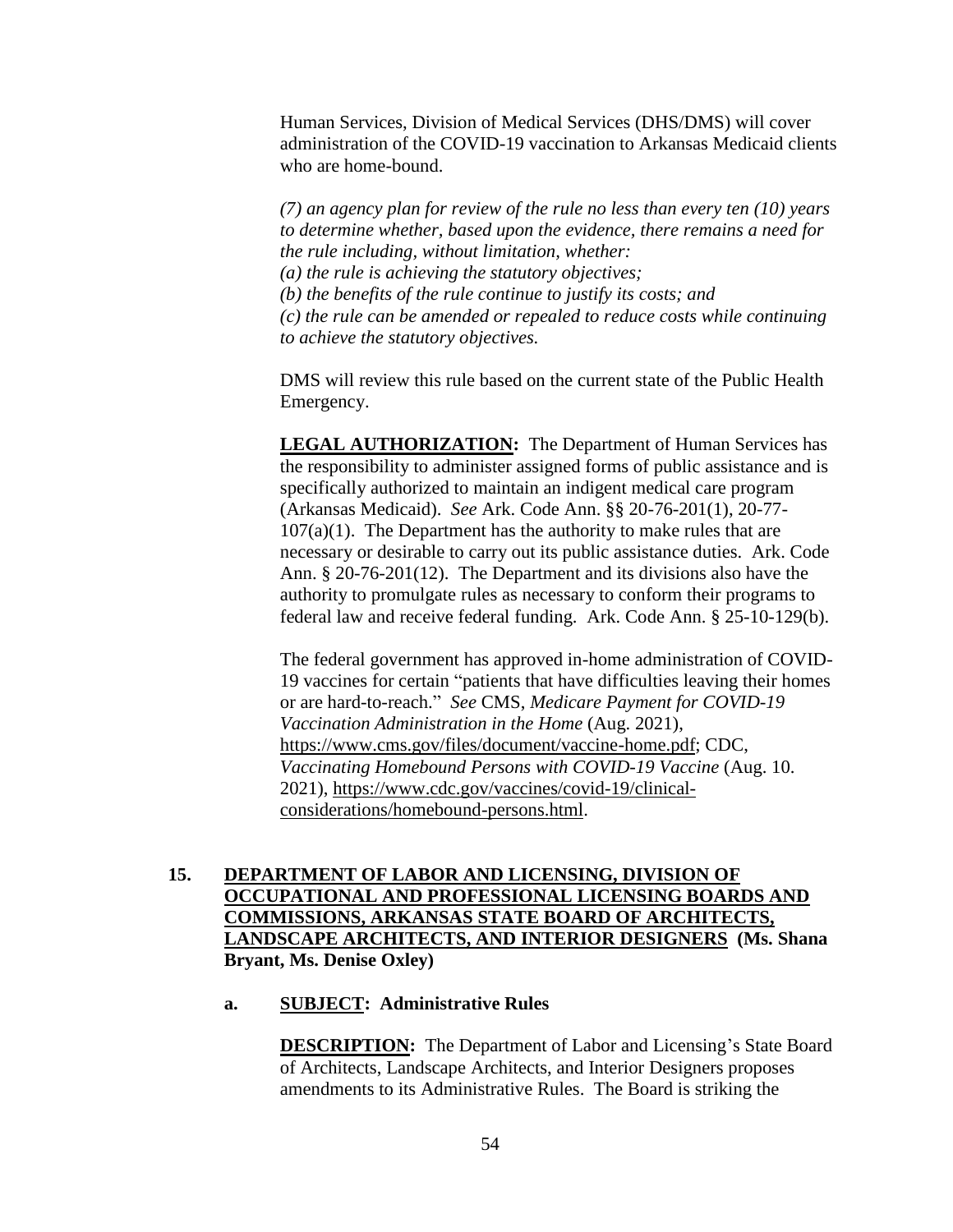reference to the term "Regulation" pursuant to Act 315 of 2019 and is adding language to deal with military spouse licensure and criminal background checks pursuant to Acts 820 and 990 of 2019 respectively. The language for the latter two will also comply with Acts 135 and 748 of 2021 respectively. It is also adding sections for a fee waiver for certain applicants with financial hardships, Act 725 of 2021, and to explicitly state that individuals who hold work permits are eligible for licensure, Act 746 of 2021, as well as updating the exam registration for Landscape Architect Certificate applicants and making changes to the fees section by removing roster fees and re-calculating late renewal fees.

**PUBLIC COMMENT:** No public hearing was held. The public comment period expired on December 7, 2021. The Board received no comments.

Rebecca Miller-Rice, an attorney with the Bureau of Legislative Research, asked the following questions:

(1) Section III.C.1. – I believe that the prelicensure determination is set forth in Ark. Code Ann. § 17-3-103, rather than -102. **RESPONSE:** This was a scrivener's error and will be corrected.

(2) Section III.D.1. – I believe that the offenses are listed in Ark. Code Ann. § 17-3-102, rather than -2-102. **RESPONSE:** This was a scrivener's error and will be corrected.

(3) Section III.D.5. – There is no "s" on "Procedure" when referring to the APA. **RESPONSE:** This was a scrivener's error and will be corrected.

(4) Section III.E.3.c.i. – Should the reference be to a "person under 3.a. or b. above"? **RESPONSE:** This was a scrivener's error and will be corrected.

(5) Section III.J.1.a. – This section permits a waiver of an initial licensure fee for certain applicants, including those receiving assistance through the "Arkansas, *or current state of residence equivalent*, Medicaid Program"; however, Ark. Code Ann.  $\S 17-5-104(a)(1)$ , as amended by Act 725 of 2021, § 2, appears to only include the Arkansas Medicaid Program. Is there a reason the rule differs from the statute? **RESPONSE:** This was a draft error and will be updated.

(6) Section III.J.2.b. – Should "Department of Workforce Services" be "Division of Workforce Services" in accord with the Transformation Act? **RESPONSE:** This was a scrivener's error and will be corrected.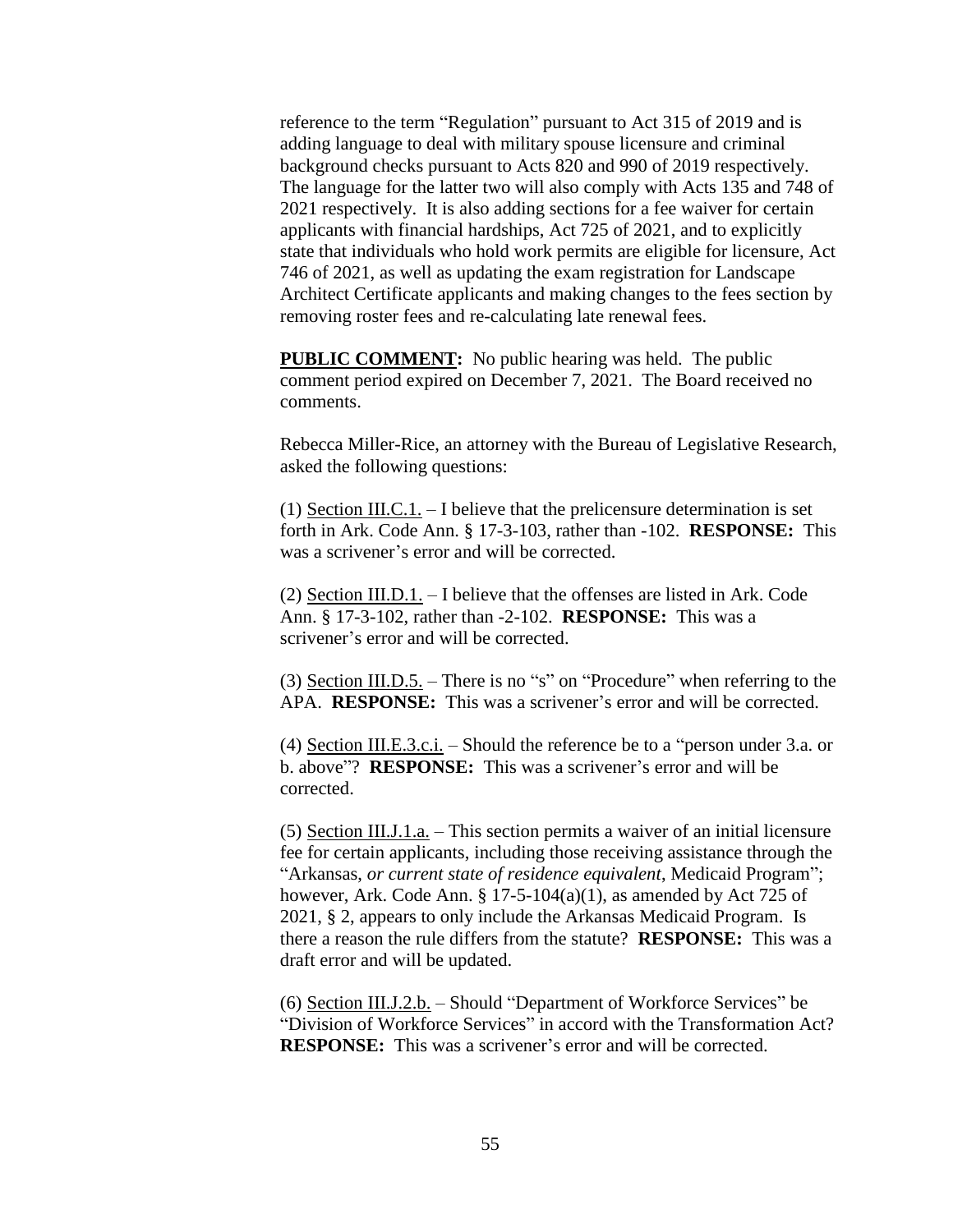(7) Section XIII. – This section provides that the effective date of the rules is to be January 1, 2022. Just be aware that this will not be possible in light of your comment period expiration date and the need to get legislative review and approval prior to becoming effective. **RESPONSE:** The date of January 1, 2022, was a place holder and will be corrected with the actual date of final filing.

The proposed effective date is pending legislative review and approval. **FINANCIAL IMPACT:** The agency states that the amended rules have a financial impact. Concerning the total estimated cost by fiscal year to any private individual, entity, and business subject to the amended rules, the agency states that there will be an unknown positive financial impact in both the current and next fiscal years for applicants eligible for the fee waiver under Act 725 of 2021, but that it is unable to forecast the exact value due to a lack of statistical information.

**LEGAL AUTHORIZATION:** Pursuant to Arkansas Code Annotated § 17-15-203(a)(1), the Arkansas State Board of Architects, Landscape Architects, and Interior Designers shall make such rules as may be desirable or necessary for the performance of its duties and for carrying out the purposes of the Arkansas Architectural Act, Ark. Code Ann. §§ 17-15-101 through 17-15-312; § 17-35-101 et seq., concerning interior designers; and § 17-36-101 et seq., concerning landscape architects The proposed changes include revisions made in light of the following acts from the 93rd General Assembly:

Act 135 of 2021, sponsored by Senator Ricky Hill, which established the Arkansas Occupational Licensing of Uniformed Service Members, Veterans, and Spouses Act of 2021, and modified the automatic occupational licensure requirements for uniformed services members, returning uniformed services veterans, and their spouses;

Act 725 of 2021, sponsored by Senator Ben Gilmore, which created the Workforce Expansion Act of 2021;

Act 746 of 2021, sponsored by Representative Clint Penzo, which authorized occupational or professional licensure for certain individuals; and

Act 748 of 2021, sponsored by Representative Bruce Cozart, which amended occupational criminal background checks.

### **E. Monthly Written Agency Updates Pursuant to Act 595 of 2021.**